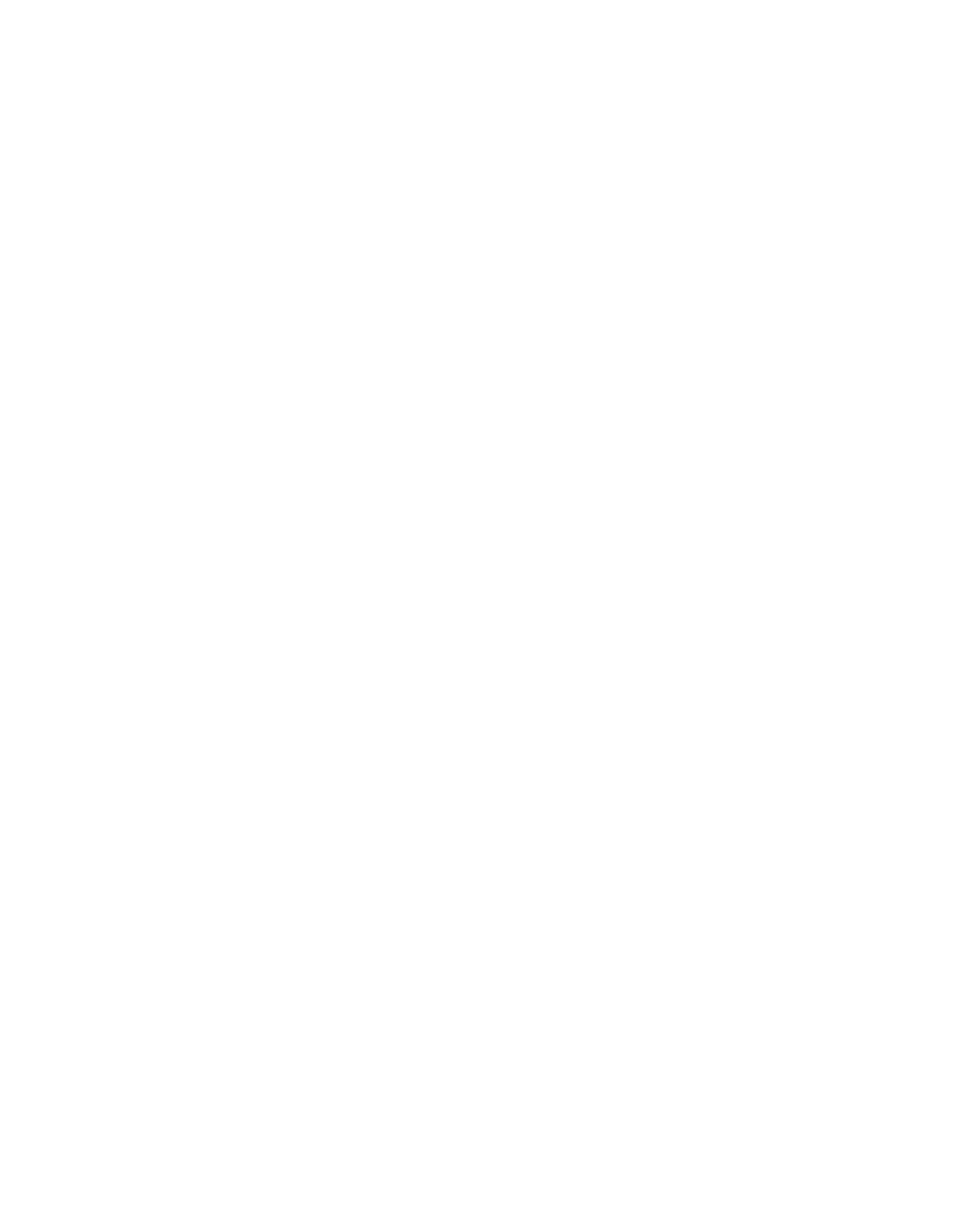- 1. Columbus Life requires producers to complete applications in person during a meeting with the proposed insured(s) and policy owner/applicant. Requests for exceptions must be directed to the producer's Regional Vice President.
- 2. All proposed insureds must be a U.S. citizen or have a Green Card.
- 3. All applications and related forms must be signed in English.
- 4. Columbus Life does not accept premiums paid by money order.

### Columbus Life Does Not Accept Nor Participate in the Following:

- 1. Investor-owned life insurance (IOLI).
- 2. Stranger-owned life insurance (SOLI).
- 3. Premium financing or other similar strategies.
- 4. Any new business delivered with the intent to be sold to a third party at a later date.

### Expanded Standard Program (ESP)

Any individual life Universal Life plan we underwrite using traditional underwriting manual guidelines that is rated through Table "3" or "C" will be issued standard.

This program will include the following guidelines and/or restrictions:

- 1. The applicant must be age 20–70.
- 2. All individual UL life insurance plans currently issued by Columbus Life are eligible.
- 3. Flat extra "dollar" ratings are not included in this program.
- 4. The maximum face amount is \$1 million; minimum face is \$25,000.
- 5. Cases shopped facultatively with our reinsurers must be excluded from the program.
- 6. This program is for NEW BUSINESS ONLY. We cannot reconsider cases previously issued.

No need to request ESP, we will automatically make the adjustment during the underwriting process.

### Accelerated Underwriting Program

For agencies that have opted in to the Accelerated Underwriting Program, clients who meet certain criteria may be eligible for accelerated underwriting and could be offered coverage without the need for a medical exam or laboratory testing.

### Client Parameters

- Available on Indexed Explorer  $Plus^{\circledR}$ .
- Issue ages 20-55.
- Face amounts of  $$100,000 $1,000,000$  (Base & Supplemental Coverage Rider).
	- o Waiver and ADBR Plus will be available where offered and when qualified.
	- o Total line of coverage with Columbus Life cannot exceed \$1,000,000.

### Process

- IUL application completed through section J and submitted to the home office.
- Home Office receives application and sends out for a predictive analytic score.
- Applications without passing scores will go through full underwriting.
- Applications with passing scores proceed in the accelerated process where the Home Office orders the following requirements:
	- o Phone Interview.
	- $O$  MIB/IAI.
	- o MVR.
	- o Pharmacy History.
	- o Criminal History.
- Underwriter reviews all requirements to determine eligibility for acceleration.
	- o Clients who meet the qualifications for acceleration will be approved and an offer will be sent to the agent.
	- o Clients who do not meet the qualifications for acceleration must complete full underwriting (exam, blood and urine).

### Preferred Qualification

- Clients eligible for acceleration may be issued from Standard to Super Preferred ratings.
- Rated clients will not be eligible for acceleration.

### Foreign Travel and Residence Guidelines

There are a number of countries where any potential travel may necessitate a declination. With the current unrest throughout the world, the list of countries that may require an adverse underwriting decision is constantly changing, as are state regulations regarding underwriting future foreign travel plans. We encourage producers to contact a home office underwriter if you are submitting an application that involves foreign travel or residence.

### Underwriting Guidelines for Non-U.S. Citizens

Columbus Life offers competitive life insurance coverage for clients with ties to the United States. We have updated our requirements for non-U.S residents who apply for life insurance consideration.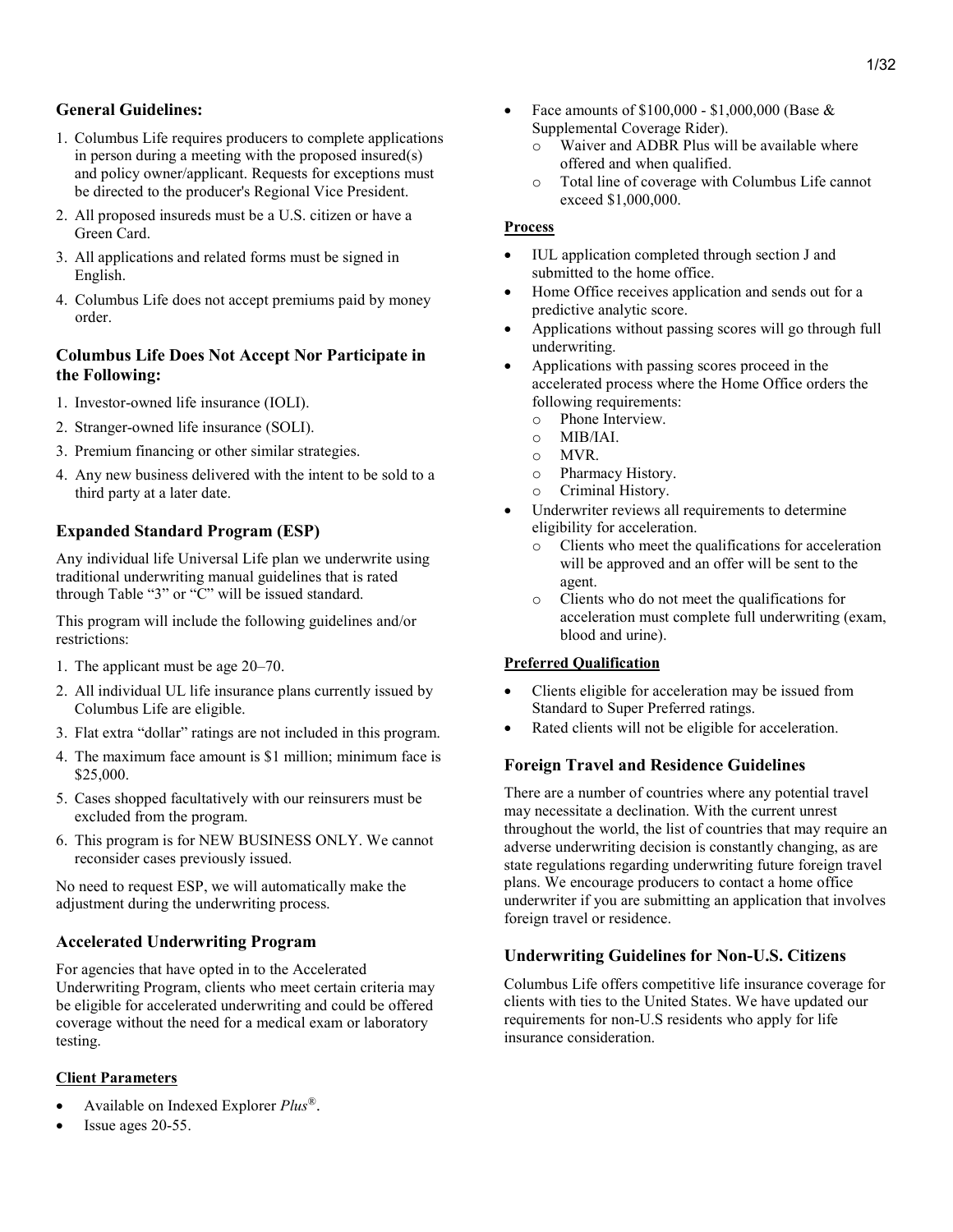#### Visa Requirements for Non-U.S. Citizens

Columbus Life will now permit applicants with select visa types to be considered for life insurance coverage.

- Applicants with visa types H-1B, H-1B2, TN and  $DV(x)$ will now be automatically considered, and can be submitted through the normal application process.
- Applicants with other visa types may be submitted, however, these applicants will receive additional review by reinsurance before they are considered for coverage.

#### General Guidelines

To obtain life insurance coverage from Columbus Life, your applicant:

- Must have an Alien Registration Card ("Green Card") or an acceptable visa type as noted above.
- Must have physically resided in the United States for at least nine of the prior 12 consecutive months.
- Must have a residential street address in the United States. No P.O. boxes or business addresses are permitted.
- Must have a valid U.S. Tax ID or Social Security number.
- Must be able to pay premiums in U.S. dollars.

#### General Case Parameters:

Before submitting an application, please check to ensure your case falls within the following parameters:

| <b>Issue Ages</b>         | $18 - 70$                                                                                                                       |
|---------------------------|---------------------------------------------------------------------------------------------------------------------------------|
| <b>Available Products</b> | Fully underwritten permanent and<br>level term products only.                                                                   |
| <b>Available Riders</b>   | Premium waiver and accidental<br>death benefit riders available for A<br>countries only. No other riders will<br>be considered. |

#### Additional Documentation

Applicants who meet all requirements listed above must complete the Columbus Life Citizenship Questionnaire, which is available within all paperwork kits in the Forms directory on the Producer Extranet. Please submit this form to ensure your paperwork is in good order. The form may be uploaded to be included with iGO® submissions.

### Underwriting Considerations for LifePlus® Accelerated Death Benefit Rider

Clients with certain medical histories will not qualify for the LifePlus® Accelerated Death Benefit Rider, and may be offered an alternative accelerated death benefit for terminal illness only. In general, the rider will not be offered for recurrent or progressive impairments with associated limitations in daily functioning, cases rated Table D or higher, or to clients with the following medical histories:

- Overweight-BMI 40 or greater.
- Underweight BMI < 16.5.
- Chronic Pain treatment.
- Multiple Sclerosis.
- Surgery Pending.
- Parkinson's Disease.
- Lymphoma/Leukemia.
- Thrombocytopenia.
- Crohn's Colitis.
- Untreated Sleep Apnea.

If you have questions regarding Life $Plus^{\circledR}$  and other accelerated death benefit riders, or the above medical histories, please contact the underwriting department.

### Columbus Life External Term Exchange Program

#### Program Highlights

- Face amount \$100,000-1,000,000.
- Issue ages 18-65.
- Term policy rated standard or better and issued between 6 and 60 months of application date.
- Existing term policy in its contractual convertible period.
- Preferred or standard existing policy issued within the last five years.
- Exchange to any permanent Columbus Life plan.

#### Application Requirements

- Complete, signed state-specific life application package including health questionnaire.
- State-specific replacement forms.
- Signed sales illustration.
- The existing term policy or full duplicate policy, including a copy of the application, must accompany the new application with a completed Client Services form CL 70.57. Originating carrier may require use of their form.

#### Program Guidelines

- The full amount or a lesser amount may be exchanged, no increases will be considered.
- Partial term exchanges will not be considered.
- Not available for applicants residing in New York.
- Policies issued on a simplified basis, guaranteed issue or as part of any special underwriting or table shave program are not eligible.
- Term policy currently on disability waiver not eligible.
- Term riders on permanent policies are not eligible.
- Modified permanent plans with term "features" will not be considered.
- Policies that are currently collaterally assigned will not be considered.
- Supplemental benefits and riders are not subject to exchange.
- Any policy issued "Standard" with a table rating or flat extra or exclusion rider will not be considered.
- Insured must be US citizen or Green Card Holder.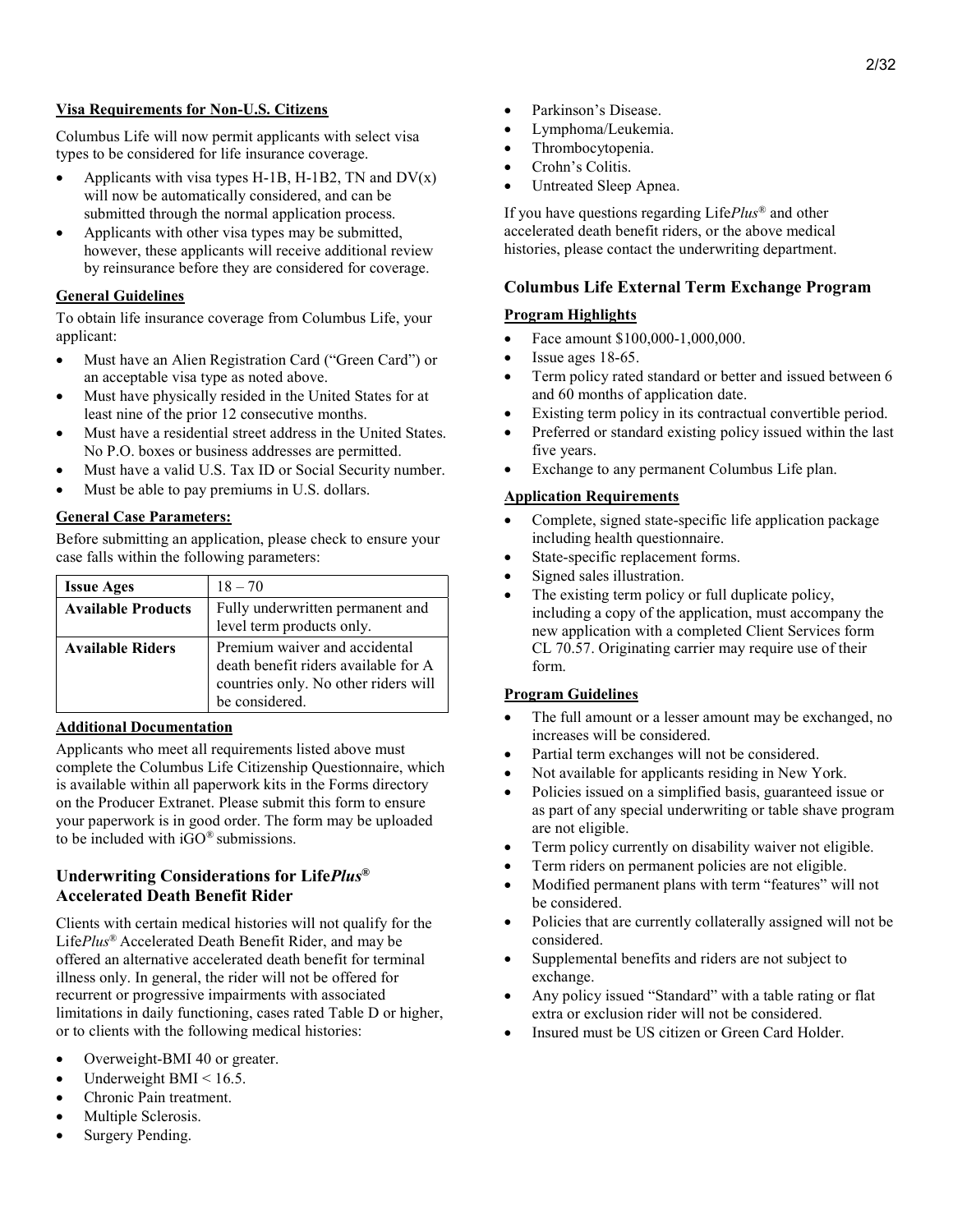#### Issuing the New Columbus Life Policy

- An MIB report, pharmacy check and MVR will be ordered. Any recent activity could nullify the program and require full underwriting.
- The new policy must have the same owner and insured as the existing term policy.
- The Columbus Life policy will be issued according to the rate class of the term policy. The only Columbus Life classes available are standard and preferred. The super preferred class is not available for exchange.
- If the insured has applied to Columbus Life for insurance, the Columbus Life underwriting will be used rather than the term policy.
- The maximum is \$1 million total for all Columbus Life policies applied for and in force, but in no case exceeding the existing term policy face amount.
- The new policy will not be eligible for any conversion credit.

#### Eligible Carriers

Most North American carriers and their subsidiaries may be considered, contact your underwriter for eligibility details.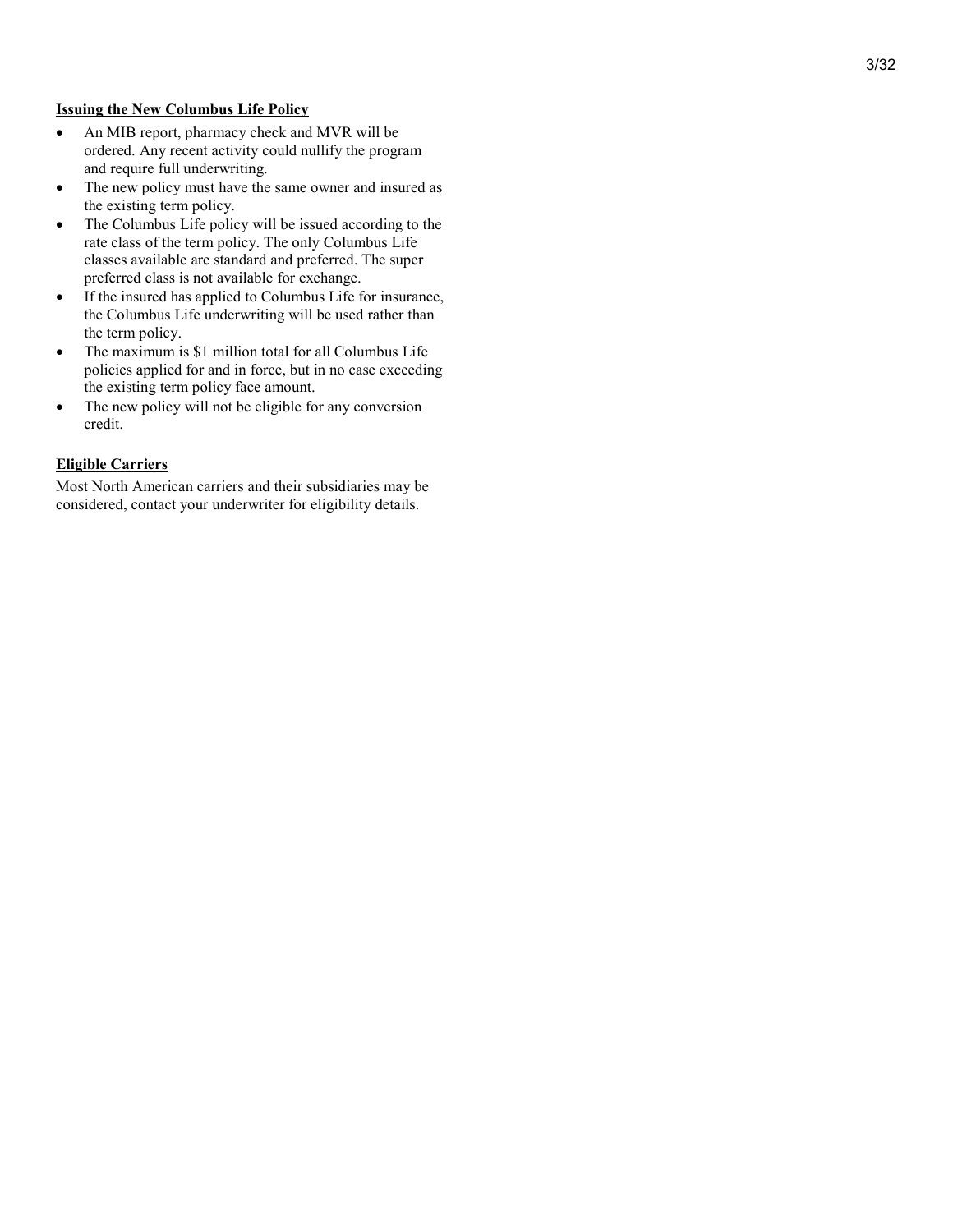### Financial Underwriting Guidelines 4/32

### Financial Underwriting Requirements\*

\*In addition to published guidelines regarding Commercial Inspection Reports.

Note: Marketing Manual Online also has information about Financial Underwriting. These are provided as a quick overview.

Underwriting Overview Financial Underwriting Guidelines for Columbus Life, based upon the Swiss Re Underwriting Manual.

Third-party verification of financials should be requested for applications that exceed \$5 million, and for sales with an applied for amount, plus in force total line in all companies that exceeds \$10 million.

#### Purpose: Income Replacement

#### Quick Guideline

| Age       | <b>Income Factor</b> |
|-----------|----------------------|
| $20 - 30$ | 30                   |
| $31 - 40$ | 25                   |
| $41 - 50$ | 20                   |
| $51 - 60$ | 15                   |
| $61 - 65$ | 10                   |
| $66+$     | 5                    |

For spouses who do not work outside the home/are not employed in the work force, we will consider an amount of coverage equal to the amount on the working spouse up to \$1 million. Amounts above \$1 million will typically be capped at 50% of the amount in force on the working spouse.

#### Factors Used to Determine Appropriate Amounts of Coverage:

The Income Factors above are based on earned and unearned income.

- Bonuses and/or commissions can be included using an averaging approach of recent year's figures.
- Can consider customary fringe benefits.

Underwriting will take into account the total premium cost for life insurance, and the maximum face amount to be in force in all companies will typically be limited to that which can be purchased with no more than 20% of the proposed insured's current annual income (earned and unearned).

**Example 1:** 30 year-old male earning a salary of \$50,000 per year, and receiving \$30,000 per year from stock dividends, seeks coverage to protect his wife and children. He can be considered for a total line of personal coverage in all

companies of  $$80,000 \times (Income Factor of 30) = $2,400,000$ for income replacement purposes, keeping in mind the guideline regarding percentage of income spent on life insurance.

**Example 2:** 75 year-old woman, retired, receiving \$60,000 per year in pension and social security income, seeks coverage for the benefit of her husband. She can be considered for a total line of personal coverage in all companies of \$60,000 x (Income Factor of  $5$ ) = \$300,000, keeping in mind the guideline regarding percentage of income spent on life insurance.

Historically our Final Expense coverage limit for cases not involving income replacement, estate planning or property transfer has been \$50,000 of coverage in all companies. We are pleased to announce that this limit is being increased to \$100,000, keeping in mind that coverage is limited to that which can be purchased with no more than 20% of the proposed insured's current annual income (earned and unearned). This may provide opportunities for additional sales to insured's who were limited to \$50,000 under prior guidelines.

### Purpose: Estate Planning

We will consider an amount equal to the client's current net worth provided the total premium does not exceed 20% of their annual income.

#### Key Considerations

- Cover letter from producer explaining how amount was determined.
- Any relevant estate planning documents.
- Income and net worth (for applied for amounts with us over \$5 million, or applied for plus in force total lines over \$10 million need third-party verification.)

#### Purpose: Keyperson

#### Quick Guideline

10 X annual compensation (salary and bonus and hidden benefits like deferred comp or stock options). Individual consideration above 10 X when producer can demonstrate greater loss to the business.

#### Key Information to Develop

- Expertise and skills.
- Revenue producing ability.
- Reputation to the business.
- Extent to which future earnings may be jeopardized.
- Extent to which investments may be at risk.
- Costs to replace keyperson.
- Annual compensation.
- Cover letter outlining need for coverage.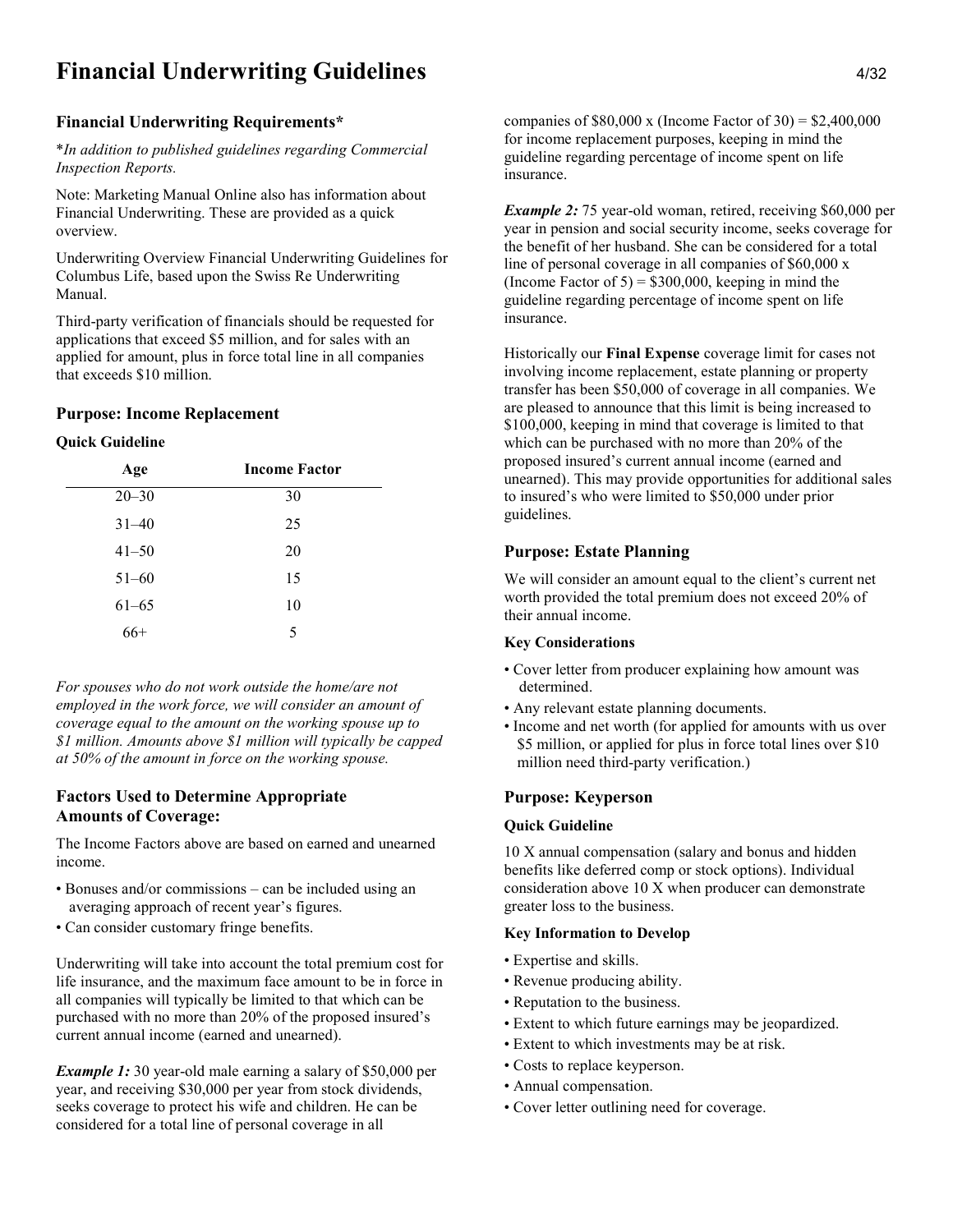### Financial Underwriting Guidelines 5/32

### Purpose: Buy/Sell, Entity Purchase, Partnership Insurance, Cross Purchase, Stock Purchase, Stock Redemption

#### Quick Guideline

Percent of ownership X business value. Number of shares owned X value per share.

#### Key Considerations

- Verification all owners are being appropriately covered.
- Value of business and method of valuation.
- A copy of the buy/sell or purchase agreement.
- Balance sheets and income statements (for amounts over \$5 million).
- Cover letter describing need for coverage and details of the business.

### Purpose: Charitable Giving

#### Quick Guideline

(Average of third party verified contribution record for past 3 years) X 10 or X life expectancy, whichever is less.

#### Key Considerations

- Details of volunteering and/or donation history to charity.
- Third party verified contribution record for past 3 years.
- Is charity an irrevocable beneficiary?
- Owner of policy? Premium payer?
- Does adequate personal and estate planning coverage already exist?
- Verification via tax documents that organization is an incorporated charitable entity.

### Purpose: Creditor, Debt Repayment

### Quick Guideline

75 to 95% of loan amount (term of loan at least 5 years). Individual consideration depending on circumstances of loan, and whether or not loan is collateralized.

#### Key Considerations

- Duration.
- Source of the loan.
- Insured's ownership interest in the business.
- Interest rate closer to prime = better chance of repayment.
- Collateralization.
- Replacement beware of recurring replacements more than 2 in past 3 years or 3 in past 5 years would be excessive.
- Is total line in force for all purposes reasonable?
- When was loan arranged?

### Purpose: Juvenile Insurance

### Quick Guideline

Up to 50% of coverage in force on parent or legal guardian.

#### Key Considerations

- Amount of coverage on parents or guardian.
- Are all children being insured equally?
- If grandparent(s) is/are applicant(s), does beneficiary make sense?
- If stepparent(s) involved, have they adopted the child? Are they financially responsible for the child?

If owner is other than natural or adoptive parent or guardian, obtain completed Authorization for Application and Policy Issue, Form CL 45.427.

### Purpose: Deferred Compensation

On individually written life insurance cases, face amounts can be financially underwritten from the standpoint of individual personal insurance and normal personal insurance guidelines apply. There may be some latitude in applying these guidelines in view of the decreased antiselection factors. The following can apply:

- Premium amounts paid toward deferred compensation coverage can be considered part of income when determining amounts for income replacement.
- The normal multiples of income can be exceeded slightly in view of the nature of the product.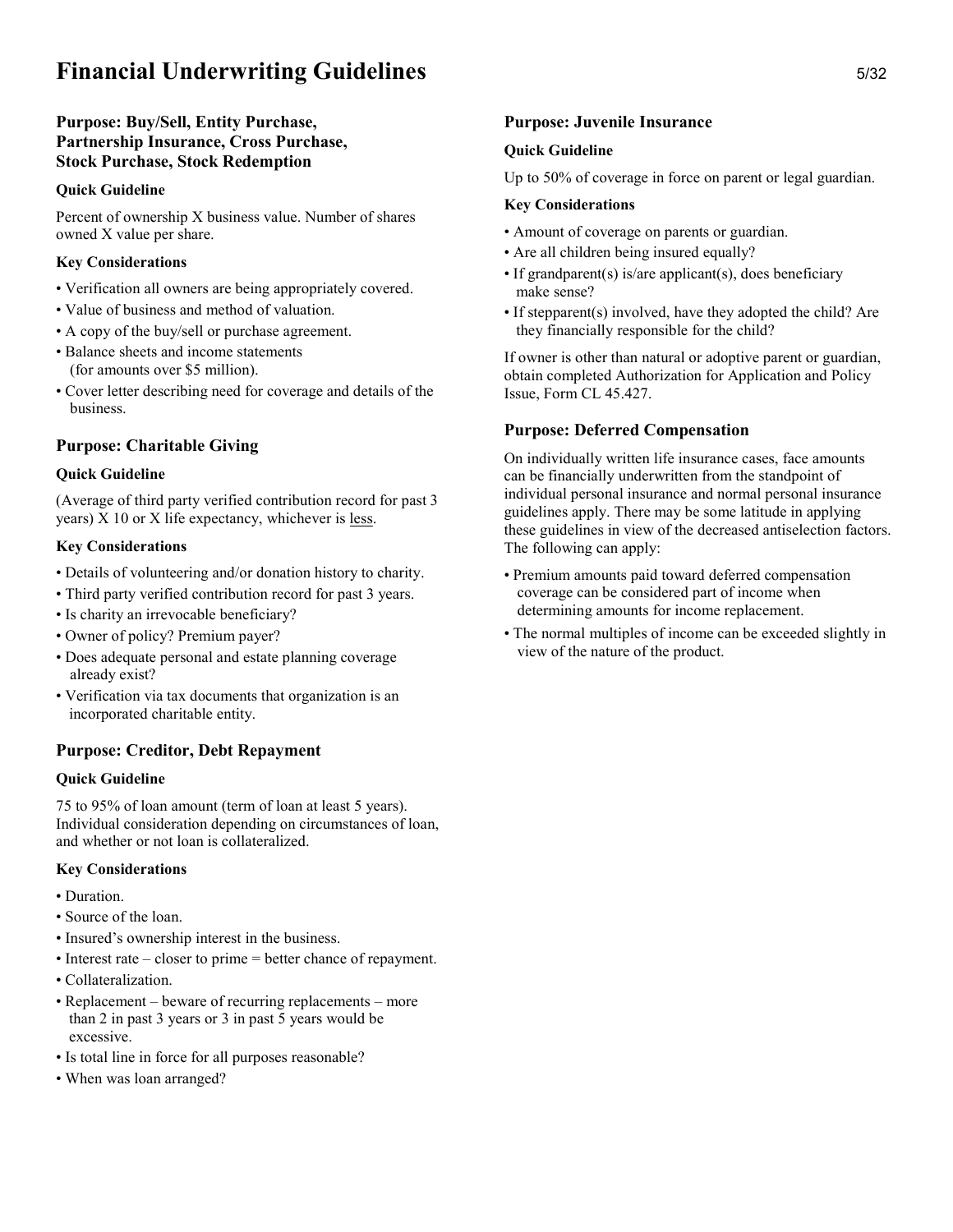# Medical and Non-Medical Risk Underwriting Guide 6/32

| <b>Medical History</b>                                                                                                                                                                                | <b>Key Underwriting Factors</b>                                                                                                                                                                                                                                                                                                | <b>Producer Assistance</b>                                                                                                                                                                                                                                                                                                                                                                                                                               | <b>Potential Underwriting</b><br><b>Decision</b>                                                                                                                                                                                                                                                                                                                                                                                                                                                                                             |
|-------------------------------------------------------------------------------------------------------------------------------------------------------------------------------------------------------|--------------------------------------------------------------------------------------------------------------------------------------------------------------------------------------------------------------------------------------------------------------------------------------------------------------------------------|----------------------------------------------------------------------------------------------------------------------------------------------------------------------------------------------------------------------------------------------------------------------------------------------------------------------------------------------------------------------------------------------------------------------------------------------------------|----------------------------------------------------------------------------------------------------------------------------------------------------------------------------------------------------------------------------------------------------------------------------------------------------------------------------------------------------------------------------------------------------------------------------------------------------------------------------------------------------------------------------------------------|
| <b>Alcohol Excess</b><br>Alcohol consumption<br>considered as alcohol<br>abuse, dependence, at risk,<br>and heavy use.                                                                                | Current age<br>$\bullet$<br>Amount of alcohol<br>declared<br>• Any diagnosis of abuse or<br>dependence<br>• How long abstinent or<br>consuming in moderation<br>Any relapses<br>Member of a self-help<br>$\bullet$<br>group<br>Treatment with medication<br>Any co-morbid conditions<br>Any medical complications<br>$\bullet$ | <b>Requirements:</b><br>APS, medical exam, MVR,<br>Alcohol Questionnaire,<br>Alcohol Marker Blood test<br>(CDT/HAA)<br><b>Key Considerations</b><br>• Provide details of medical<br>treatment and any<br>psychiatric/psychological<br>report<br>• Document any residential<br>care, including dates and<br>length of treatment<br>• Clearly outline any<br>favorable aspects such as<br>continued employment,<br>attendance at self-help<br>groups, etc. | Social Use (3 or less drinks per<br>day): Standard<br><b>Moderate Use</b> (4-6 drinks per<br>day, no DUI in the past 3 years):<br>Table B<br>Marked Use (6-8 drinks per day,<br>no more than 1 DUI in the past 3<br>years): Table F                                                                                                                                                                                                                                                                                                          |
| <b>Alzheimer's Disease</b><br>A dementia due to a<br>degeneration of the brain<br>resulting in severe loss of<br>cognitive function.<br>Prevalence increases with<br>age, especially after age<br>75. | Current age<br>Age at onset of symptoms<br>• Activities of daily living<br>Living independently<br>$\bullet$<br>Type of assistance, if<br>$\bullet$<br>required<br>Judgment intact<br>Stable course<br>$\bullet$                                                                                                               | <b>Requirements:</b><br>APS, Cognitive and Mobility<br>Assessment<br><b>Key Considerations:</b><br>• Any neuropsychiatric<br>testing (such as cognitive<br>or memory testing)<br>• Activity levels<br>• ADLs affected<br>• IADLs affected                                                                                                                                                                                                                | Usually, coverage is not offered<br>with this diagnosis.<br>Note: May be eligible for<br>uninsurable, but includable on<br>Survivor Plan - Individual<br>Consideration                                                                                                                                                                                                                                                                                                                                                                       |
| Anemia<br>A reduction in the number<br>of red blood cells due to<br>blood loss, failure of the<br>bone marrow to produce<br>sufficient cells, or<br>premature destruction of<br>the cells.            | • Type of anemia<br>• Cause of anemia, if known<br>• Treatment<br>• Details of testing done and<br>referrals to specialists<br>(include dates, names of<br>tests and doctors seen)<br>• Blood test results<br>• Medications<br>• Any concurrent<br>impairment                                                                  | <b>Requirement:</b><br><b>APS</b><br><b>Key Considerations:</b><br>• Details of investigation and<br>testing<br>• Details of ongoing<br>surveillance of the<br>condition (including blood<br>tests, electrophoresis, upper<br>and lower G.I. exam with<br>physicians names and<br>address where we can get<br>test results)                                                                                                                              | <b>Iron Deficiency Anemia:</b><br>Possible Standard to Preferred if<br>mild, 1 episode, cause identified<br>and treated, normal CBC<br>Cause known-Rate for cause<br>Cause Unknown-Postpone to<br>Table B<br><b>Aplastic Anemia:</b><br>Current - Decline<br>History of Recovery<br>0 to 1 year $-$ Postpone<br>1 to 2 years $-$ Table D<br>2 to 3 years $-$ Table C<br>3 to 4 years $-$ Table B<br>$>$ 4 years – Standard to Table B<br>Hemolytic anemia:<br>Cause known - rate for cause<br>Cause unknown - RMD, usually<br>Table H and up |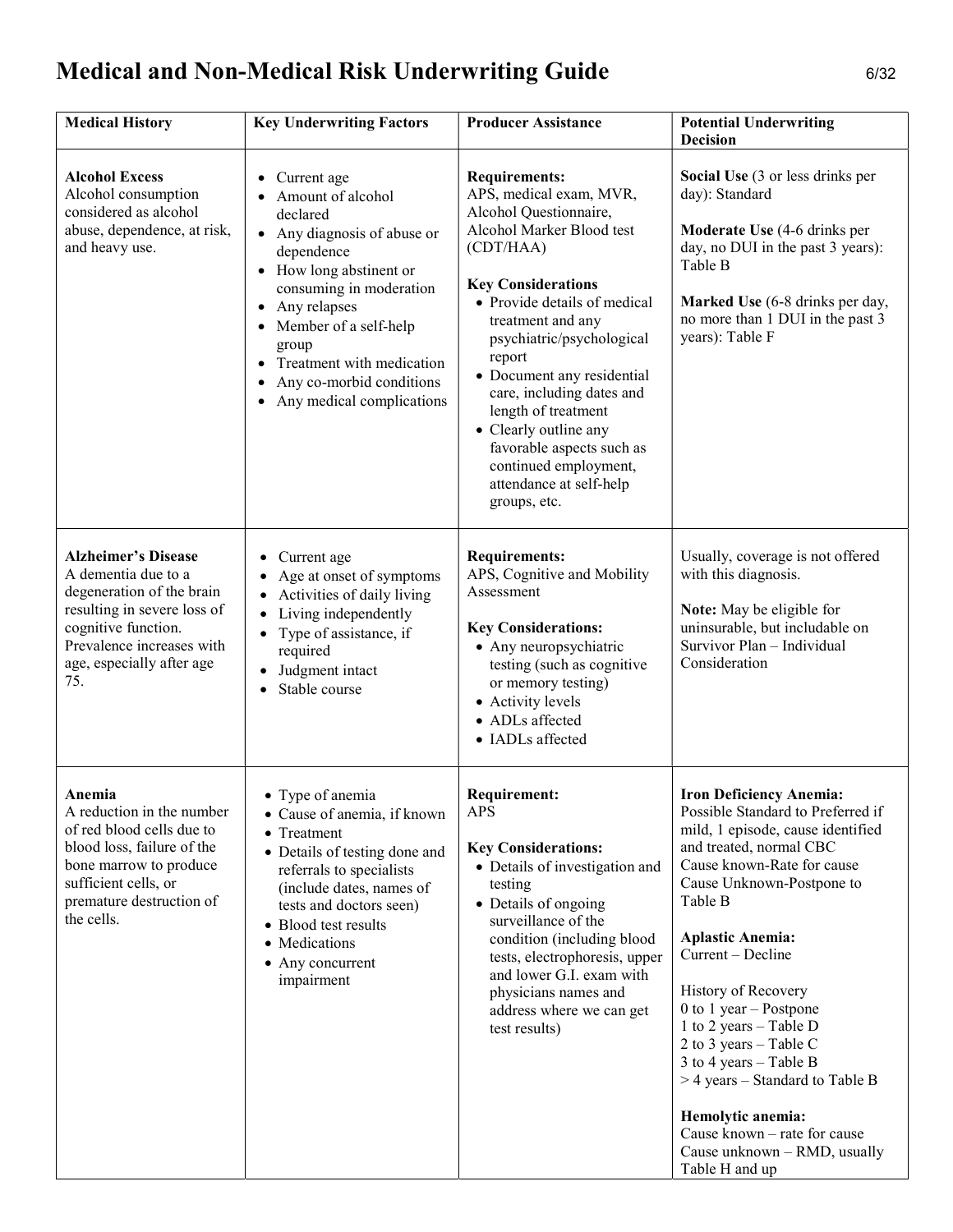# Medical and Non-Medical Risk Underwriting Guide 7/32

| <b>Medical History</b>                         | <b>Key Underwriting Factors</b>                                                                                                                                                                   | <b>Producer Assistance</b>                                                                                                                                                                                                                                                       | <b>Potential Underwriting</b><br>Decision                                                                                                                                                                                                                                                                                                                                                                                                                                                                                                                                                                                                                                                                                                                                                                                                                                                                                                                                                                                                                                                                                                                                                                |
|------------------------------------------------|---------------------------------------------------------------------------------------------------------------------------------------------------------------------------------------------------|----------------------------------------------------------------------------------------------------------------------------------------------------------------------------------------------------------------------------------------------------------------------------------|----------------------------------------------------------------------------------------------------------------------------------------------------------------------------------------------------------------------------------------------------------------------------------------------------------------------------------------------------------------------------------------------------------------------------------------------------------------------------------------------------------------------------------------------------------------------------------------------------------------------------------------------------------------------------------------------------------------------------------------------------------------------------------------------------------------------------------------------------------------------------------------------------------------------------------------------------------------------------------------------------------------------------------------------------------------------------------------------------------------------------------------------------------------------------------------------------------|
| Aneurysm<br>Abnormal dilation of an<br>artery. | • Type or location of<br>aneurysm<br>• Date of diagnosis<br>• Cause<br>• Size and stability of<br>aneurysm<br>• Currently present<br>• Treatment<br>• Smoking history<br>• Blood pressure control | <b>Requirement:</b><br><b>APS</b><br><b>Key Considerations:</b><br>• All tests and details of<br>ongoing surveillance<br>• Details of any lifestyle<br>modifications<br>• Details of BP and lipid<br>control<br>• Smoking history<br>• Any residuals (good level<br>of activity) | Abdominal:<br><b>UNOPERATED</b><br>Size $<$ 4 cm:<br>Less than 6 months - Postpone<br>Thereafter - Table D<br>$Size > 4-6$ cm:<br>$0$ to $1$ year $-$ Postpone<br>Thereafter - Table H to decline<br><b>OPERATED</b><br>$0$ to 6 months – postpone<br>6 months to 2 years - Table H<br>2 to 3 years - Table F<br>3 to 5 years - Table D<br>Thereafter-Table C<br>Cerebral:<br><b>UNOPERATED:</b><br>With hemorrhage<br>0-6 mos. Postpone<br>6 mos.-1 yr. Table B plus \$10M x<br>5 years<br>1-2 yrs Table B Plus \$10/M x 4<br>yrs<br>2-3 yrs Table B plus \$10/M x 3 yrs<br>3-4 yrs. Table B plus \$7/M x 2 yrs.<br>4-5 yrs. Table B plus $$5/M \times 1$ yr.<br>Thereafter-Standard.<br>Preferred not available<br>Single, no symptoms, $\leq 1$ cm –<br>Standard<br>Large $(1-2.5$ cm $)$ – Table D<br>minimum<br>Giant ( $> 2.5$ ) – Decline<br><b>OPERATED:</b><br>$0$ to 6 months $-$ Postpone<br>6 months to 2 yrs. - \$5 per<br>thousand<br>for 2 yrs.<br>Thereafter - Standard<br>Thoracic:<br><b>UNOPERATED:</b><br>0 to 1 year $-$ Postpone<br>Thereafter:<br>4.0 to 4.5 cm – RMD, Table D &<br>up<br>4.6 cm or larger - Decline<br>Operated: 0-1 year Postpone<br>then RMD to Table D and up |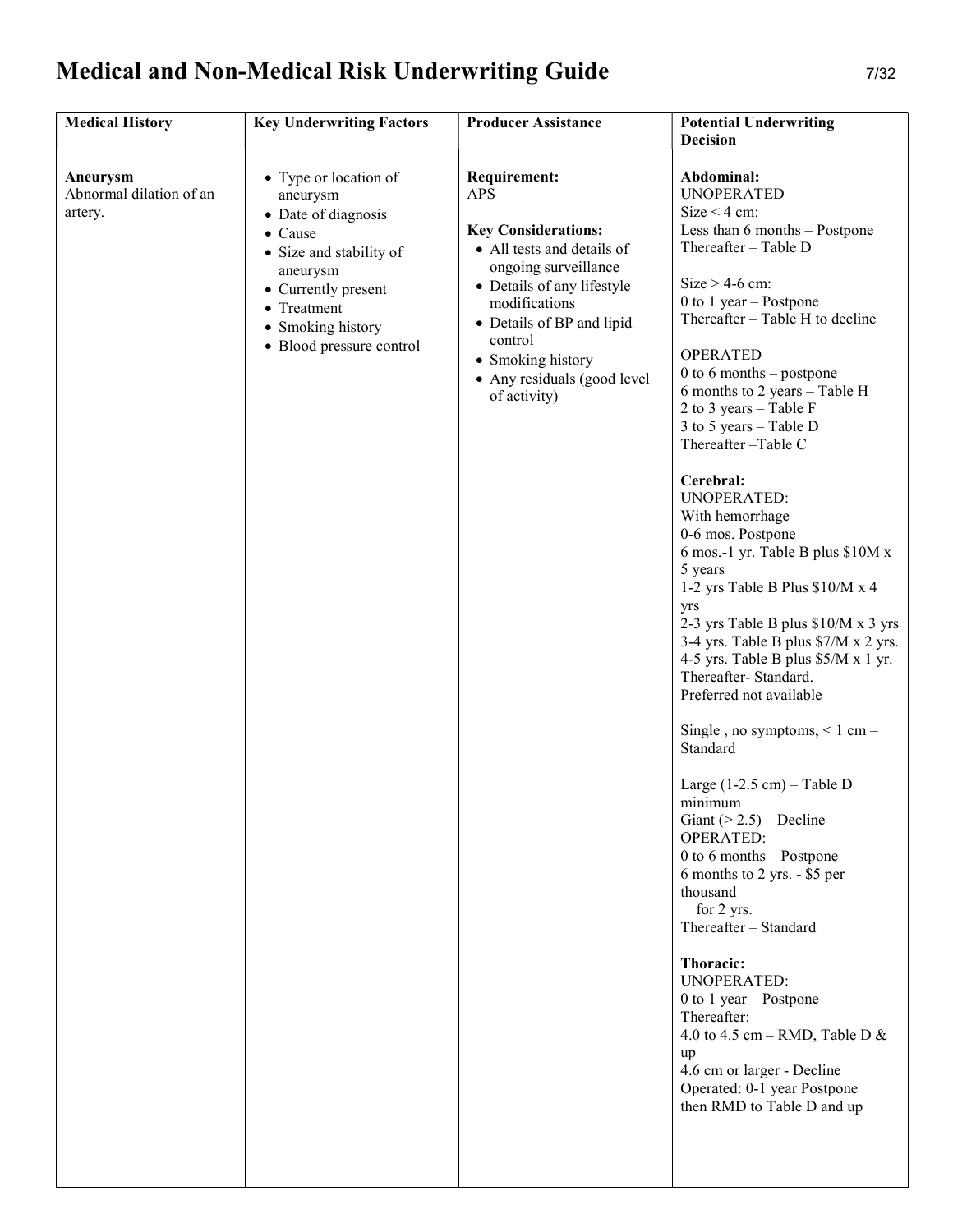# Medical and Non-Medical Risk Underwriting Guide 8/32

| <b>Medical History</b>                                                                                                  | <b>Key Underwriting Factors</b>                                                                                                                                                                                                                                                                                 | <b>Producer Assistance</b>                                                                                                                                                                                                                                | <b>Potential Underwriting Decision</b>                                                                                                                                                                                                                                                                                                                                                                                                                                                                                                                                                                             |
|-------------------------------------------------------------------------------------------------------------------------|-----------------------------------------------------------------------------------------------------------------------------------------------------------------------------------------------------------------------------------------------------------------------------------------------------------------|-----------------------------------------------------------------------------------------------------------------------------------------------------------------------------------------------------------------------------------------------------------|--------------------------------------------------------------------------------------------------------------------------------------------------------------------------------------------------------------------------------------------------------------------------------------------------------------------------------------------------------------------------------------------------------------------------------------------------------------------------------------------------------------------------------------------------------------------------------------------------------------------|
| <b>Angina Pectoris</b><br>Chest pain caused by<br>reduced blood flow to the<br>heart due to Coronary<br>Artery Disease. | Refer to Coronary Artery<br>Disease                                                                                                                                                                                                                                                                             | Refer to Coronary Artery<br>Disease                                                                                                                                                                                                                       | Unstable – Postpone<br>Ischemia ruled-out by Cardiac<br>studies - Standard<br>Stable Angina<br>Minimal Exertion-Decline<br>Moderate Exertion-Table B to<br>Table D<br>Heavy Exertion-Table B to Table<br>$\mathcal{C}$                                                                                                                                                                                                                                                                                                                                                                                             |
| <b>Angioplasty</b>                                                                                                      | Refer to Coronary Artery<br>Disease                                                                                                                                                                                                                                                                             | Refer to Coronary Artery<br>Disease                                                                                                                                                                                                                       | Refer to Coronary Artery Disease                                                                                                                                                                                                                                                                                                                                                                                                                                                                                                                                                                                   |
| <b>Apnea/Sleep Apnea</b><br>Breathing stops for a short<br>period during sleep.                                         | • Current age<br>• Type of apnea (obstructive,<br>central, or mixed)<br>• Severity<br>• Treatment (CPAP or<br>surgery)<br>• Compliant with treatment<br>• Date of last sleep study<br>• Current height/weight<br>• Concurrent impairments<br>such as CAD, arrhythmia,<br>PVD, hypertension<br>• Smoking history | <b>Requirement:</b><br><b>APS</b><br><b>Key Considerations:</b><br>• Sleep studies, details of<br>treatment and compliance<br>• Details or risk factor<br>control (i.e., build,<br>medications) and lifestyle<br>modification (smoking,<br>tranquilizers) | No Sleep Study, history of<br>snoring, daytime sleepiness,<br>witnessed cessation of breathing:<br>1 symptom - Standard<br>2 symptoms - Standard<br>3 symptoms - Table B<br><b>Sleep study</b> , Apnea Index $\leq 20$ ,<br>Apnea Hypopnea Index < 30,<br>Oxygen saturation:<br>$\geq 80\%$ - Standard<br>60 to 79% - Standard<br>$< 60\%$ - RMD<br>Apnea Index 20-39, Apnea<br>Hypopnea Index 30-59,<br>Oxygen saturation:<br>$\geq 80\%$ - Table B<br>60 to 79% - Table C<br>$<60\%$ - Decline<br>If Severe and Treated, Rate as<br>Moderate<br>Additional debits for build,<br>hypertension, and heart disease. |
| <b>Arteriosclerosis</b><br>(coronary)                                                                                   | Refer to Coronary Artery<br><b>Disease</b>                                                                                                                                                                                                                                                                      | Refer to Coronary Artery<br>Disease                                                                                                                                                                                                                       | Refer to Coronary Artery Disease                                                                                                                                                                                                                                                                                                                                                                                                                                                                                                                                                                                   |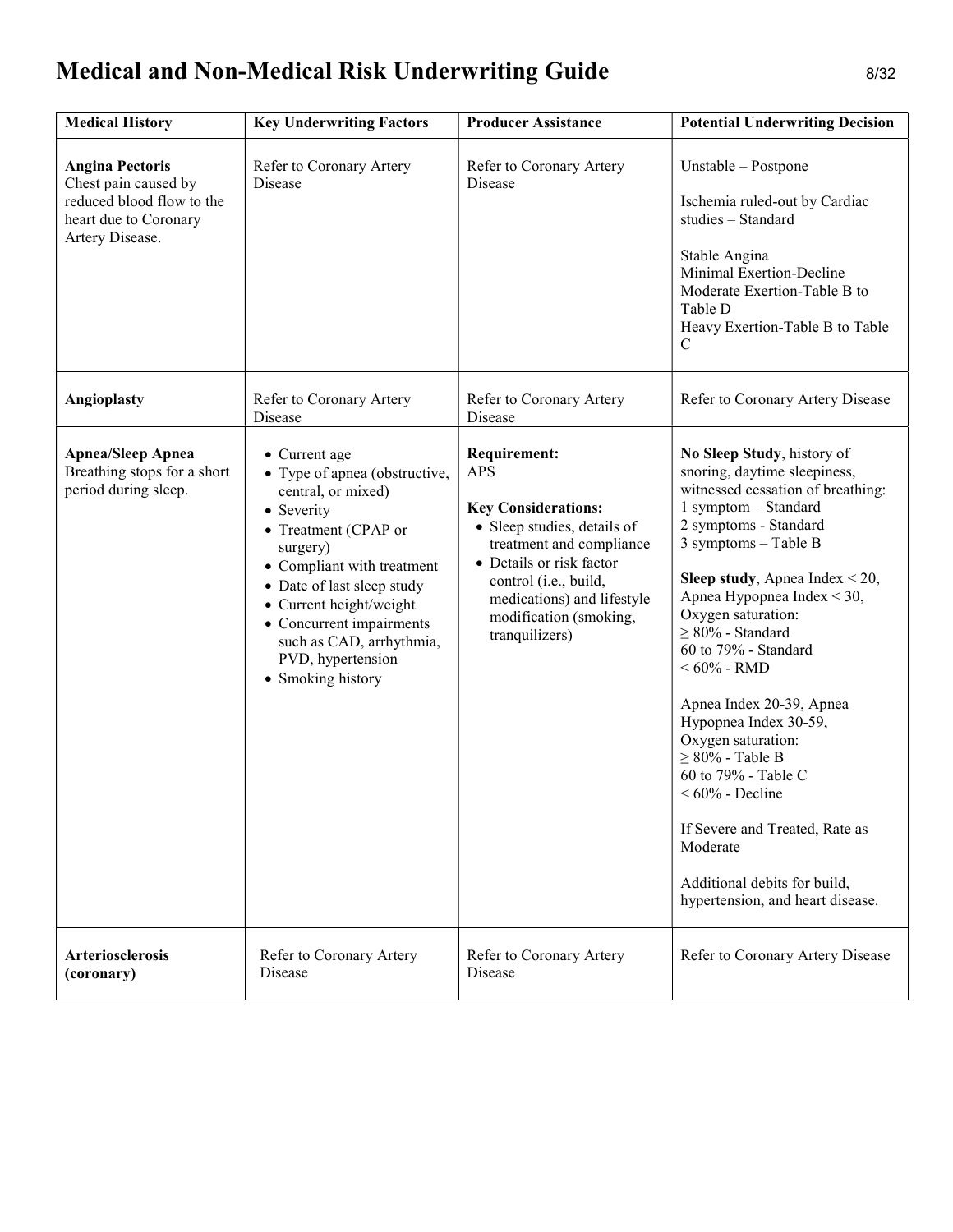# Medical and Non-Medical Risk Underwriting Guide 9/32

| <b>Medical History</b>                                                                                                                                               | <b>Key Underwriting Factors</b>                                                                                                                                                                                                                                                                                                                                                                                                                                                          | <b>Producer Assistance</b>                                                                                                                                                                                                                                       | <b>Potential Underwriting Decision</b>                                                                                                                                                                                                                                                                                                                                                                                                                                                                                                                                                                                                                                                                                                                              |
|----------------------------------------------------------------------------------------------------------------------------------------------------------------------|------------------------------------------------------------------------------------------------------------------------------------------------------------------------------------------------------------------------------------------------------------------------------------------------------------------------------------------------------------------------------------------------------------------------------------------------------------------------------------------|------------------------------------------------------------------------------------------------------------------------------------------------------------------------------------------------------------------------------------------------------------------|---------------------------------------------------------------------------------------------------------------------------------------------------------------------------------------------------------------------------------------------------------------------------------------------------------------------------------------------------------------------------------------------------------------------------------------------------------------------------------------------------------------------------------------------------------------------------------------------------------------------------------------------------------------------------------------------------------------------------------------------------------------------|
| Asthma<br>Chronic inflammatory<br>condition of the airways<br>causing shortness of breath<br>that is triggered by<br>allergies, irritants, cold air,<br>or exercise. | • Current age<br>• Date of diagnosis<br>• Severity of symptoms<br>• Frequency of attacks<br>• Timing of attacks (day or<br>night)<br>• Type of medication and<br>frequency of use<br>• Compliant with<br>medications and Dr. visits<br>• Medication side effects<br>• Hospitalizations or ER<br>visits<br>• Limitations to activities<br>• Smoking history<br>• Concurrent impairments<br>such as COPD                                                                                   | <b>Requirement:</b><br><b>APS</b><br><b>Key Considerations:</b><br>• Pulmonary function tests,<br>hospital reports<br>• Details of lifestyle<br>modification (such as non-<br>smoking)<br>• Level of activity                                                    | Mild and intermittent - Standard<br>Mild and persistent - Standard<br><b>Moderate</b> – Table B<br>Severe $-$ Table F to decline<br>Usually, no APS is needed for<br>allergic or seasonal asthma.<br>Smoker: additional 50 debits<br>Additional debits for steroid use.                                                                                                                                                                                                                                                                                                                                                                                                                                                                                             |
| <b>Atrial Fibrillation</b><br>Arrhythmia of the aorta<br>where it contracts<br>chaotically.                                                                          | • Date of diagnosis and age<br>at onset<br>• Age of applicant<br>• Frequency of attacks<br>• Fully investigated<br>· Paroxysmal vs. Chronic<br>• Treatment<br>• Complications from<br>treatment (i.e., drug<br>toxicity or hemorrhage<br>from anticoagulant)<br>• Any underlying heart<br>disease<br>• Complications (i.e., stroke<br>or Congestive Heart<br>Failure)<br>• Any concurrent<br>impairment (i.e., history of<br>alcohol abuse, CAD,<br>valvular disease, TIA, or<br>stroke) | <b>Requirement:</b><br><b>APS</b><br><b>Key Considerations:</b><br>• Copies of all cardiac<br>investigations<br>• Details of any prophylactic<br>medication (i.e., blood<br>thinners)<br>• Outline any lifestyle<br>modifications<br>• Current level of activity | New diagnosis or new finding on<br>insurance exam must be postponed<br>for cardiac workup.<br><b>Paroxysmal Atrial Fibrillation</b><br>(PAF) with less than 4 attacks per<br>year:<br>1 episode: 0 to 1 year since last<br>episode - Table B; thereafter<br>Standard<br>2 or more episodes: 0 to 2 years<br>since last episode – Table C, 2 to 3<br>years since last episode - Table B,<br>then Standard<br><b>Chronic Atrial Fibrillation</b><br>Age $\leq$ 50:<br>0 to 3 years $-$ Table F<br>3 to 5 years $-$ Table E<br>5 to 10 years – Table D<br>Thereafter - Table B<br>Age $>$ 50:<br>0 to 3 years $-$ Table D<br>3 to 5 years – Table C<br>5 to 10 years – Table B<br>Thereafter - Table B<br>Any cardiac disease with AF:<br>additional rating to decline |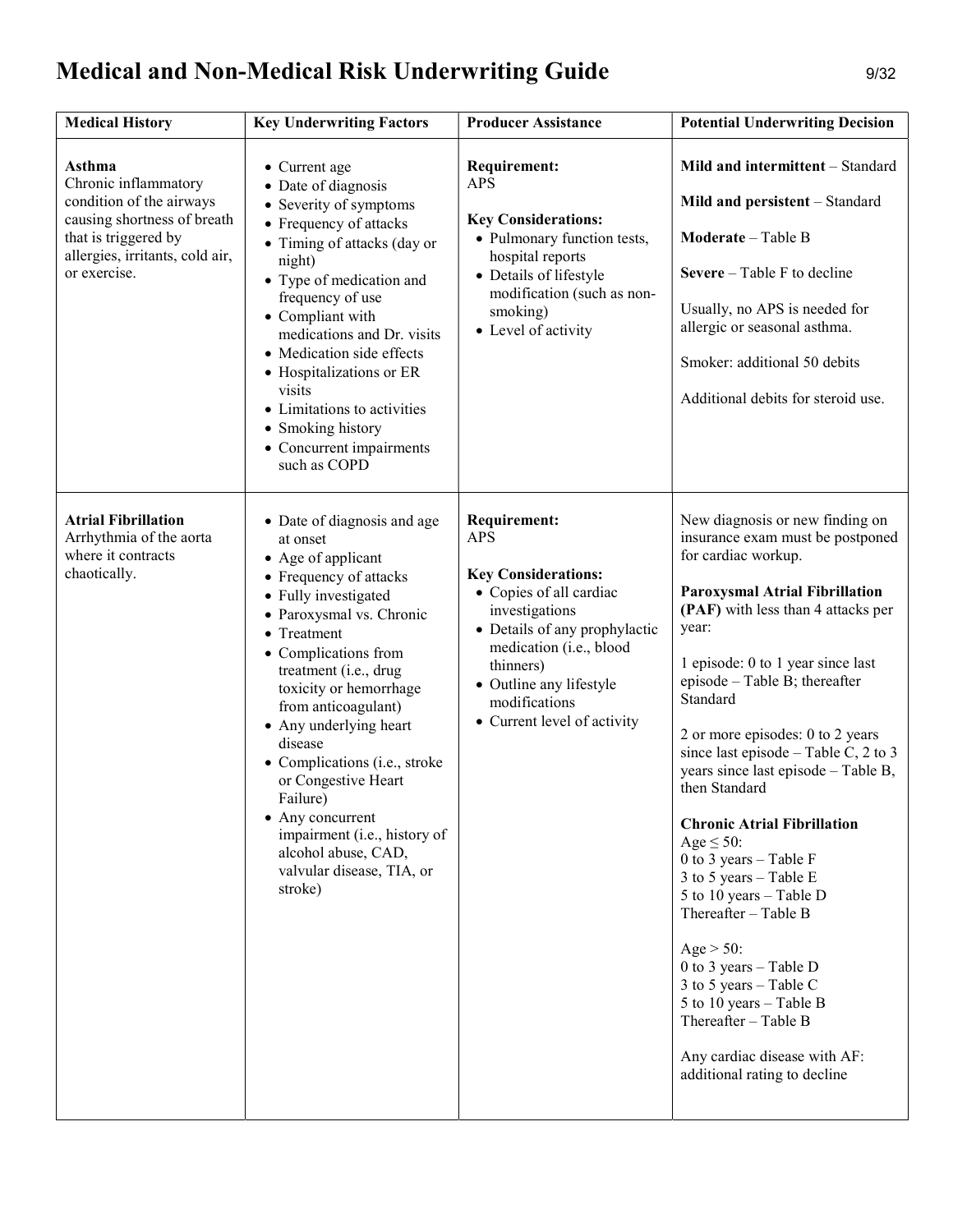# Medical and Non-Medical Risk Underwriting Guide 10/32

| <b>Medical History</b>                                                                                                                                                                                                                                                                                           | <b>Key Underwriting Factors</b>                                                                                                                                                                                                                                                                         | <b>Producer Assistance</b>                                                                                                                                                                                                | <b>Potential Underwriting</b><br><b>Decision</b>                                                                                                                                                                                                                                                                            |
|------------------------------------------------------------------------------------------------------------------------------------------------------------------------------------------------------------------------------------------------------------------------------------------------------------------|---------------------------------------------------------------------------------------------------------------------------------------------------------------------------------------------------------------------------------------------------------------------------------------------------------|---------------------------------------------------------------------------------------------------------------------------------------------------------------------------------------------------------------------------|-----------------------------------------------------------------------------------------------------------------------------------------------------------------------------------------------------------------------------------------------------------------------------------------------------------------------------|
| <b>Bariatric Surgery</b><br>Surgery for morbid obesity,<br>most commonly known as<br>"stomach stapling."                                                                                                                                                                                                         | • Pre-operative weight<br>• Any co-morbid conditions<br>(such as diabetes,<br>hypertension, coronary<br>disease)<br>• Date of surgery<br>• Type of surgery<br>• Any surgical complications<br>• Outcome of surgery (weight<br>loss, improvement or risk<br>factors)                                     | <b>Requirement:</b><br><b>APS</b><br><b>Key Considerations:</b><br>• Supply all medical reports<br>relating to the surgical<br>procedure and follow-up<br>• Illustrate positive<br>improvements in lifestyle              | <b>Surgical Treatment</b><br>Pre-Operative BMI $>$ 50:<br>3 months to 2 years post-<br>operation, rate for average of<br>current and Pre-treatment<br>weight.<br>Thereafter, rate for current<br>weight.<br>Pre-Operative BMI $<$ 50: rate<br>for current weight<br>History of Surgical<br>Complications-Add +25<br>debits. |
| <b>Barrett's Esophagus</b><br>Disorder in which the cells<br>normally lining the lower<br>esophagus are replaced by<br>cells normally found lining the<br>stomach. May occur due to<br>esophageal injury caused by<br>reflux. Barrett's esophagus<br>may be pre-malignant<br>condition for esophageal<br>cancer. | • Current age<br>• Ongoing risk factors<br>• Type of testing done and<br>results (endoscopy, biopsy)<br>• Stable course<br>• Medication/treatment<br>• Response to medication<br>treatment<br>• Compliant with medical<br>treatment and follow-up<br>• Complications (i.e.,<br>hemorrhage, perforation) | <b>Requirement:</b><br><b>APS</b><br><b>Key Considerations:</b><br>• Pathology report<br>• Details of ongoing follow-<br>up (i.e., endoscopy)<br>• Details of lifestyle<br>modification (stop smoking<br>and alcohol use) | No dysplasia:<br>$Age < 50 - Table F$<br>$Age > 50$ at onset - Table B<br>Low grade dysplasia:<br>$Age < 50 - Decline$<br>$Age > 50 - Table D$<br>Long term treatment and<br>periodic endoscopy, credit 50.                                                                                                                 |
| <b>By-pass surgery</b>                                                                                                                                                                                                                                                                                           | Refer to Coronary Artery<br>Disease                                                                                                                                                                                                                                                                     | Refer to Coronary Artery<br>Disease                                                                                                                                                                                       | Refer to Coronary Artery<br>Disease                                                                                                                                                                                                                                                                                         |
| <b>Cancer:</b><br><b>Basal Cell Carcinoma</b><br>A type of skin cancer that<br>rarely spreads.                                                                                                                                                                                                                   | • Date of diagnosis<br>• Type of treatment<br>• Confirmation that tumor has<br>been removed completely<br>• Any recurrence or spread<br>• Ongoing risk factors like<br>multiple dysplastic nevi and<br>a propensity to develop<br>other skin cancers<br>• Any serious complications<br>from treatment   | <b>Key Considerations:</b><br>• Pathology report including<br>post-operative<br>• Details of ongoing follow-<br>up<br>• Details of lifestyle<br>modification (sun screen,<br>stop smoking)                                | Standard if Stage 0 to Stage 2<br>and tumor size $\leq$ 5 cm.<br>Proposed Insured may qualify<br>for Preferred if meets the<br>balance of our criteria.                                                                                                                                                                     |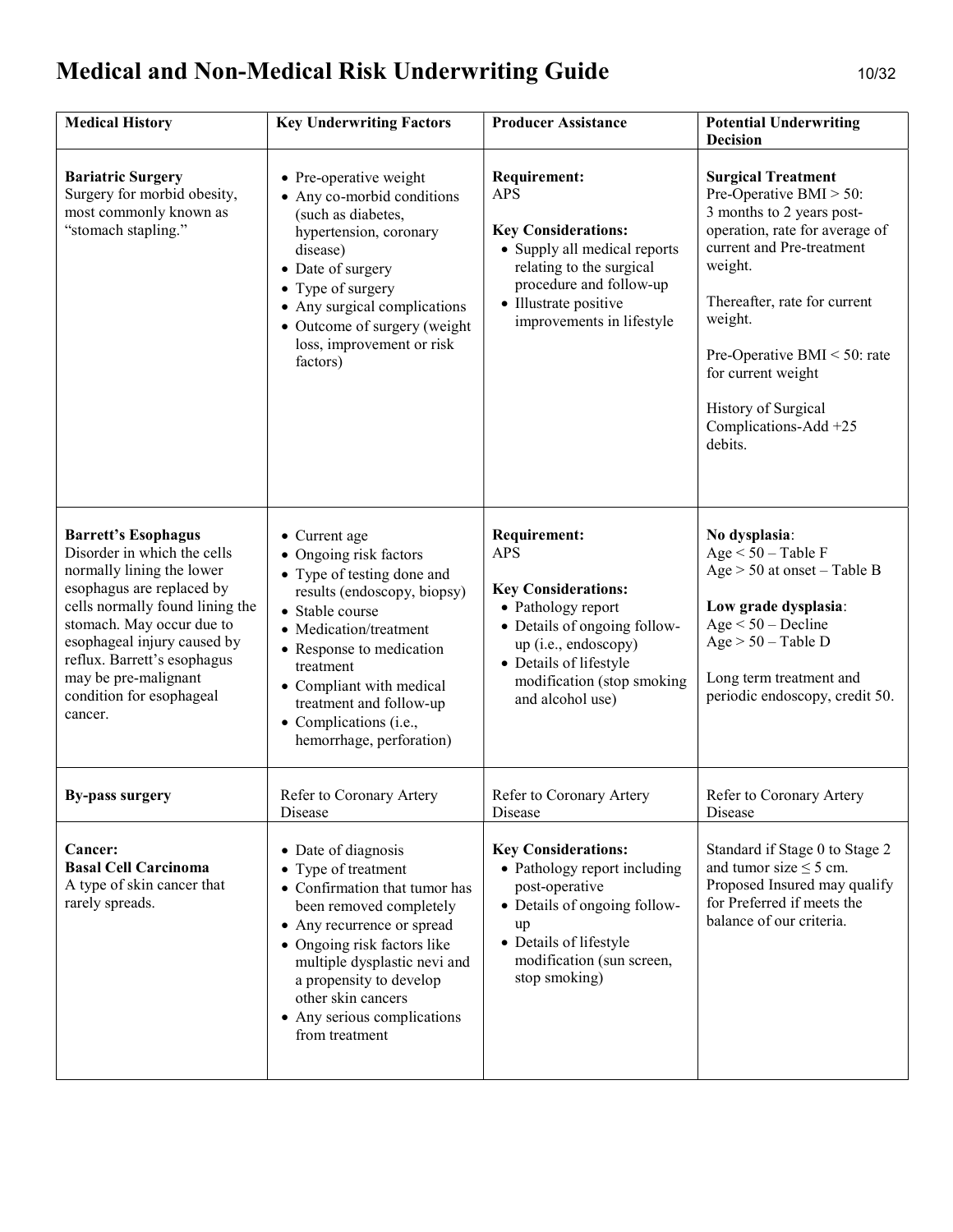# Medical and Non-Medical Risk Underwriting Guide 11/32

| <b>Medical History</b>                                                                                                                                                                                                                               | <b>Key Underwriting Factors</b>                                                                                                                                                                                                                                                 | <b>Producer Assistance</b>                                                                                                                                                                                                                    | <b>Potential Underwriting</b><br>Decision                                                                                                                                                                                                                                                                                                                                                       |
|------------------------------------------------------------------------------------------------------------------------------------------------------------------------------------------------------------------------------------------------------|---------------------------------------------------------------------------------------------------------------------------------------------------------------------------------------------------------------------------------------------------------------------------------|-----------------------------------------------------------------------------------------------------------------------------------------------------------------------------------------------------------------------------------------------|-------------------------------------------------------------------------------------------------------------------------------------------------------------------------------------------------------------------------------------------------------------------------------------------------------------------------------------------------------------------------------------------------|
| Cancer:<br><b>Breast</b><br>Breast cancer is the most<br>frequently diagnosed cancer in<br>American women and the<br>second most frequent cause of<br>cancer death. The lifetime risk<br>of developing breast cancer is<br>1 in 8 women $(12.2\%)$ . | • Date of diagnosis<br>• Type and stage of cancer<br>• Size of tumor<br>• Type of treatment<br>• Date treatment completed<br>• Any recurrence or spread<br>• Reduced/eliminated risk<br>factors (i.e., smoking)<br>• Any serious complications<br>from treatment                | <b>Requirements:</b><br><b>APS</b><br>Pathology report<br>• Details and date(s) of<br>treatment, including any<br>adjunct therapy (i.e.,<br>Tamoxifen)<br>• Hospital reports<br>• Details of follow-up<br>(mammograms, bone scan,<br>$etc.$ ) | Possible offer based on type of<br>carcinoma in situ (Ductal),<br>low grade – Standard to \$5 per<br>thousand extra for 3 years.<br>Other cases depend on tumor<br>grade. Low grade; postpone 3<br>months to 1 year, then \$7 per<br>thousand for 4-5 years.<br>Higher grade, postpone 1-3<br>years, then \$7-10 per thousand<br>extra.                                                         |
| Cancer:<br>Colon<br>Colorectal cancer is the third<br>most common type of cancer<br>in the world. The risk begins<br>to increase after age 40 and<br>rises sharply at ages 50-55.                                                                    | • Date of diagnosis<br>• Stage and grade of the<br>tumor<br>• Any hereditary syndrome<br>that may be associated with<br>other types of cancers<br>• What treatment<br>• Length of remission<br>• Ongoing follow-up<br>• Any recurrence<br>• Any complications from<br>treatment | <b>Requirement:</b><br><b>APS</b><br><b>Key Considerations:</b><br>• Pathology report<br>• Details and date(s) of<br>treatment<br>• Hospital reports<br>• Details of follow-up<br>(colonoscopy and tumor<br>markers)                          | Best Case: Colon cancer in<br>situ treated with partial<br>colectomy - Standard<br>Typical Case: Stage B1/B2 -<br>postpone 1 to 3 years, then \$7-<br>10 per thousand for 5 years.<br>Stage A2 - Postpone 1 year,<br>then \$7 per thousand for 5<br>years.<br>Stage $D -$ Postpone 5 years,<br>then \$15 per thousand for 5<br>years.                                                           |
| <b>Cancer:</b><br>Leukemia<br>A progressive, malignant<br>disease of the blood cells and<br>blood forming organs (i.e.,<br>bone marrow and spleen).                                                                                                  | • Current age<br>• Date of diagnosis<br>• Type of leukemia and stage<br>of cancer<br>• Treatment<br>• Date treatment completed<br>• Any recurrence or<br>secondary cancer                                                                                                       | <b>Requirements:</b><br>APS, blood testing if current<br>results are not available<br>• Pathology reports<br>• Evidence of regular follow-<br>up<br>• Hospital treatment reports                                                              | Preferred is not available.<br>The most common type of<br>leukemia seen in underwriting<br>is Chronic Lymphocytic<br>Leukemia (CLL). With no<br>progression of the disease for<br>$\geq$ 2 years and Total WBC <<br>50,000:<br>Stage 0:<br>Age at onset<br>$Age < 50 - Decline$<br>$Age > 50 - Table F$<br>Stage I:<br>$Age < 50 - Decline$<br>$Age > 50 - Table H$<br>Stage II to IV - Decline |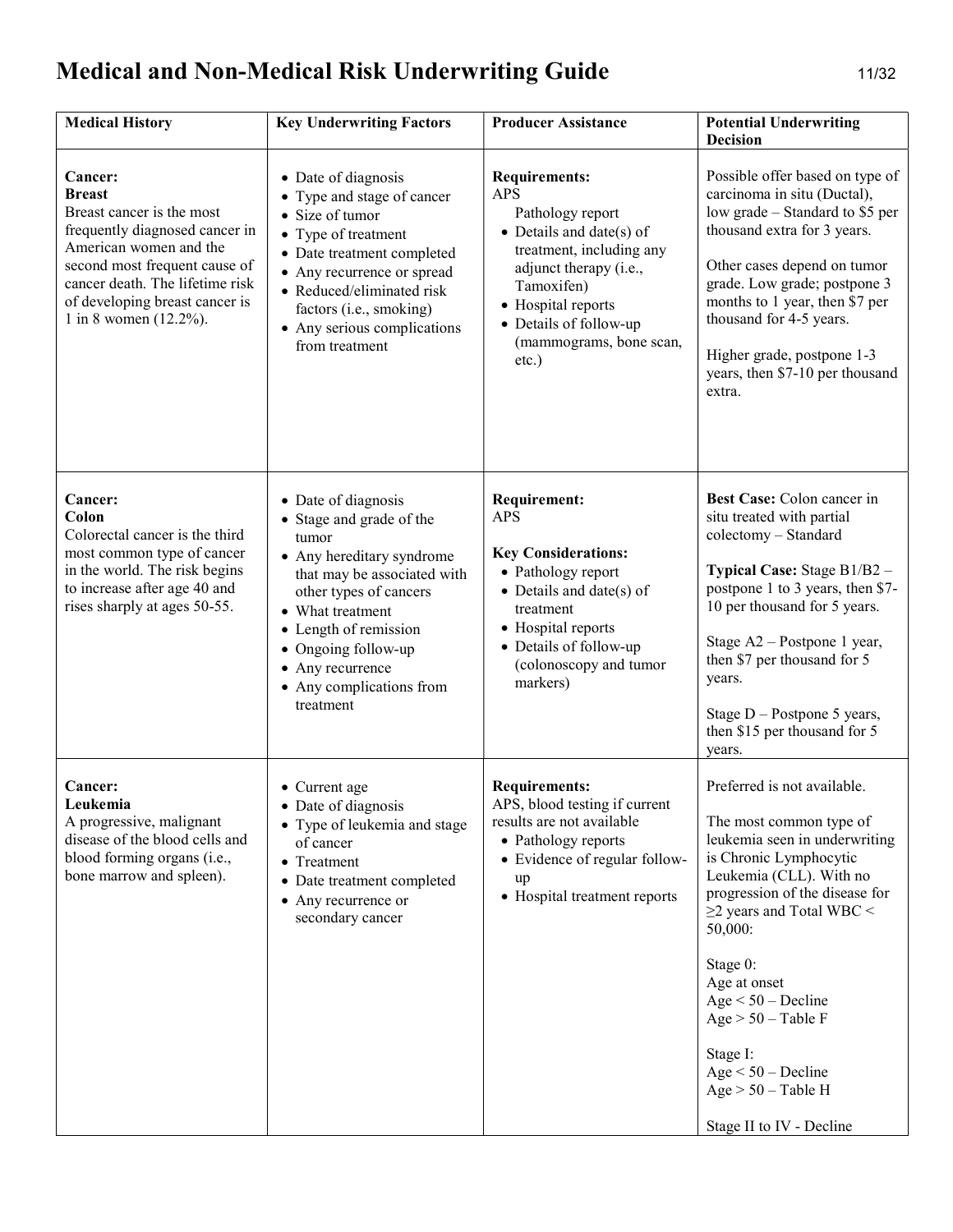# Medical and Non-Medical Risk Underwriting Guide 12/32

| <b>Medical History</b>                                                                                                                                                | <b>Key Underwriting Factors</b>                                                                                                                                                                                                                                                                                                                        | <b>Producer Assistance</b>                                                                                                                                                                                                                                     | <b>Potential Underwriting</b><br><b>Decision</b>                                                                                                                                                                                                                                                                                                                                                                                                                                                                                                   |
|-----------------------------------------------------------------------------------------------------------------------------------------------------------------------|--------------------------------------------------------------------------------------------------------------------------------------------------------------------------------------------------------------------------------------------------------------------------------------------------------------------------------------------------------|----------------------------------------------------------------------------------------------------------------------------------------------------------------------------------------------------------------------------------------------------------------|----------------------------------------------------------------------------------------------------------------------------------------------------------------------------------------------------------------------------------------------------------------------------------------------------------------------------------------------------------------------------------------------------------------------------------------------------------------------------------------------------------------------------------------------------|
| <b>Cancer:</b><br>Lung<br>The most common type of<br>cancer death for both men and<br>women. The 2 main types of<br>lung cancer are small cell and<br>non-small cell. | • Current age<br>• Date of diagnosis<br>• Type of cell and stage of<br>cancer<br>• Type of treatment<br>• Date treatment completed<br>• Any recurrence or spread<br>• Reduced/eliminated risk<br>factors (i.e., smoking)<br>• Any concurrent impairment<br>(i.e., emphysema or chronic<br>bronchitis)<br>• Any serious complications<br>from treatment | <b>Requirement:</b><br><b>APS</b><br><b>Key Considerations:</b><br>• Pathology report<br>• Treatment and hospital<br>report<br>• Evidence of regular follow-<br>up (CT scans, etc.)                                                                            | Stage 1: Postpone 2-3 years,<br>then \$7-10 per thousand for 5<br>years.<br>Stage II/IV: Postpone 5 years,<br>then \$15 per thousand for 5<br>years.                                                                                                                                                                                                                                                                                                                                                                                               |
| Cancer:<br><b>Prostate</b><br>This is the most common<br>internal malignancy found in<br>American males.                                                              | • Current age<br>• Date of diagnosis<br>• Type of treatment<br>• Date treatment completed<br>• Stage and Gleason grade<br>• Any recurrence or spread<br>• Current PSA reading<br>• Any serious complications<br>from treatment                                                                                                                         | <b>Requirement:</b><br>APS, blood profile to include<br>PSA if current results are not<br>available<br><b>Key Considerations:</b><br>• Pathology report<br>• Type of treatment<br>• Evidence of regular follow-<br>up and PSA testing<br>• Copies of PSA tests | Localized tumor, treated<br>with surgery, Gleason score<br>$2-6:$<br>Stage 1:<br>Age 50 to $59 - Table C$<br>$Age \geq 60$ – Standard<br>Stage 2:<br>Age 50 to $59 - Table D$<br>Age 60 to $69 - Table B$<br>$Age \geq 70$ – Standard<br>For higher grade tumors,<br>postpone for 3 years, then :<br>Age 50 to $59 - Table D$<br>Age 60 to $69 - Table C$<br><b>Prostate Cancer</b> in ages $< 50$ ,<br>postpone 5 years, then<br>individual consideration.<br>Gleason scores 7-8 depending<br>on stage, postpone 2-5 years,<br>then Table C to D. |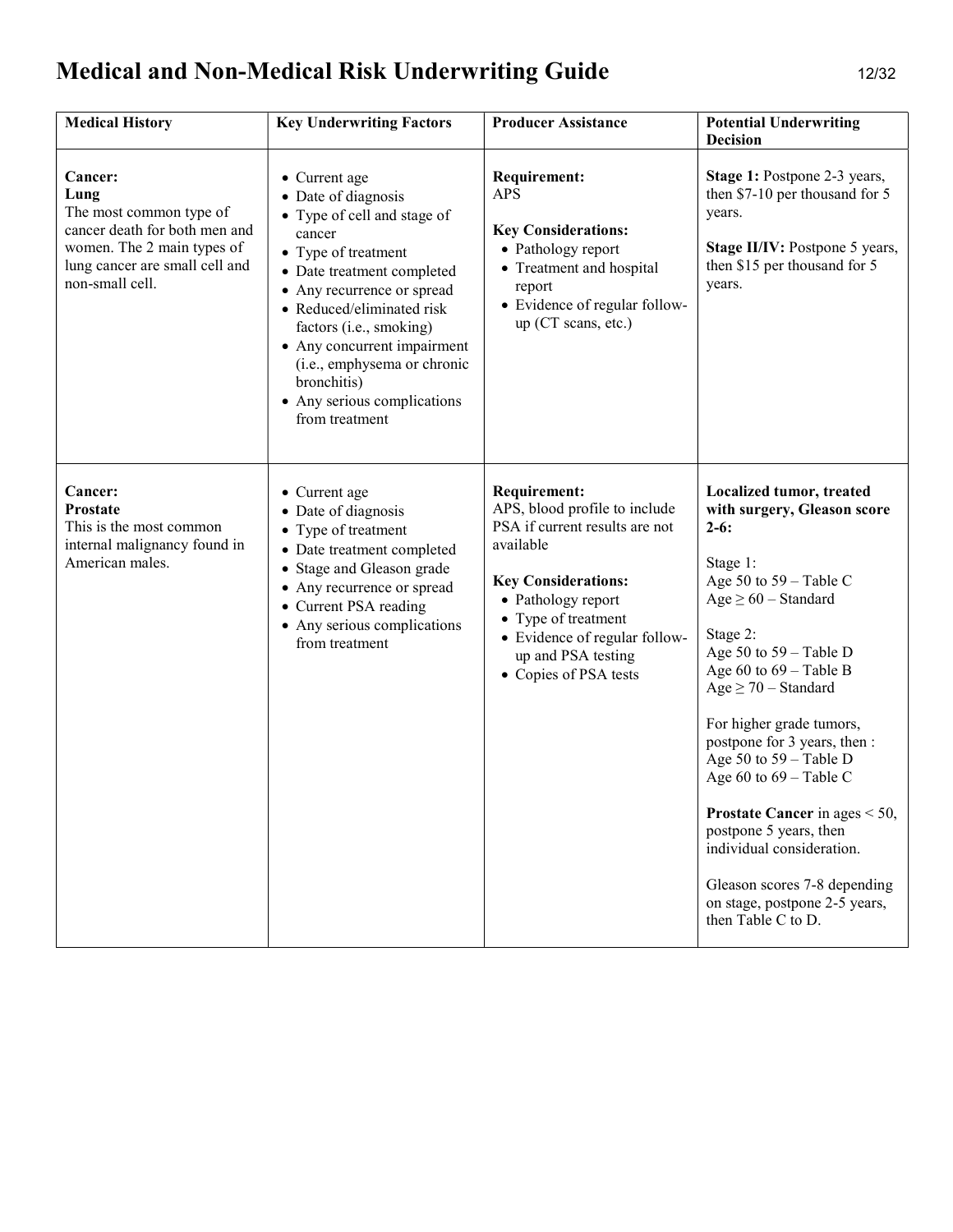# Medical and Non-Medical Risk Underwriting Guide 13/32

| <b>Medical History</b>                                                                                                                                                                                 | <b>Key Underwriting Factors</b>                                                                                                                                                                                                                                                                                                                                                        | <b>Producer Assistance</b>                                                                                                                                                                                                      | <b>Potential Underwriting</b><br><b>Decision</b>                                                                                                                                                                                                                                                                                                                                                                                          |
|--------------------------------------------------------------------------------------------------------------------------------------------------------------------------------------------------------|----------------------------------------------------------------------------------------------------------------------------------------------------------------------------------------------------------------------------------------------------------------------------------------------------------------------------------------------------------------------------------------|---------------------------------------------------------------------------------------------------------------------------------------------------------------------------------------------------------------------------------|-------------------------------------------------------------------------------------------------------------------------------------------------------------------------------------------------------------------------------------------------------------------------------------------------------------------------------------------------------------------------------------------------------------------------------------------|
| Cancer:<br>Skin<br><b>Borderline malignancy</b><br>Bowen's disease (not genital),<br>dysplastic nevus, Lentigo<br>Maligna, Hutchinson's<br>melanotic freckle.                                          | • Current age<br>• Pathology (confirmation of<br>basal cell carcinoma)<br>• Type of treatment<br>• Date treatment completed<br>• Confirmation that tumor has<br>been removed completely<br>• Any recurrence or spread<br>• Ongoing risk factors like<br>multiple dysplastic nevi and<br>a propensity to develop<br>other skin cancers<br>• Any serious complications<br>from treatment | <b>Requirement:</b><br><b>APS</b><br><b>Key Considerations:</b><br>• Pathology report including<br>post-operative<br>• Details of ongoing follow-<br>up<br>• Details of lifestyle<br>modification (sun screen,<br>stop smoking) | Incomplete excision:<br>postpone<br><b>Completely excised: Standard</b><br>immediately on removal; may<br>qualify for Preferred<br><b>Dysplastic Nevi Syndrome:</b><br>Without personal or family<br>history of melanoma, well<br>followed, possible standard.<br>Preferred is not available.<br>With personal or family<br>history of melanoma, Table B<br>plus melanoma rate.                                                           |
| Cancer:<br>Skin<br>Malignant<br>Malignant changes in the skin<br>become more common with<br>increasing age. Exposure to<br>sunlight is an important<br>predisposing factor in fair-<br>skinned people. | • Date of diagnosis<br>• Type of cancer/tumor<br>• Depth and thickness of<br>tumor<br>• Type of treatment<br>• Date of treatment completed<br>• Any recurrence or spread<br>• Ongoing risk factors like<br>multiple dysplastic nevi and<br>a propensity to develop<br>other skin cancers<br>• Any serious complications<br>from treatment                                              | <b>Requirement:</b><br><b>APS</b><br><b>Key Considerations:</b><br>• Pathology report<br>• Evidence of regular<br>dermatology follow-up<br>• Hospital treatment reports                                                         | Malignant melanoma: If in-<br>situ, possible Standard;<br>Preferred consideration is not<br>available.<br>Deeper lesions must be<br>postponed for 2-5 years. After<br>treatment, then possible \$7-10<br>per thousand for up to 5 years.<br>Melanoma lesions greater than<br>2.01 mm thick with<br>ulcerations may be postponed<br>3-5 years, then Table B to D<br>plus a temporary flat extra of<br>\$10-15 per thousand for 5<br>years. |
| Cancer:<br><b>Thyroid</b><br>The most common malignancy<br>of the endocrine system,<br>generally more common in<br>women.                                                                              | • Type of thyroid cancer<br>(papillary, follicular,<br>anaplastic, etc.)<br>• Pathology<br>• Age of applicant<br>• Type of treatment and<br>date(s) performed<br>• Any remission and for how<br>long<br>• Any recurrence<br>• Any complications from<br>treatment                                                                                                                      | <b>Requirement:</b><br><b>APS</b><br><b>Key Considerations:</b><br>• Pathology report<br>• Treatment and hospital<br>report<br>• Evidence of regular follow-<br>up                                                              | <b>Best Case:</b> Size $\leq$ 1 cm, uni-<br>focal, node negative -<br>Standard<br>Size 1-3 cm, age $\leq$ 45, single<br>focus - Standard<br><b>Typical Case: Postpone 3</b><br>months, then \$7 per thousand<br>for 4 years for moderate grade<br>papillary tumor<br><b>Metastatic Papillary Thyroid</b><br>Cancer: Postpone 1 year after<br>treatment, then \$7 per<br>thousand for 5 years                                              |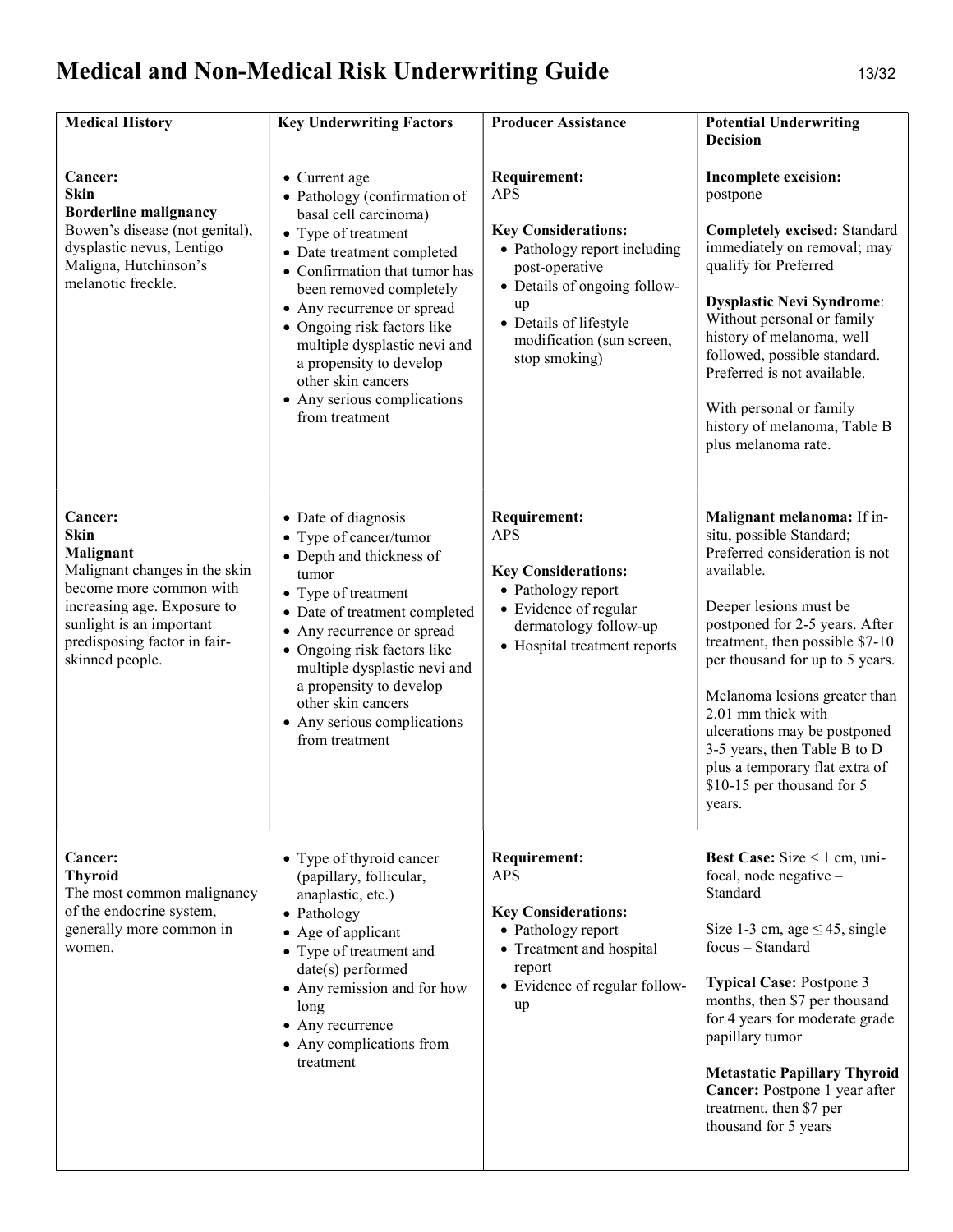# Medical and Non-Medical Risk Underwriting Guide 14/32

| <b>Medical History</b>                                                                                                                                          | <b>Key Underwriting Factors</b>                                                                                                                                                                                                                                                                                                                                                         | <b>Producer Assistance</b>                                                                                                                                                                                                            | <b>Potential Underwriting</b><br><b>Decision</b>                                                                                                                                                                                                                                                                                                                                                                                                                                                                                                                                                |
|-----------------------------------------------------------------------------------------------------------------------------------------------------------------|-----------------------------------------------------------------------------------------------------------------------------------------------------------------------------------------------------------------------------------------------------------------------------------------------------------------------------------------------------------------------------------------|---------------------------------------------------------------------------------------------------------------------------------------------------------------------------------------------------------------------------------------|-------------------------------------------------------------------------------------------------------------------------------------------------------------------------------------------------------------------------------------------------------------------------------------------------------------------------------------------------------------------------------------------------------------------------------------------------------------------------------------------------------------------------------------------------------------------------------------------------|
| <b>Carotid Artery Disease</b><br>(Stenosis or narrowing)<br>A narrowing of the carotid<br>artery by atheroma.                                                   | • Age at diagnosis<br>• Duration since diagnosis or<br>surgery<br>• Severity of underlying<br>disease, usually<br>atherosclerosis<br>• Presence of symptoms, CAD,<br>co-morbidities and risk factors                                                                                                                                                                                    | <b>Requirement:</b><br><b>APS</b><br><b>Key Considerations:</b><br>• History of TIA, Stroke, or<br><b>Heart Disease</b><br>Any other co-morbid<br>condition, such as diabetes,<br>hypertension, or smoking<br>• Results of angiograms | <b>Asymptomatic Internal</b><br><b>Carotid Stenosis</b><br><50% Stenosis<br>$Age < 50 - Table C$<br>Ages $50-59$ – Table B<br>Ages $60$ + – Standard<br>50-69% Stenosis:<br>$Age < 50 - Decline$<br>Ages 50 to $59$ – Table C<br>Ages $60+$ – Table B<br>Operated<br><3 months since recovery-<br>Postpone<br>>6 months since recovery<br>$Age < 50$ Single Stenosis-<br><b>Individual Consideration</b><br>Age >50 Table B-C<br>$> 70\%$ stenosis:<br>No surgery – Decline<br><b>Bilateral stenosis</b><br>Rate for more severe lesion<br><b>Progressive stenosis</b><br>Add additional debits |
| <b>Chronic Obstructive</b><br><b>Pulmonary Disease (COPD)</b><br>A variety of diseases that<br>cause chronic progressive<br>irreversible airway<br>obstruction. | • Current age<br>• Smoking history and current<br>tobacco use<br>• Build, any current weight loss<br>• Severity of symptoms<br>• Speed of disease progression<br>• Alpha-1 antitrypsin deficiency<br>or other biochemical<br>abnormality<br>• Any concurrent impairment<br>(i.e., CAD, cancer,<br>malnutrition)<br>• Any hospitalization<br>• Any treatment with oxygen is<br>a decline | <b>Requirement:</b><br><b>APS</b><br><b>Key Considerations:</b><br>• Pulmonary function tests<br>(PFT), serial PFTs<br>• Details of lifestyle<br>modification<br>• Level of activity                                                  | <b>Mild</b> (FEV1 65-79%):<br>Smoker - Table C<br>Non smoker – Standard<br><b>Moderate</b> (FEV1 50-64%):<br>Smoker - Table F<br>Non smoker - Table C<br><b>Severe</b> (FEV1 40-49%):<br>Smoker - Decline<br>Non smoker – Table H to<br>decline.<br>Very severe (FEV1 <40%):<br>decline                                                                                                                                                                                                                                                                                                         |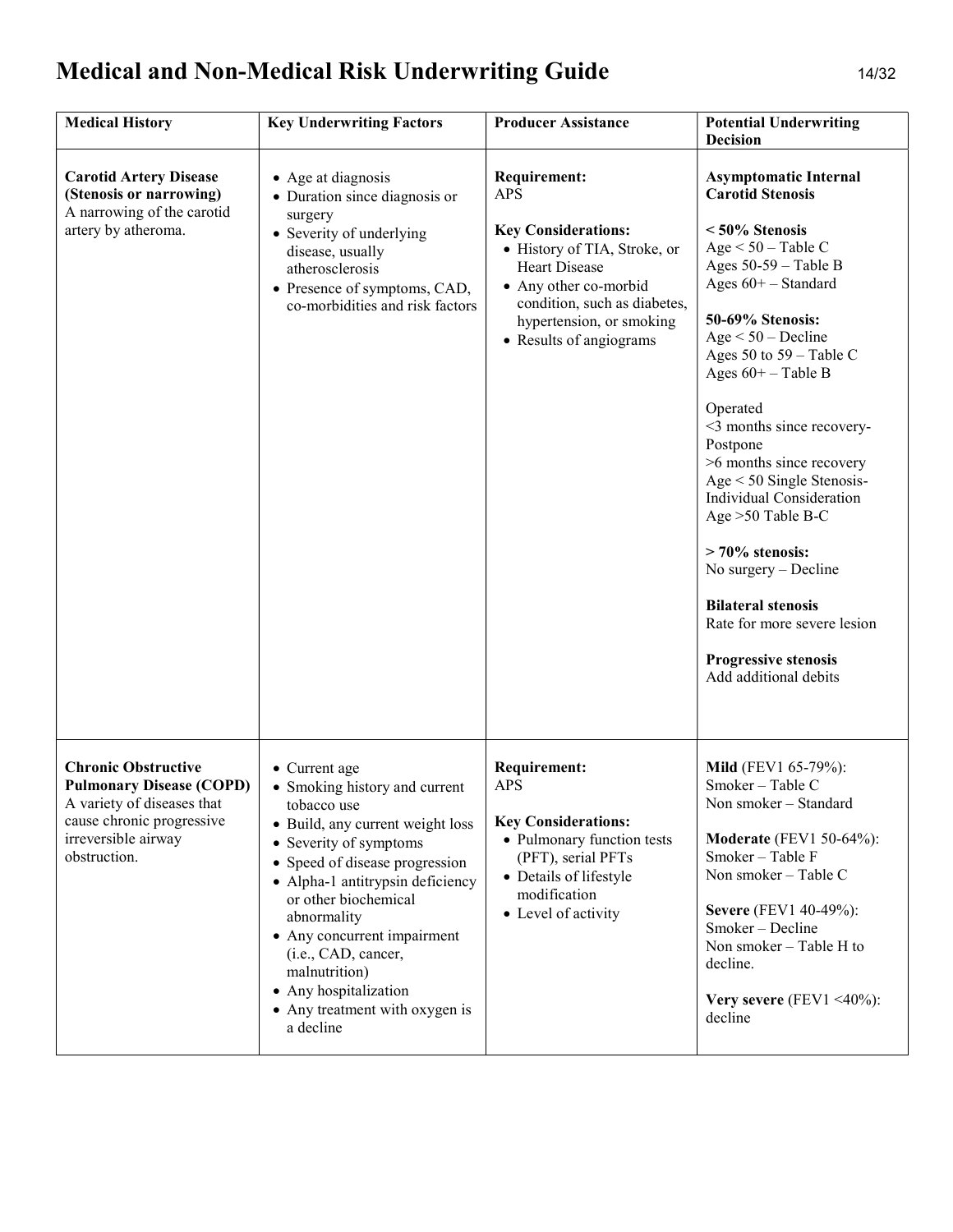# Medical and Non-Medical Risk Underwriting Guide 15/32

| <b>Medical History</b>                                                                                                                                                                                          | <b>Key Underwriting Factors</b>                                                                                                                                                                                                                                                                                                                                                                       | <b>Producer Assistance</b>                                                                                                                                                                                                                                                                                                                                                                                                   | <b>Potential Underwriting</b><br><b>Decision</b>                                                                                                                                                                                                                                                                                                                                                                                                       |
|-----------------------------------------------------------------------------------------------------------------------------------------------------------------------------------------------------------------|-------------------------------------------------------------------------------------------------------------------------------------------------------------------------------------------------------------------------------------------------------------------------------------------------------------------------------------------------------------------------------------------------------|------------------------------------------------------------------------------------------------------------------------------------------------------------------------------------------------------------------------------------------------------------------------------------------------------------------------------------------------------------------------------------------------------------------------------|--------------------------------------------------------------------------------------------------------------------------------------------------------------------------------------------------------------------------------------------------------------------------------------------------------------------------------------------------------------------------------------------------------------------------------------------------------|
| <b>Chronic Pain</b><br>Chronic nonmalignant pain                                                                                                                                                                | • Specific diagnosis associated<br>with chronic pain<br>• Location, intensity, and<br>duration of pain<br>• Functional abilities including<br>mobility, occupation, social<br>support, and activities<br>• Associated medical or<br>psychiatric impairments<br>• Stability of pain symptoms                                                                                                           | <b>Requirement:</b><br>APS, possible Drug and<br>Alcohol Questionnaire<br><b>Key Considerations:</b><br>• History of drug and<br>alcohol misuse<br>• Details of treatment and<br>treating physicians<br>• Details of medication use<br>including number of<br>medications, types, doses,<br>frequency, and any recent<br>change in medication                                                                                | Fully functional - Table B<br>Functional Impairment -<br>Table B to Table D<br>Unstable dose and less<br>structured care - Decline<br>Concomitant antidepressant<br>use add additional debits<br>Daily or ratable alcohol use -<br>Decline                                                                                                                                                                                                             |
| <b>Congenital Heart Disease</b><br>A variety of malformations<br>of the heart that vary<br>significantly in severity.                                                                                           | • Current age<br>• Specific congenital<br>abnormality<br>$\bullet$ Treatment including date(s) of<br>any surgery<br>• Medications<br>• Smoking history<br>• Any concurrent serious<br>impairment<br>• Any underlying CAD<br>• Active lifestyle<br>• Blood pressure and<br>cholesterol readings<br>• Family history                                                                                    | <b>Requirement:</b><br><b>APS</b><br><b>Key Considerations:</b><br>• Include any<br>operative/hospital reports<br>• Follow-up and<br>investigations post-op (i.e.,<br>serial echos, EKGs)<br>• Details of lifestyle<br>modification<br>• Activity level                                                                                                                                                                      | Depending on the type of<br>congenital abnormality, some<br>cannot be considered until<br>they have been surgically<br>corrected. For the more<br>serious abnormalities,<br>coverage cannot be considered<br>until 6 months after surgery.<br>Less serious abnormalities<br>such as trivial ASD, VSD,<br>Patent Foramen Ovale, may be<br>Standard<br>Ratings for more serious<br>conditions must be evaluated<br>through review of medical<br>records. |
| <b>Coronary Artery Disease</b><br>(CAD)<br>The coronary arteries are<br>unable to supply sufficient<br>blood to the heart due to<br>progressive narrowing of the<br>arteries, thrombosis, or<br>vascular spasm. | • Current age<br>• Date of diagnosis and age at<br>onset<br>• Severity of the disease (how<br>many vessels and which ones)<br>• Current symptoms<br>• Treatment<br>Medications<br>• Smoking history<br>• Any concurrent serious<br>impairment<br>• Any history of congestive<br>heart failure or arrhythmia<br>• Active lifestyle<br>• Blood pressure and<br>cholesterol readings<br>• Family history | <b>Requirements:</b><br>APS, EKG (or TST) if current<br>test is not available<br><b>Key Considerations:</b><br>• Cardiac test results (i.e.,<br>angiogram, recent stress<br>tests, perfusion)<br>• Detailed list of medication<br>• Copies of lipid testing<br>• Details of any lifestyle<br>change<br>Best ratings possible with<br>testing including perfusion and<br>stress echocardiograms within<br>the past 12 months. | Rating range from Standard to<br>Decline depending upon<br>severity of disease, number of<br>vessels involved, treatment<br>protocol and age.                                                                                                                                                                                                                                                                                                          |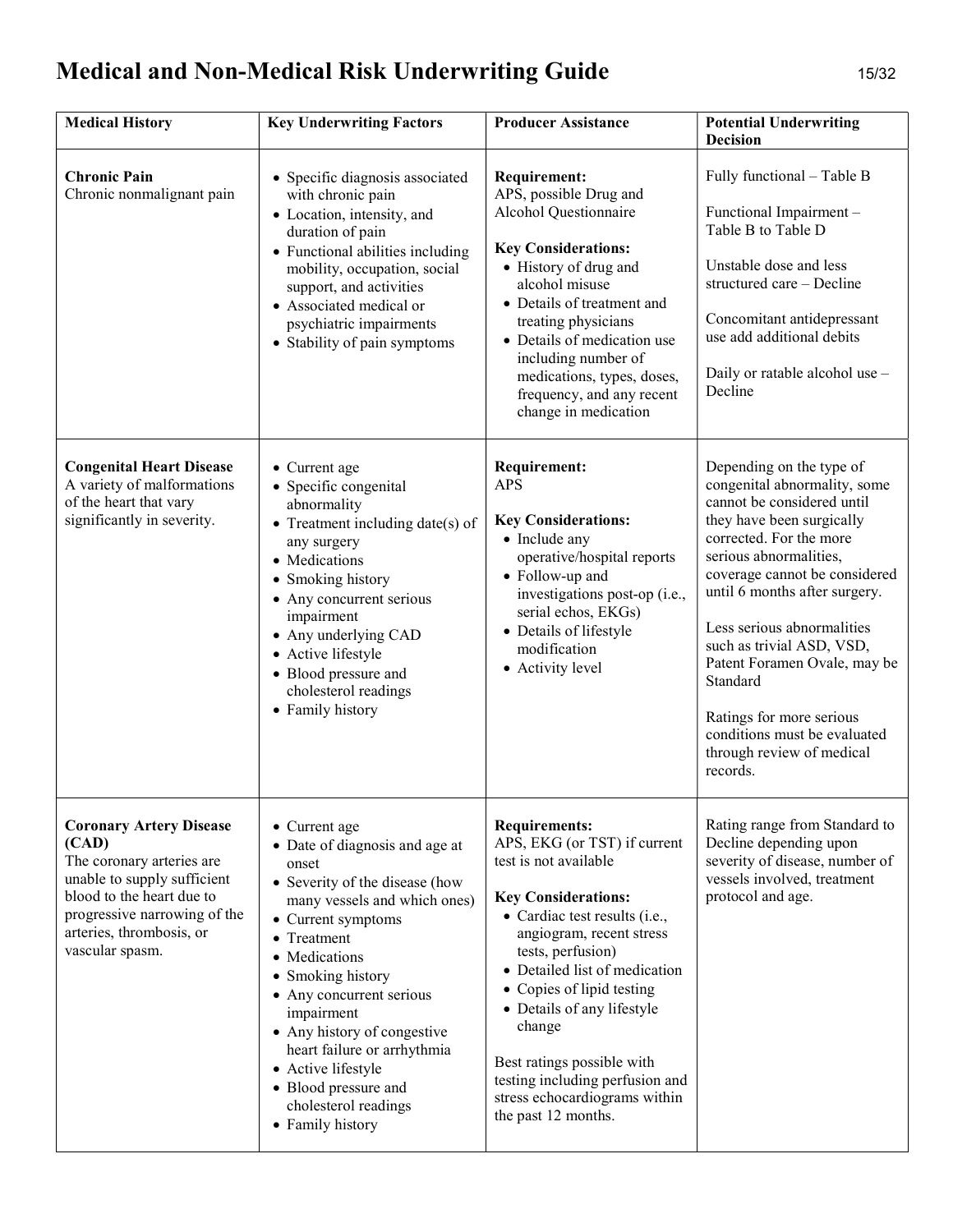# Medical and Non-Medical Risk Underwriting Guide 16/32

| <b>Medical History</b>                                                                                                                                                                                                                                                                                                                                                                                                         | <b>Key Underwriting Factors</b>                                                                                                                                                                                                                                                                                                                                   | <b>Producer Assistance</b>                                                                                                                                                                                                                                                                                                                                                                                                                                     | <b>Potential Underwriting</b><br><b>Decision</b>                                                                                                                                                                                                                                                                                                                                                                                                                                                                                                                                                                              |
|--------------------------------------------------------------------------------------------------------------------------------------------------------------------------------------------------------------------------------------------------------------------------------------------------------------------------------------------------------------------------------------------------------------------------------|-------------------------------------------------------------------------------------------------------------------------------------------------------------------------------------------------------------------------------------------------------------------------------------------------------------------------------------------------------------------|----------------------------------------------------------------------------------------------------------------------------------------------------------------------------------------------------------------------------------------------------------------------------------------------------------------------------------------------------------------------------------------------------------------------------------------------------------------|-------------------------------------------------------------------------------------------------------------------------------------------------------------------------------------------------------------------------------------------------------------------------------------------------------------------------------------------------------------------------------------------------------------------------------------------------------------------------------------------------------------------------------------------------------------------------------------------------------------------------------|
| <b>Crohn's Disease</b><br>A chronic inflammatory<br>disease affecting any part of<br>the GI tract. It has an<br>unpredictable course and<br>while complete remission can<br>occur, the disease is<br>generally chronic and<br>relapsing and often requires<br>surgery.                                                                                                                                                         | • Current age<br>• Severity of the disease<br>• Frequency of flare ups<br>• Severity of symptoms<br>$\bullet$ Medication – ongoing oral<br>steroid therapy<br>• Hospitalization<br>• Surgery<br>• Weight stable or loss?<br>• Testing and follow-up<br>• Complications/concurrent<br>impairments such as<br>rheumatoid arthritis or other<br>inflammatory disease | <b>Requirement:</b><br><b>APS</b><br><b>Key Considerations:</b><br>• Pathology reports<br>• Evidence of regular GI<br>surveillance (colonoscopy)<br>• Details of hospitalization<br>and hospital reports<br>• Stable weight<br>• Active lifestyle                                                                                                                                                                                                              | Acute:<br>During attack – Postpone<br>Recovery from acute attack to<br>$3 \text{ years} - \text{Table B}$<br>Thereafter, in remission with<br>no treatment - Standard<br>Additional debits may be<br>accessed for weight-loss,<br>immuno-suppressive<br>treatment, steroid treatment,<br>fistula formation, and colon or<br>upper G.I. tract involvement.                                                                                                                                                                                                                                                                     |
| Dementia<br>(non-Alzheimer's)<br><b>Benign Mild Cognitive</b><br>Impairment<br>A chronic progressive<br>disorder characterized by<br>losses of cognition,<br>personality, and behavior that<br>are severe enough to interfere<br>with the quality of daily life.                                                                                                                                                               |                                                                                                                                                                                                                                                                                                                                                                   | <b>Requirements:</b><br>APS, Cognitive and Mobility<br>Assessment may be requested                                                                                                                                                                                                                                                                                                                                                                             | Usually, coverage is not<br>offered with this diagnosis.<br>Note: May be eligible for<br>uninsurable, but includable on<br>Survivorship Plan - Individual<br>Consideration                                                                                                                                                                                                                                                                                                                                                                                                                                                    |
| <b>Diabetes</b><br>A group of metabolic<br>disorders caused by<br>inadequate production or use<br>of insulin. It is a common<br>disease affecting<br>approximately 30 million<br>people worldwide. Diabetes<br>is usually irreversible,<br>although controllable by diet,<br>medication, and exercise.<br>Late complications such as<br>accelerated CAD or stroke,<br>and kidney disease result in<br>reduced life expectancy. | • Current age<br>• Date of diagnosis and age at<br>onset<br>• Type of diabetes<br>• Treatment<br>• Medication<br>$\bullet$ Degree of control – blood<br>sugar readings<br>• Complications – nephropathy,<br>neuropathy, retinopathy,<br>cardiovascular disease<br>• Current height and weight<br>• Blood pressure                                                 | <b>Requirements:</b><br>APS, blood (if not already<br>required or current results not<br>available)<br><b>Key Considerations:</b><br>• Type of diabetes including<br>age at onset<br>• Copies of specialist reports<br>(neurologist, nephrologist,<br>endocrinologist)<br>• History of blood sugar<br>control (i.e., copies of<br>blood tests including<br>Hemoglobin A1c where<br>possible)<br>• Details of risk factor<br>modification<br>• Active lifestyle | Preferred consideration not<br>available.<br>Gestational diabetes prior to<br>application, Standard. If<br>current, rate as diabetes.<br>Type 1: Insulin Dependent<br>Diabetes (IDDM):<br><b>Best Case:</b><br>Age 20 to $29 - Table C$ to F<br>Age 30 to $50 -$ Table B to D<br>Credits or additional debits<br>can be given for good or poor<br>control<br>Type 2: Non-Insulin<br>Dependent Diabetes (NIDDM)<br>or Adult Onset Diabetes:<br><b>Best Case:</b> Age $\geq$ 40 with<br>excellent control – Standard to<br>Table B<br>Worst Case: high substandard<br>to decline if present with<br>concurrent vascular disease |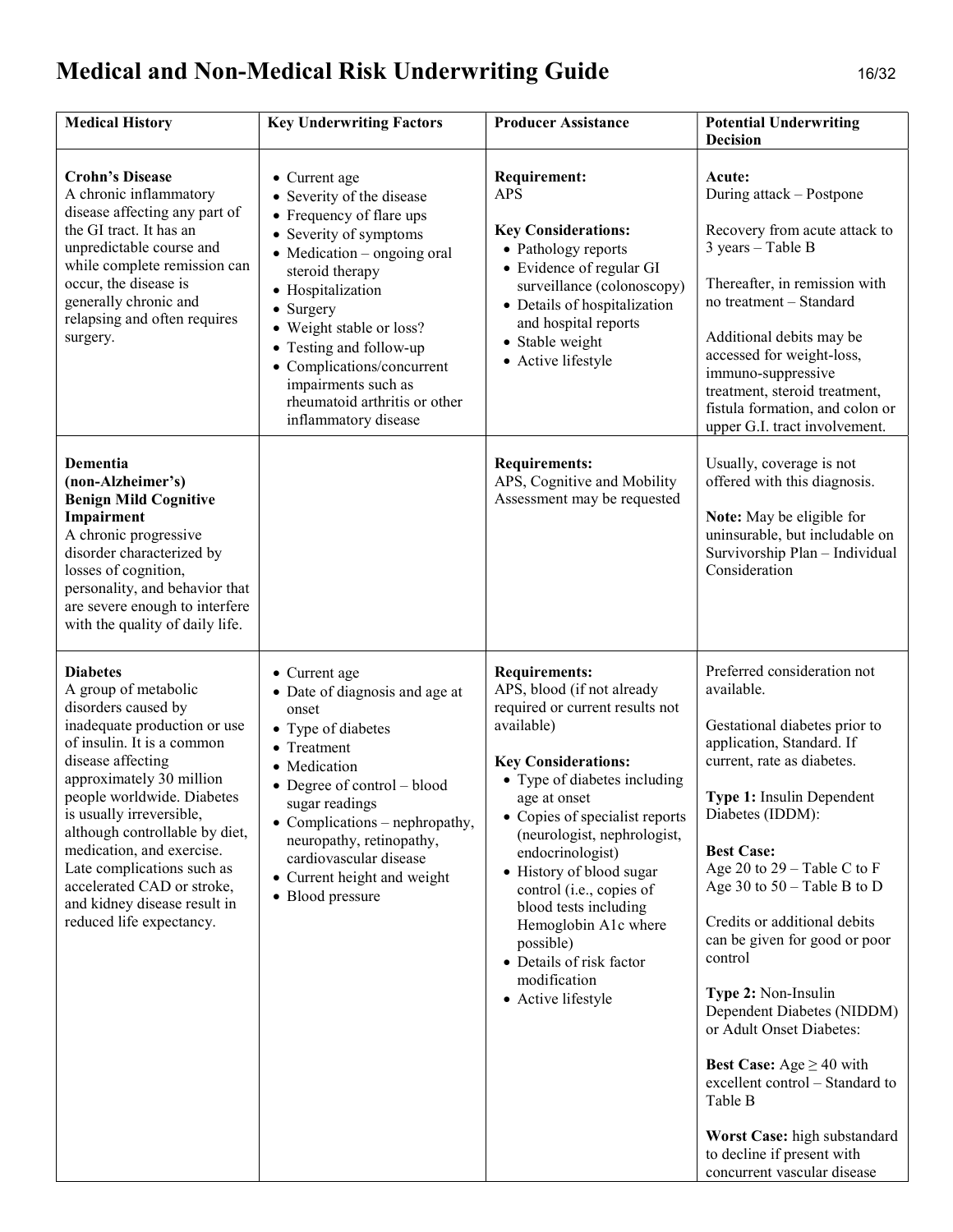# Medical and Non-Medical Risk Underwriting Guide 17/32

| <b>Medical History</b>                                                                                                                                                                                                                            | <b>Key Underwriting Factors</b>                                                                                                                                                                                                                                                                                                                                    | <b>Producer Assistance</b>                                                                                                                                                                                            | <b>Potential Underwriting</b><br><b>Decision</b>                                                                                                                                                                                                                                                                                                                                                                 |
|---------------------------------------------------------------------------------------------------------------------------------------------------------------------------------------------------------------------------------------------------|--------------------------------------------------------------------------------------------------------------------------------------------------------------------------------------------------------------------------------------------------------------------------------------------------------------------------------------------------------------------|-----------------------------------------------------------------------------------------------------------------------------------------------------------------------------------------------------------------------|------------------------------------------------------------------------------------------------------------------------------------------------------------------------------------------------------------------------------------------------------------------------------------------------------------------------------------------------------------------------------------------------------------------|
| <b>Emphysema</b>                                                                                                                                                                                                                                  | Refer to COPD                                                                                                                                                                                                                                                                                                                                                      | Refer to COPD                                                                                                                                                                                                         | Refer to COPD                                                                                                                                                                                                                                                                                                                                                                                                    |
| <b>Epilepsy/Seizure Disorder</b><br>This is an event of altered<br>brain function due to an<br>abnormality of excessive<br>electrical discharges from the<br>brain cells. There are many<br>different types of seizures<br>and forms of epilepsy. | • Age of onset<br>• Compliance with medication<br>• Control of seizures<br>• Reason for the seizure activity<br>• Any alcohol use<br>• Any other significant medical<br>conditions                                                                                                                                                                                 | <b>Requirement:</b><br><b>APS</b><br><b>Application information</b><br>needed:<br>• Type of epilepsy<br>• Age diagnosed<br>• Duration of history<br>• Date of last seizure and<br>number of seizures per<br>year      | Absence (petit mal): Standard<br>for any frequency<br>Tonic-clonic (grand mal):<br>Cause unknown, episode<br>within the last $6$ months $-$<br>Postpone.<br>Thereafter, complete<br>investigation showing:<br>Good control: Standard<br>Satisfactory control: Table B<br>Poor control: RMD, possible<br>decline<br>Incomplete investigation:<br>$Age > 29$ :<br>Good control - Table D<br>Satisfactory - Table F |
| Frailty<br>A clinical concept describing<br>a condition most commonly<br>found in the elderly; it is<br>associated with a high risk of<br>mortality and morbidity.                                                                                | • Current age<br>• Evidence of cognitive decline<br>or depression<br>• Problems with Activities of<br>Daily Living<br>• Any involuntary weight loss<br>• History of falling, fractures<br>secondary to osteoporosis,<br>frequent car accidents<br>$\bullet$ Confinement to a nursing<br>home or hospitalization within<br>the past year<br>• Number of medications | <b>Requirements:</b><br>APS, Cognitive and Mobility<br>Assessment may be requested<br><b>Key Considerations:</b><br>• Clearly outline the positive<br>aspects of your client's<br>independent and active<br>lifestyle | Usually declined                                                                                                                                                                                                                                                                                                                                                                                                 |
| <b>Gall Bladder Disease</b><br>The gallbladder stores and<br>concentrates bile produced in<br>the liver. The most common<br>disorders of the gall bladder<br>are generally benign.                                                                | • Nature of the disease<br>• Any serious complications<br>(i.e., pancreatitis or jaundice)<br>• Treated surgically                                                                                                                                                                                                                                                 | <b>Requirement:</b><br><b>APS</b><br><b>Key Considerations:</b><br>• Full records to include<br>diagnosis, all<br>investigations and test<br>results                                                                  | Single episode - Standard<br>Recurrent episodes within the<br>past year, \$5 per thousand for<br>1 year. Thereafter, Standard.<br>Other types of Gall Bladder<br>disease will be referred to the<br>Medical Director.                                                                                                                                                                                            |
| <b>Heart Attack</b>                                                                                                                                                                                                                               | Refer to Coronary Artery<br>Disease                                                                                                                                                                                                                                                                                                                                | Refer to Coronary Artery<br>Disease                                                                                                                                                                                   | Refer to Coronary Artery<br>Disease                                                                                                                                                                                                                                                                                                                                                                              |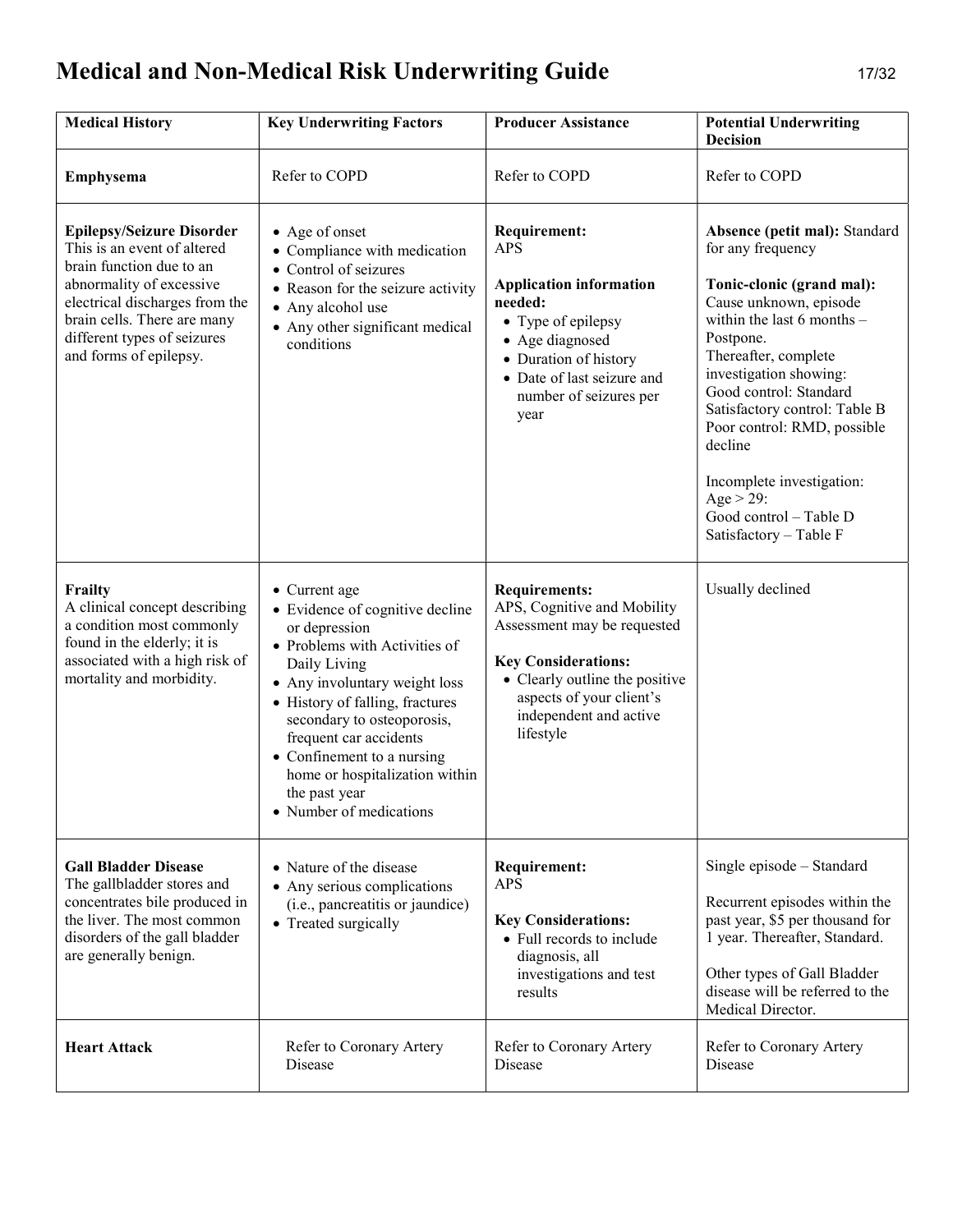# Medical and Non-Medical Risk Underwriting Guide 18/32

| <b>Medical History</b>                                                                                                                                                                                                                                                         | <b>Key Underwriting Factors</b>                                                                                                                                                                            | <b>Producer Assistance</b>                                                                                                                                                                                                                                                                   | <b>Potential Underwriting</b><br><b>Decision</b>                                                                                                                                                                                                                                                                                                                                                                                                                                                                                                                                        |
|--------------------------------------------------------------------------------------------------------------------------------------------------------------------------------------------------------------------------------------------------------------------------------|------------------------------------------------------------------------------------------------------------------------------------------------------------------------------------------------------------|----------------------------------------------------------------------------------------------------------------------------------------------------------------------------------------------------------------------------------------------------------------------------------------------|-----------------------------------------------------------------------------------------------------------------------------------------------------------------------------------------------------------------------------------------------------------------------------------------------------------------------------------------------------------------------------------------------------------------------------------------------------------------------------------------------------------------------------------------------------------------------------------------|
| <b>Heart Rhythm Disorder</b><br>(Premature Atrial<br><b>Contractions or PACs)</b><br>Impulses originating from the<br>atria or the A.V. node which<br>arise prematurely in the<br>cardiac cycle.                                                                               | • Underlying cause<br>• Cardiac evaluation                                                                                                                                                                 | <b>Requirement:</b><br><b>APS</b><br>Current EKG if possible<br><b>Key Considerations:</b><br>• Age at onset<br>• Treatment required<br>• EKG findings<br>• Effectiveness of any<br>treatment modalities                                                                                     | With no known Heart Disease,<br>Examiner is certain extra beats<br>are Premature Atrial<br>Contractions - Standard<br>Examiner uncertain if extra<br>beats are Premature Atrial<br>Contractions or they are<br>assumed to be Premature<br><b>Ventricular Contractions</b><br>$(PVC's)$ – Rate as Premature<br><b>Ventricular Contractions</b><br>Sinus Arrhythmia - Standard<br>History of known<br>cardiovascular disorder - Rate<br>for cause                                                                                                                                         |
| <b>Heart Rhythm Disorder</b><br>(Paroxysmal<br>Supraventricular<br><b>Contractions or PSVTs)</b><br>A single supraventricular focus<br>gives rise to a rapid succession<br>of regular heart impulses in the<br>160 to 240 range per minute<br>and it starts and ends abruptly. | • Age at onset<br>• Frequency of attacks<br>• Ventricular rate and degree<br>block if present<br>• Associated symptoms and<br>complications<br>• Underlying disease<br>• Treatment<br>• Cardiac evaluation | <b>Requirement:</b><br><b>APS</b><br><b>Key Considerations:</b><br>• Type of cardiac testing<br>done<br>• Evidence of valvular heart<br>disease<br>• Syncope episodes                                                                                                                        | Supraventricular Tachycardia<br>- Standard to Table B                                                                                                                                                                                                                                                                                                                                                                                                                                                                                                                                   |
| <b>Heart Rhythm Disorder</b><br>(Premature Ventricular<br><b>Contractions or PVCs)</b><br>Isolated or intermittent<br>heartbeats that occur<br>prematurely and originate from<br>ectopic areas located within the<br>walls of the ventricle.                                   | • Age at onset<br>• Frequency and complexity<br>• Associated symptoms and<br>complications<br>• Underlying disease<br>• Treatment<br>• Cardiac evaluation                                                  | <b>Requirement:</b><br><b>APS</b><br>Current EKG if possible<br><b>Key Considerations:</b><br>• Signs of discomfort in<br>neck or chest<br>• Angina symptoms present<br>• Form: simple or complex,<br>sustained or non-sustained,<br>unifocal or multifocal,<br><b>Bigeminy or Trigeminy</b> | Unifocal PVCs, EKG, Holter<br>Monitor, and Rhythm Strip:<br>$<$ 100 per hour – Standard<br>> 100 per hour Table B<br>Complex PVCs (multiform,<br>couplets, bigeminy, trigeminy,<br>non-sustained ventricular<br>tachycardia less than 30<br>seconds), asymptomatic or<br>mild. EKG alone for<br>evaluations - Table C<br>Comprehensive Evaluation<br>Negative – Standard<br>Occur with exercise only $-$<br>Standard<br>More severe symptoms<br>(syncope, chest pain, or<br>Stokes-Adams attack)<br>0 to 1 year - Postpone<br>Thereafter with arrhythmia<br>controlled – Table D and up |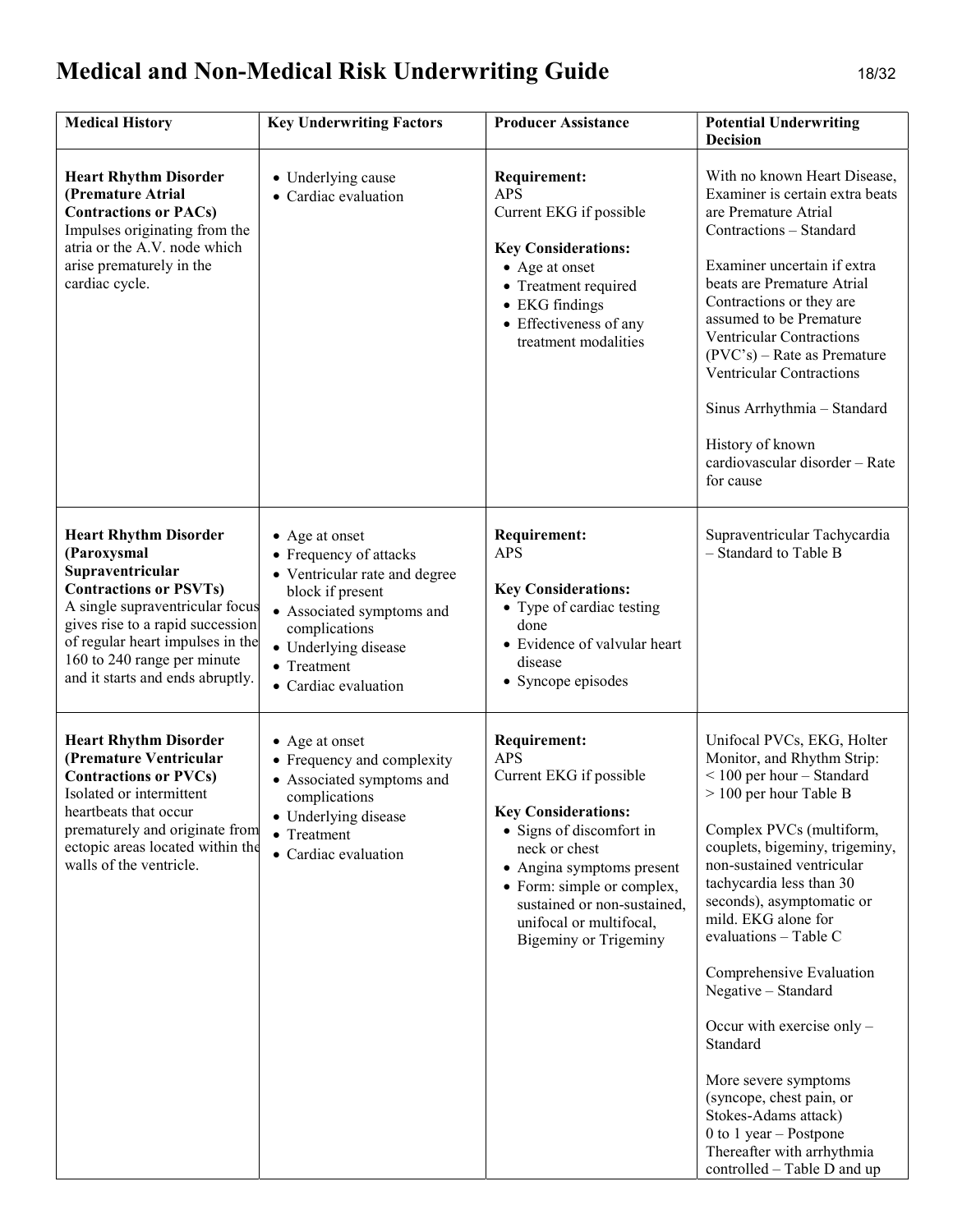# Medical and Non-Medical Risk Underwriting Guide 19/32

| <b>Medical History</b>                                                                           | <b>Key Underwriting Factors</b>                                                                                                                                                                     | <b>Producer Assistance</b>                                                                                                     | <b>Potential Underwriting</b><br><b>Decision</b>                                                                                                                                                                                                                                                                                                                                                                                                                                                                        |
|--------------------------------------------------------------------------------------------------|-----------------------------------------------------------------------------------------------------------------------------------------------------------------------------------------------------|--------------------------------------------------------------------------------------------------------------------------------|-------------------------------------------------------------------------------------------------------------------------------------------------------------------------------------------------------------------------------------------------------------------------------------------------------------------------------------------------------------------------------------------------------------------------------------------------------------------------------------------------------------------------|
| <b>Hepatitis B</b><br>Hepatitis B is a disease<br>caused by the Hepatitis B<br>virus (HBV)       | • Date of diagnosis<br>• Is this acute or chronic<br>infection<br>• Laboratory results (liver<br>function)<br>• If chronic, was a biopsy done<br>• Any alcohol usage or other<br>medical conditions | <b>Requirement:</b><br><b>APS</b><br><b>Key Considerations:</b><br>• Laboratory results<br>• Sonograms, CTs, biopsy<br>results | <b>Best Case:</b> Acute infection,<br>over 6 months, HBsAg<br>negative and liver functions<br>normal: Standard or better<br><b>Typical Case: Depends on</b><br>age at onset and active<br>infection:<br>$Age < 30 - Decline$<br>Age 30-49 - Table F<br>$Age > 50 - Table D$<br>Additional +50 debits if<br>HBeAg is positive. Additional<br>debits for biopsy results<br>showing fibrosis.<br>Worst Case: Decline if having<br>more than one alcoholic drink<br>per day, HCV co-infection,<br>any finding of cirrhosis. |
| <b>Hepatitis C</b><br>Hepatitis C is a liver disease<br>caused by the Hepatitis C<br>virus (HCV) | • Duration of disease<br>• Laboratory results<br>• Has a biopsy been done<br>• Does the client use alcohol<br>and if so, amount per day                                                             | <b>Requirement:</b><br><b>APS</b><br>• Laboratory results<br>• Biopsy results<br>• Sonogram and/or CT scan<br>results          | Best Case: Acute infection,<br>rate as Chronic Hepatitis C<br>Age $< 50$ – Table F<br>$Age \ge 50 - Decline$<br><b>Worst Case:</b> Decline if $> 1$<br>drink of alcohol, HBV co-<br>infection, any finding of<br>cirrhosis, biopsy done in the<br>last 5 years showing severe<br>fibrosis, treated or untreated, if<br>liver function $> 3x$ normal.<br>Resolved infection, no biopsy,<br>duration of disease less than 2<br>years - Decline.<br>Duration of disease greater<br>than 2 years or unknown $-$<br>Table F  |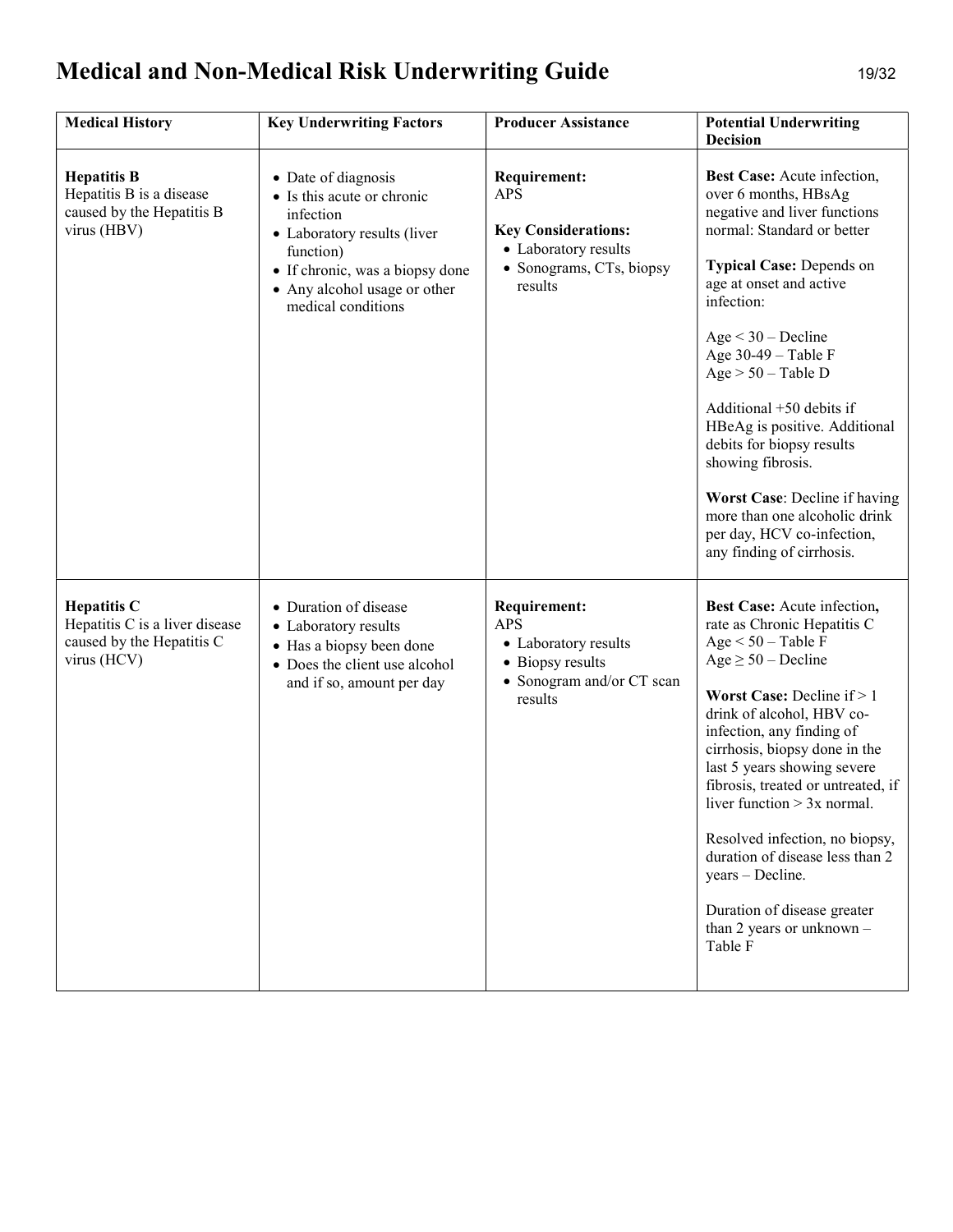# Medical and Non-Medical Risk Underwriting Guide 20/32

| <b>Medical History</b>                                                                                                                                                                                                                                                                                                                                                                                       | <b>Key Underwriting Factors</b>                                                                                                                                                                                                                                                                                                                                                                                                                                                                                              | <b>Producer Assistance</b>                                                                                                                                                                                                                                                                                                                                                              | <b>Potential Underwriting</b><br><b>Decision</b>                                                                                                                                                                                                                                                          |
|--------------------------------------------------------------------------------------------------------------------------------------------------------------------------------------------------------------------------------------------------------------------------------------------------------------------------------------------------------------------------------------------------------------|------------------------------------------------------------------------------------------------------------------------------------------------------------------------------------------------------------------------------------------------------------------------------------------------------------------------------------------------------------------------------------------------------------------------------------------------------------------------------------------------------------------------------|-----------------------------------------------------------------------------------------------------------------------------------------------------------------------------------------------------------------------------------------------------------------------------------------------------------------------------------------------------------------------------------------|-----------------------------------------------------------------------------------------------------------------------------------------------------------------------------------------------------------------------------------------------------------------------------------------------------------|
| Hypertension<br>Primary or essential<br>hypertension is the most<br>common type affecting 95%<br>of people with hypertension.<br>The cause is unknown, but is<br>thought to be the result of a<br>complex interplay of factors<br>that include demographic,<br>genetic, and environmental<br>factors. Secondary<br>hypertension results from<br>disorders of the kidney,<br>endocrine, or nervous<br>system. | • Current age<br>• Date of diagnosis<br>• Type of hypertension<br>(essential or secondary to<br>another impairment)<br>• Medication/treatment<br>• Response to<br>medication/treatment<br>• Current BP readings and<br>history of readings for the 1<br>past year (demonstrate stable<br>course)<br>• Compliant with medical<br>treatment and follow-up<br>• Any concurrent impairment<br>(i.e., CAD, stroke, kidney<br>disease, build)                                                                                      | <b>Requirements:</b><br>APS, paramedical or MD<br>exam - selectively<br><b>Key Considerations:</b><br>• Record of blood pressure<br>readings<br>• Copies of any cardiac<br>investigation<br>• Details of risk factor<br>modification<br>• Active lifestyle                                                                                                                              | Rating depends on severity of<br>Hypertension<br>May qualify for Preferred if<br>well-controlled and compliant<br>with medication for 12 months<br>as evidenced by the APS.                                                                                                                               |
| <b>Impaired Fasting Glucose</b><br>and Glucose Intolerance<br>Intermediate stage between<br>normal glucose metabolism<br>and diabetes.                                                                                                                                                                                                                                                                       | • Any cardiovascular risk<br>factors including low HDL,<br>elevated triglycerides, obesity,<br>BMI > 30, sedentary lifestyle,<br>and hypertension<br>• Any cardiovascular risk<br>factors that may worsen<br>mortality when combined<br>with pre-diabetes such as<br>smoking, elevated cholesterol,<br>and elevated LDL<br>· Microalbuminuria or evidence<br>of renal insufficiency<br>• Any evidence of angina prior<br>strokes, carotid bruits,<br>abnormal EKG's, Ultrafast<br>CAT scans of the heart,<br>echocardiograms | <b>Requirements:</b><br><b>APS</b><br>Blood profile to include a<br>Hemoglobin A1C and lipid<br>profile<br><b>Key Considerations:</b><br>• Cardiovascular risk factors<br>• Family history of heart<br>disease before age 55 in<br>males and 65 in females<br>• Tobacco use<br>• Inactivity<br>• Hypertension<br>• Elevate cholesterol or<br>triglycerides<br>$\bullet$ Age<br>• Gender | Hemoglobin A1C $\leq$ 6.5 and<br>Age $<$ 30 to 50 and up-<br>Standard<br>Hemoglobin A1C 6.6 - 8.0:<br>$Age < 30 - Postpone$<br>Age 30 to $39 -$ Table B to<br>Table D<br>Age 40 to $49 - Table B$ to<br>Table C<br>Age $50+$ - Table B<br>Any history of vascular<br>Disease - Postpone for<br>Evaluation |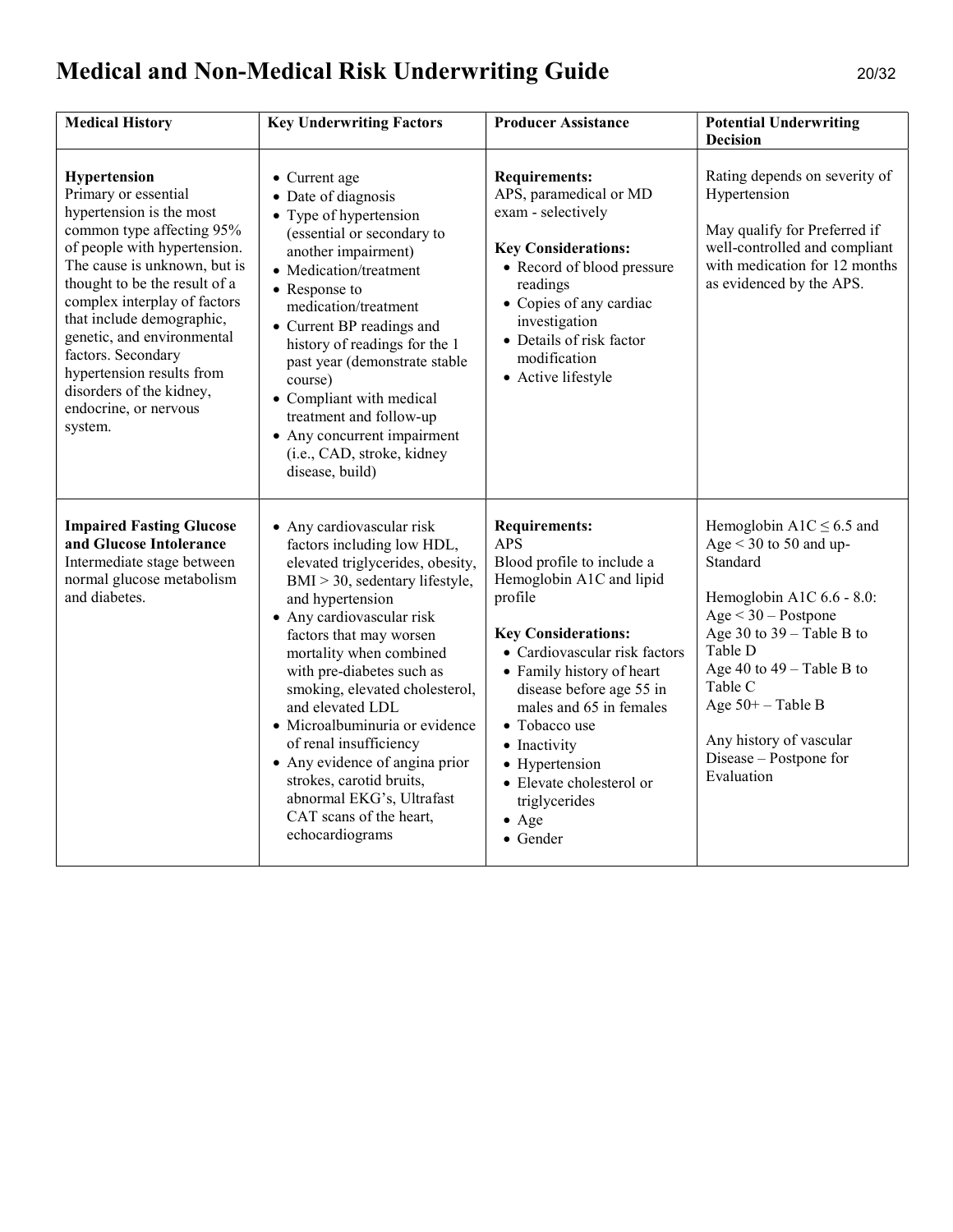# Medical and Non-Medical Risk Underwriting Guide 21/32

| <b>Medical History</b>                                                                                                                                                                                                                 | <b>Key Underwriting Factors</b>                                                                                                                                                                                                                                                                                                                                                                   | <b>Producer Assistance</b>                                                                                                                                                                                                                                                                                  | <b>Potential Underwriting</b><br><b>Decision</b>                                                                                                                                                                                                                                                                                                                                                                                                                                                                                                                      |
|----------------------------------------------------------------------------------------------------------------------------------------------------------------------------------------------------------------------------------------|---------------------------------------------------------------------------------------------------------------------------------------------------------------------------------------------------------------------------------------------------------------------------------------------------------------------------------------------------------------------------------------------------|-------------------------------------------------------------------------------------------------------------------------------------------------------------------------------------------------------------------------------------------------------------------------------------------------------------|-----------------------------------------------------------------------------------------------------------------------------------------------------------------------------------------------------------------------------------------------------------------------------------------------------------------------------------------------------------------------------------------------------------------------------------------------------------------------------------------------------------------------------------------------------------------------|
| <b>Liver Function Test</b><br>Blood tests are done with a<br>liver panel to determine how<br>well the liver is functioning<br>and when results are out of<br>normal range, it can indicate<br>the possibility of a disease<br>process. | • How many liver functions<br>are outside the normal lab<br>range<br>• Is client taking any<br>medications or using<br>alcohol<br>• Is there a medical condition<br>that is causing the elevation<br>in liver function<br>• How long has this finding<br>been monitored by the<br>attending physician<br>• Is this a new finding which<br>has not been fully evaluated<br>with additional testing | <b>Requirements:</b><br><b>APS</b><br>Hepatitis screens, all markers<br>selectively<br><b>Key Considerations:</b><br>• All laboratory tests<br>• Any sonograms<br>• Details of medications<br>being taken<br>• Amount of alcohol used<br>• Results of any<br>investigations for elevated<br>liver functions | Considers all related factors<br>including non-liver causes of<br>elevation.<br><b>Typical Case:</b><br>SGOT and SGPT $< 60 -$<br>Standard<br>SGOT and SGPT 60 to 149 -<br>Standard to Table B; Preferred<br>is not available<br>SGOT and SGPT 150 to 249 -<br>Table B to D<br>$GGTP < 80 - Standard$<br>GGTP 80 to 149 – Standard to<br>Table B; Preferred is not<br>available<br>GGTP 150 to $249 -$ Table B to<br>D<br>SGOT, SGPT, GGTP $\geq$ 250 –<br><b>Individual Consideration</b><br>Ratings include no suspicion<br>of liver disorder or alcohol<br>misuse. |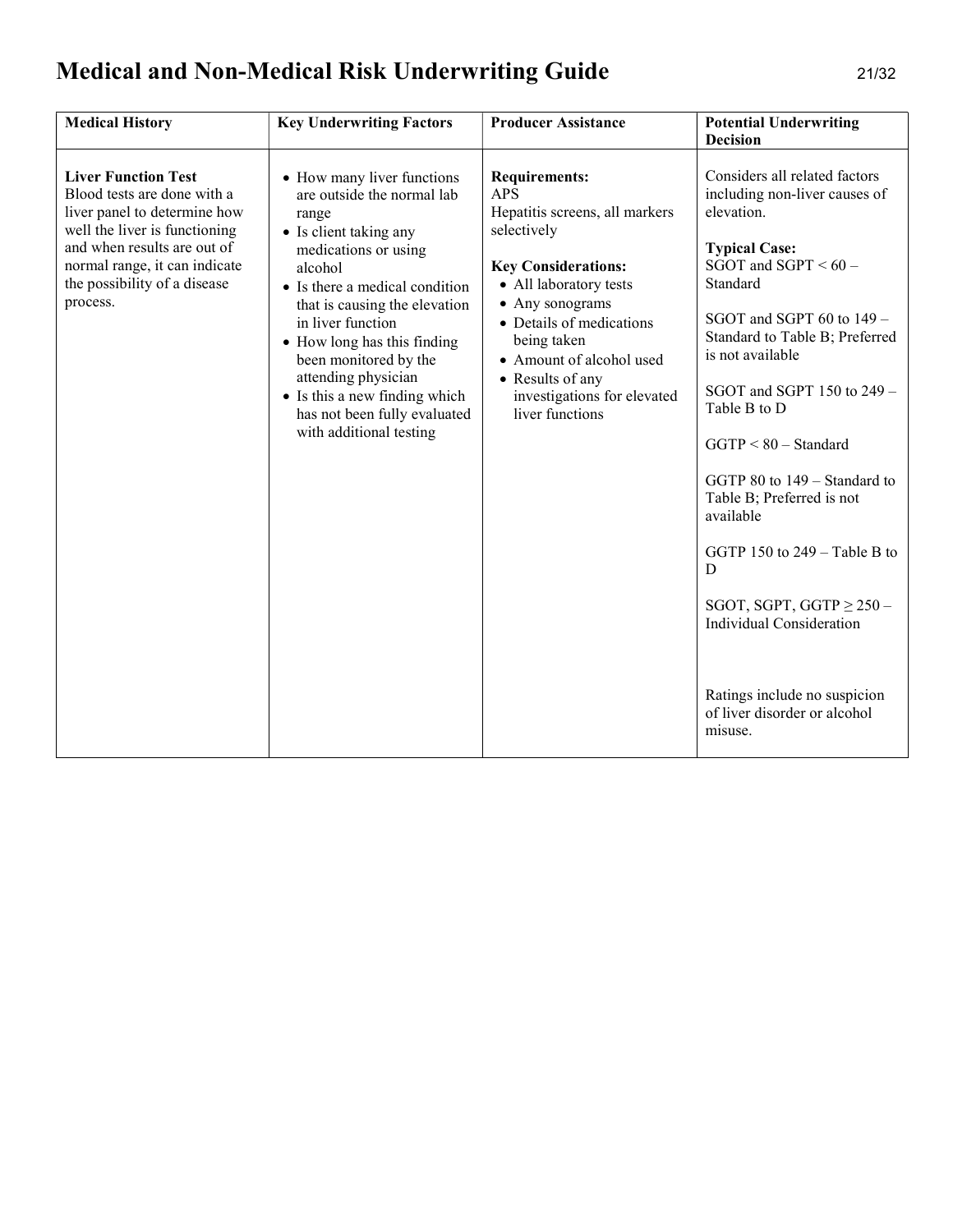# Medical and Non-Medical Risk Underwriting Guide 22/32

| <b>Medical History</b>                                                                                                                                                                                                        | <b>Key Underwriting Factors</b>                                                                                                                                                                                                                                                                                                                                                                                                                                             | <b>Producer Assistance</b>                                                                                                                                                                                                                                                                                                                                       | <b>Potential Underwriting</b><br><b>Decision</b>                                                                                                                                                                                                                                                                                                                                                                                                                                                                                                                                                                                                                                                                                                                   |
|-------------------------------------------------------------------------------------------------------------------------------------------------------------------------------------------------------------------------------|-----------------------------------------------------------------------------------------------------------------------------------------------------------------------------------------------------------------------------------------------------------------------------------------------------------------------------------------------------------------------------------------------------------------------------------------------------------------------------|------------------------------------------------------------------------------------------------------------------------------------------------------------------------------------------------------------------------------------------------------------------------------------------------------------------------------------------------------------------|--------------------------------------------------------------------------------------------------------------------------------------------------------------------------------------------------------------------------------------------------------------------------------------------------------------------------------------------------------------------------------------------------------------------------------------------------------------------------------------------------------------------------------------------------------------------------------------------------------------------------------------------------------------------------------------------------------------------------------------------------------------------|
| <b>Mood Disorders</b><br><b>Depression/Anxiety</b><br>The presence of specific<br>groupings of symptoms over<br>specific periods of time. They<br>may be a reaction to events or be<br>a part of emotional disorders.         | • Specific diagnosis<br>• Number of episodes and<br>date of last occurrence<br>• Details of treatment,<br>compliance, and recovery<br>• Presence and severity of any<br>medical condition<br>• Any history of suicide<br>attempt<br>• Any history of substance<br>abuse<br>• Any evidence of risk taking<br>behaviors or an adverse<br><b>MVR</b><br>• Details of missed work or<br>school<br>• Details of interpersonal and<br>occupational function and<br>social support | <b>Requirements:</b><br><b>APS</b><br>Possible MVR, Drug and<br>Alcohol Questionnaire if<br>deemed necessary<br><b>Key Considerations:</b><br>• Number of episodes<br>• Response to treatment<br>• Level of functioning<br>• Stability of mood with<br>treatment<br>• Level of medication dosage<br>• Date of last episode<br>• Regular follow-up with<br>doctor | <b>Depression</b><br>Minor Depression or seasonal-<br>single episode or continuing<br>treatment:<br>Mild - Standard<br>Others depend on response to<br>treatment<br>Major Depression (includes<br>postpartum depression):<br>Present on treatment<br>0 to 1 year – Decline<br>1 to 2 years - Table D<br>2 to 3 years – Table B<br><b>Bipolar Disorder including</b><br>Bipolar disorder I and II<br>0 to 1 year $-$ Decline<br>1 to 2 years - Table D<br>2 to 3 years $-$ Table B<br>$>$ 3 years – Standard<br><b>Anxiety</b> (including panic<br>disorder, OCD, Phobia),<br>present, and under treatment:<br>Mild - Standard<br>Severe - Table D and up<br>*** History of substance<br>abuse or suicide attempt(s),<br>minimum of additional rating<br>to decline |
| <b>Multiple Sclerosis</b><br>An inflammatory demyelinating<br>disease of the central nervous<br>system generally beginning in<br>the 20 to 40 age group<br>characterized by multifocal loss<br>of myelin and damage to axons. | • Definite diagnosis<br>• Type (Progressive or<br>Relapsing/Remitting)<br>• Age at diagnosis<br>• Current symptoms<br>• Date of last attack<br>• Frequency of attacks<br>• Complications<br>• Degree of disability<br>• Progression                                                                                                                                                                                                                                         | <b>Requirements:</b><br>APS (from personal MD and<br>neurologist)<br><b>Key Considerations:</b><br>• Classification of disease<br>Extent of any disability<br>Gender<br>Time between attacks<br>• Other body systems<br>involved<br>• Course of disease                                                                                                          | Diagnosis certain<br>Mild (Relapsing Remitting) -<br>Table B<br>Moderate - Table D to H<br>Severe - Decline<br>Primary progressive,<br>Secondary progressive, and<br>Progressive Relapsing types -<br>Decline<br>Definite MS 0-1 year with<br>documented remission -<br>Table F and up                                                                                                                                                                                                                                                                                                                                                                                                                                                                             |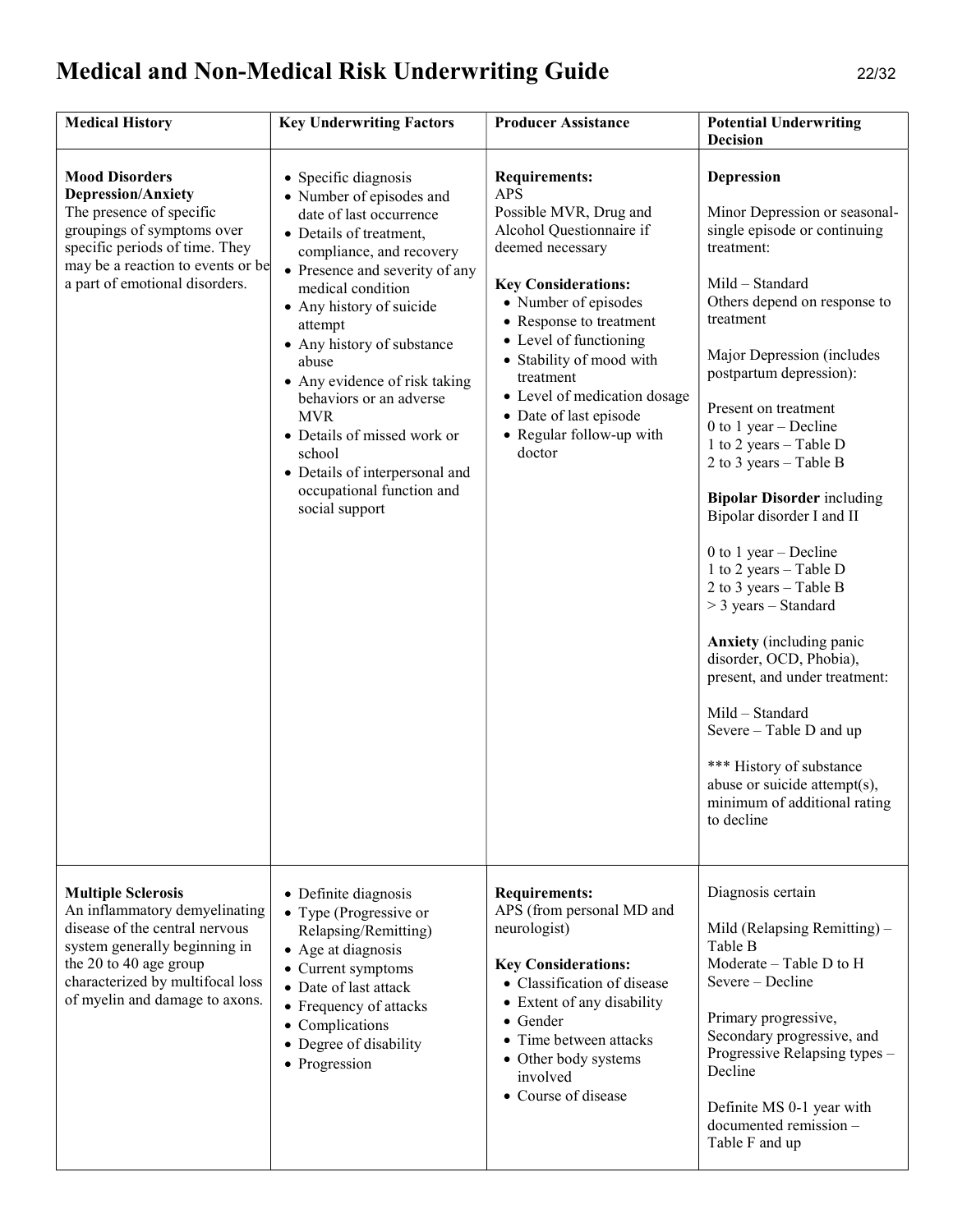# Medical and Non-Medical Risk Underwriting Guide 23/32

| <b>Medical History</b>                                                                                                                                                                                                                                                                       | <b>Key Underwriting Factors</b>                                                                                                                                                                                                                                                                                                                                                                                                                                                                                                                       | <b>Producer Assistance</b>                                                                                                                                                                                                                                                                                                           | <b>Potential Underwriting</b><br><b>Decision</b>                                                                                                                                                                                                                                      |
|----------------------------------------------------------------------------------------------------------------------------------------------------------------------------------------------------------------------------------------------------------------------------------------------|-------------------------------------------------------------------------------------------------------------------------------------------------------------------------------------------------------------------------------------------------------------------------------------------------------------------------------------------------------------------------------------------------------------------------------------------------------------------------------------------------------------------------------------------------------|--------------------------------------------------------------------------------------------------------------------------------------------------------------------------------------------------------------------------------------------------------------------------------------------------------------------------------------|---------------------------------------------------------------------------------------------------------------------------------------------------------------------------------------------------------------------------------------------------------------------------------------|
| <b>Parkinson's Disease</b><br>A syndrome characterized by<br>involuntary tremor, rigidity of<br>the muscles and slowness of<br>body movements.                                                                                                                                               | • Current age<br>• Date of diagnosis<br>• Medication/treatment<br>• Response to medication<br>treatment<br>• Severity of disease<br>• History of falling or<br>indications of dementia<br>• Compliant with medical<br>treatment and follow-up<br>• Any concurrent impairment<br>(i.e., depression)                                                                                                                                                                                                                                                    | <b>Requirement:</b><br><b>APS</b><br><b>Key Considerations:</b><br>• Details of type of<br>Parkinson's<br>• Type of treatment<br>• Compliance and response<br>to medication<br>• Severity of the disease<br>• Active and independent<br>lifestyle (outline Activities<br>of Daily Living)                                            | Age $\geq$ 50:<br>Mild - Table B<br>More progressive - Table D<br>and up<br>Rapidly progressive – Decline                                                                                                                                                                             |
| <b>Peripheral Artery Disease</b><br>(PAD)/ Peripheral Vascular<br><b>Disease</b><br>A disease resulting from the<br>presence of systemic<br>atherosclerosis mainly in the<br>abdominal and lower extremity<br>arteries.                                                                      | • Current age<br>• Date of diagnosis<br>• Medication/treatment<br>• Response to medication<br>treatment<br>• Smoking status $-$ if<br>currently smoking this will<br>have a greater impact on<br>disease progression<br>• Compliant with medical<br>treatment and follow-up<br>• Any concurrent impairment<br>(i.e., CAD, CVD, diabetes,<br>hypertension, build)                                                                                                                                                                                      | <b>Requirements:</b><br>APS, medical exam, insurance<br>blood profile, EKG-<br>selectively<br><b>Key Considerations:</b><br>• Copies of any vascular and<br>cardiac investigation<br>• Details of any ongoing<br>symptoms<br>• Ankle-brachial index (ABI)<br>score<br>• Details of risk factor<br>modification<br>• Active lifestyle | No known Coronary Artery<br>Disease and age $\geq$ 40:<br>0 to 2 years - Table D<br>2 to 5 years $-$ Table C<br>Thereafter - Table B<br>Smoker: additional 50 debits<br>if rating is over Table C                                                                                     |
| <b>Polycystic Kidney Disease</b><br>(PKD)<br>Polycystic kidney disease<br>affects more than 12 million<br>people worldwide. It is a<br>condition where multiple fluid-<br>filled cysts develop in both<br>kidneys and gradually<br>increase; all functioning tissue<br>is replaced by cysts. | • Definitive diagnosis<br>• Type of PKD<br>• Severity and degree of<br>progression<br>• Family history – age of<br>death of family member<br>with PKD or treatment by<br>dialysis or transplant<br>• Treatment discussions<br>include dialysis or transplant<br>• Current kidney function<br>• Cysts causing bleeding in<br>the kidney, liver, pancreas,<br>or spleen<br>• Any associated conditions<br>(i.e., berry aneurysm,<br>cardiac valve disease or<br>aortic aneurysm)<br>• Any other co-morbidities<br>(i.e., diabetes, coronary<br>disease) | <b>Requirements:</b><br>APS, blood profile, urinalysis<br>• With history of PKD in<br>family, provide copies of<br>all investigations<br>confirming or denying<br>diagnosis<br>• Copies of all test results,<br>specifically kidney function<br>testing                                                                              | Preferred is not available.<br><b>Typical Case:</b><br>Age 18 to $45 -$ Table H<br>$Age \geq 46$ – Table D<br>Additional debits may be<br>assessed for a history of<br>hypertension, hematuria,<br>abnormal kidney filtration rate<br>Worst Case: abnormal renal<br>function: decline |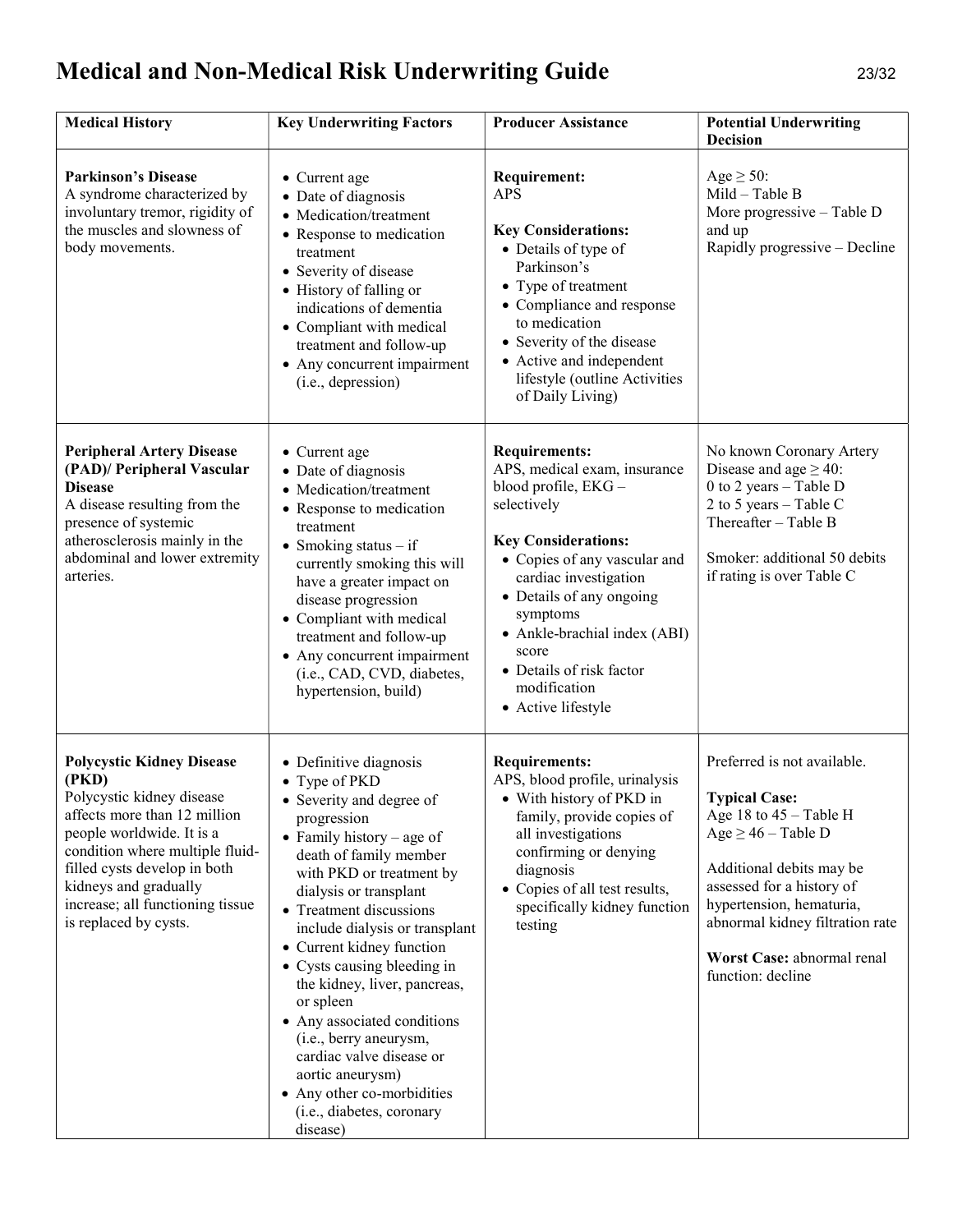# Medical and Non-Medical Risk Underwriting Guide 24/32

| <b>Medical History</b>                                                                                                                           | <b>Key Underwriting Factors</b>                                                                                                                                                                                                                  | <b>Producer Assistance</b>                                                                                                                              | <b>Potential Underwriting</b><br><b>Decision</b>                                                                                                                                                                                                                                                                                                                                                                                                                                                                                                                                                                                                                                                                                                                                                                                                                                                                                                 |
|--------------------------------------------------------------------------------------------------------------------------------------------------|--------------------------------------------------------------------------------------------------------------------------------------------------------------------------------------------------------------------------------------------------|---------------------------------------------------------------------------------------------------------------------------------------------------------|--------------------------------------------------------------------------------------------------------------------------------------------------------------------------------------------------------------------------------------------------------------------------------------------------------------------------------------------------------------------------------------------------------------------------------------------------------------------------------------------------------------------------------------------------------------------------------------------------------------------------------------------------------------------------------------------------------------------------------------------------------------------------------------------------------------------------------------------------------------------------------------------------------------------------------------------------|
| <b>Pulmonary Nodule</b><br>A small shadow found on<br>chest x-ray that may be caused<br>by a benign cyst, infection or<br>abscess, or granuloma. | • Current age<br>• Date of diagnosis<br>• Any treatment<br>• Date treatment completed<br>• Benign pathology<br>• Reduced/eliminated risk<br>factors (i.e., smoking)<br>• Any concurrent impairment<br>(i.e., emphysema or chronic<br>bronchitis) | <b>Requirement:</b><br><b>APS</b><br><b>Key Considerations:</b><br>• Copies of tests<br>• Details of follow-up<br>• Demonstrated stability of<br>lesion | If any malignancy, refer to<br>Lung Cancer<br>Pulmonary Nodule: can be<br>due to a benign cause. The<br>underwriter must investigate<br>thoroughly.<br>Low risk (nodule in cluster of<br>nodules, nodule calcified,<br>nodule interlobar fissure) and<br>age $<$ 35: Standard<br>Intermediate risk, age $\geq$ 35,<br>no smoking within 10 years,<br>no family history of lung<br>cancer:<br>Size of nodule $\leq$ 5 mm:<br>Standard possible with no<br>postpone<br>Size of nodule 5 to 6 mm:<br>Lower lobe - Standard<br>Other – Postpone 12 months<br>Size of nodule 6 to 8 mm:<br>Postpone 12 months<br><b>High risk</b> (all others)<br>Size of nodule $\leq$ 5 mm:<br>Standard if lower lobe;<br>Preferred is not available.<br>Otherwise, postpone 12<br>months for follow-up study.<br>Size of nodule 5 to 6 mm:<br>Postpone 12 months for<br>follow-up study.<br>Size of nodule $> 6$ mm:<br>Postpone 24 months for<br>follow-up study. |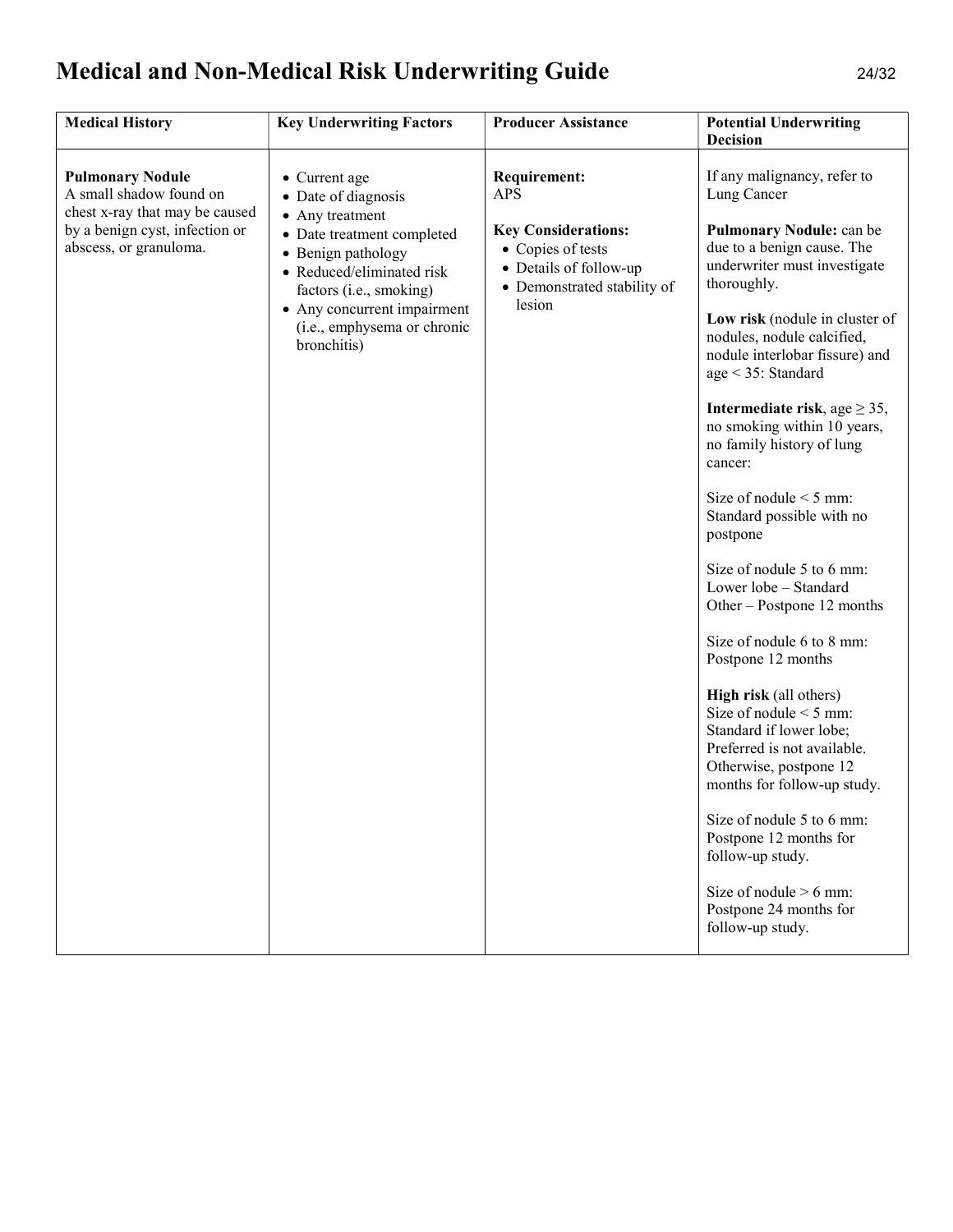# Medical and Non-Medical Risk Underwriting Guide 25/32

| <b>Medical History</b>                                                                                                                                                                                             | <b>Key Underwriting Factors</b>                                                                                                                                                                                                                                                                                                   | <b>Producer Assistance</b>                                                                                                                                                        | <b>Potential Underwriting</b><br><b>Decision</b>                                                                                                                                                                                                                                                                                                                                                                                                                                                                   |
|--------------------------------------------------------------------------------------------------------------------------------------------------------------------------------------------------------------------|-----------------------------------------------------------------------------------------------------------------------------------------------------------------------------------------------------------------------------------------------------------------------------------------------------------------------------------|-----------------------------------------------------------------------------------------------------------------------------------------------------------------------------------|--------------------------------------------------------------------------------------------------------------------------------------------------------------------------------------------------------------------------------------------------------------------------------------------------------------------------------------------------------------------------------------------------------------------------------------------------------------------------------------------------------------------|
| <b>Rheumatoid Arthritis</b><br>This is an auto-immune<br>disease which can affect not<br>only the joints but also skin,<br>eyes, lung, heart, blood or<br>nerves. This disease can affect<br>everyone differently. | • Severity of symptoms<br>• What medications are being<br>taken<br>• Any limitations of daily<br>activities<br>• No other significant medical<br>condition(s)                                                                                                                                                                     | <b>Requirement:</b><br><b>APS</b><br><b>Key Considerations:</b><br>• Laboratory results                                                                                           | <b>Best Case:</b> morning stiffness<br>$\leq 1$ hour, joint count $\leq 10$ , no<br>limited activity, minimal<br>erosion, no deformity - Table<br>B<br><b>Typical Case:</b> joint count $\geq$<br>10, morning stiffness more<br>than 1 hour, minor flare-up,<br>progressive erosion - Table C.<br>If deformity is involve, Table<br>D.<br>Worst Case: Client has<br>limited mobility and/or has<br>other significant medical<br>conditions: decline                                                                |
| <b>Stroke</b><br>Permanent (> 24 hours)<br>damage to the brain caused by<br>a vascular event, thrombosis,<br>or hemorrhage resulting in<br>permanent neurological deficit.                                         | • Current age<br>• Date of diagnosis and age at<br>onset<br>• Current symptoms/extent of<br>neurological deficit<br>• Cause of stroke<br>• Treatment<br>• Medications<br>• Number of strokes<br>• Smoking history<br>• Active lifestyle<br>• Blood pressure and<br>cholesterol readings<br>• Any concurrent serious<br>impairment | <b>Requirement:</b><br><b>APS</b><br><b>Key Considerations:</b><br>· Neurology workup (carotid<br>duplex, MRI)<br>• Current function (how<br>active)<br>• Lifestyle modifications | Preferred is not available<br>Unable to consider until a<br>certain time has elapsed since<br>the stroke:<br>Age 40 to $49 -$ Postpone 1<br>year<br>Age 50 to $69$ – Postpone 6<br>months<br>Age $\geq$ 70 – Postpone 6 months<br><b>Typical Case:</b><br>Age 40 to $49 - Table F$ plus<br>\$10 per thousand for 5 years<br>Age 50 to 69 - Table F<br>Age $\geq 70$ – Table F<br>Lacunar infarct findings:<br>Age 50 to $59 -$ Table D<br>Age $\geq$ 70 – Table C<br>Note: RMD if stroke occurred<br>before age 40 |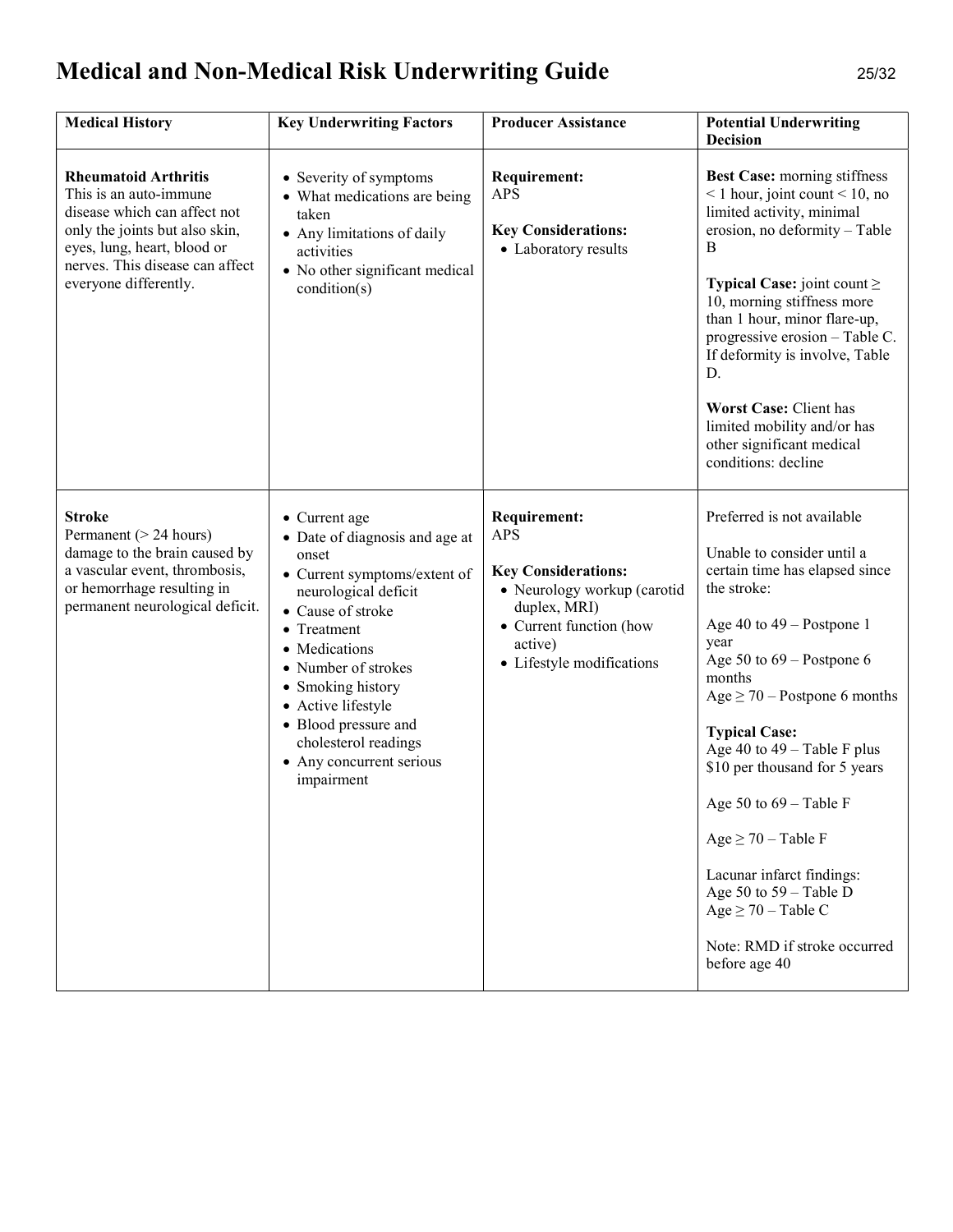# Medical and Non-Medical Risk Underwriting Guide 26/32

| <b>Medical History</b>                                                                                                                                         | <b>Key Underwriting Factors</b>                                                                                                                                                                                                                                                                                                                                     | <b>Producer Assistance</b>                                                                                                                                                                                                                          | <b>Potential Underwriting</b><br><b>Decision</b>                                                                                                                                                                                        |
|----------------------------------------------------------------------------------------------------------------------------------------------------------------|---------------------------------------------------------------------------------------------------------------------------------------------------------------------------------------------------------------------------------------------------------------------------------------------------------------------------------------------------------------------|-----------------------------------------------------------------------------------------------------------------------------------------------------------------------------------------------------------------------------------------------------|-----------------------------------------------------------------------------------------------------------------------------------------------------------------------------------------------------------------------------------------|
| <b>Transient Ischemic Attack</b><br>(TIA)<br>An episode of neurological<br>dysfunction lasting less than<br>24 hours and no permanent<br>neurological deficit. | • Current age<br>• Date of diagnosis and age at<br>onset<br>• Any neurological deficit<br>• Number of episodes<br>• Treatment<br>• Medications<br>• Smoking history<br>• Test results<br>• Active lifestyle<br>• Blood pressure and<br>cholesterol readings<br>• Any concurrent serious<br>impairment                                                               | <b>Requirement:</b><br><b>APS</b><br><b>Key Considerations:</b><br>• Neurology workup (carotid<br>duplex, MRI)<br>• Current function (how<br>active)<br>• Lifestyle modifications                                                                   | Single TIA, Postpone 3<br>months, then:<br>Age 40 to $49 - Table E$<br>Age $\geq$ 50 – Table C<br>Multiple TIA history, rate as a<br>Stroke.                                                                                            |
| <b>Ulcerative Colitis</b><br>Chronic inflammatory<br>ulceration of the colon<br>(relapsing-remitting type<br>disorder).                                        | • Current age<br>• Severity of the disease<br>• Frequency of flare-ups<br>• Severity of symptoms<br>• Medication (ongoing oral<br>steroid therapy)<br>• Hospitalization<br>$\bullet$ Surgery<br>• Weight stable or loss<br>• Testing and follow-up<br>• Complications or concurrent<br>impairments (i.e.,<br>rheumatoid arthritis or other<br>inflammatory disease) | <b>Requirement:</b><br><b>APS</b><br><b>Key Considerations:</b><br>• Pathology reports<br>• Evidence of regular G.I.<br>surveillance (colonoscopy)<br>• Details of hospitalization<br>and hospital reports<br>• Stable weight<br>• Active lifestyle | Single acute episode, in<br>remission, less than 8 years,<br>Table B; possibly Standard<br>thereafter.<br><b>Chronic Disease</b><br>Time since diagnosis:<br>$< 8$ years - Table B<br>8 to 20 years - Table C<br>$>$ 20 years - Table D |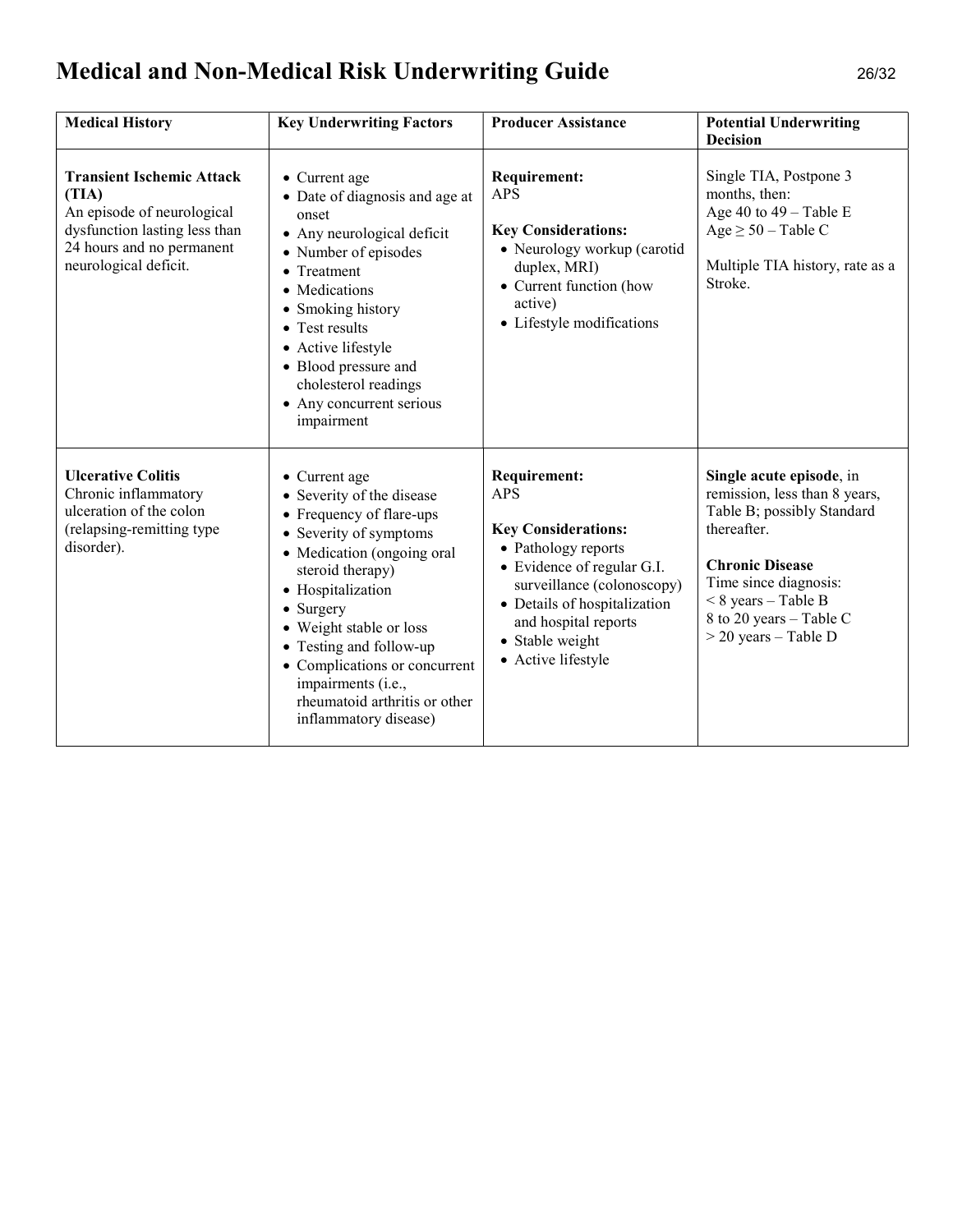# Medical and Non-Medical Risk Underwriting Guide 27/32

| <b>Medical History</b>                                                                                                                                                                                  | <b>Key Underwriting Factors</b>                                                                                                                                                                                        | <b>Producer Assistance</b>                                                                                                                                                                                                                                                                                                                    | <b>Potential Underwriting</b><br><b>Decision</b>                                                                                                                                                                                                                                                                                                                                                                                                                                        |
|---------------------------------------------------------------------------------------------------------------------------------------------------------------------------------------------------------|------------------------------------------------------------------------------------------------------------------------------------------------------------------------------------------------------------------------|-----------------------------------------------------------------------------------------------------------------------------------------------------------------------------------------------------------------------------------------------------------------------------------------------------------------------------------------------|-----------------------------------------------------------------------------------------------------------------------------------------------------------------------------------------------------------------------------------------------------------------------------------------------------------------------------------------------------------------------------------------------------------------------------------------------------------------------------------------|
| <b>Valvular Heart Disease-</b><br><b>Aortic Insufficiency</b><br>(Regurgitation)<br>Retrograde flow of blood from<br>the aorta into the left ventricle<br>through incompetent aortic<br>cusps.          | • Results of investigations<br>• Medical history including<br>any indications of past or<br>present symptoms<br>• Treatment<br>• Reports from specialists<br>• Exercise tolerance<br>• Any history of<br>complications | <b>Requirement:</b><br><b>APS</b><br><b>Key Considerations:</b><br>• Severity of disease<br>• Other concurrent<br>arrhythmia's<br>• Regular check-ups with<br>ongoing echocardiograms<br>• Any history of a Stroke or<br>TIA<br>• Degree of control and<br>effective disease<br>management                                                    | <b>UNOPERATED</b><br>Ages 0 to $15$ :<br>Grade 1 - Table D<br>Grades 2 to 4 – Decline<br>Ages 16 to 30:<br>Grade 1 - Table C<br>Grade 2 - Table F<br>Grades $3$ to $4$ – Decline<br>Ages 31 to 45:<br>Grade 1 - Table B<br>Grade 2 - Table D<br>Grades $3$ to $4$ – Decline<br>Ages 46 to 69:<br>Grade 1 - Standard<br>Grade 2 - Table B<br>Grade 3 – Table H<br>Grade $4 -$ Decline<br>Ages $\geq$ 70:<br>Grade 1 - Standard<br>Grade 2 - Table B<br>Grades $3$ to $4$ – Decline       |
| <b>Valvular Heart Disease-Aortic</b><br><b>Stenosis (narrowing of valve)</b><br>Scarring or another pathological<br>process that narrows or obstructs<br>the flow of blood through the<br>aortic valve. | $\bullet$ EKG results<br>• Echocardiogram results<br>• Type of treatment<br>• Functional status and<br>ADL/IADL profile of<br>applicants over age 70                                                                   | <b>Requirement:</b><br>APS, including all cardiac<br>records and test results<br><b>Key Considerations:</b><br>• Severity of disease<br>• Other concurrent<br>arrhythmia's<br>• Regular check-ups with<br>ongoing echocardiograms<br>• Any history of a Stroke or<br><b>TIA</b><br>• Degree of control and<br>effective disease<br>management | <b>UNOPERATED</b><br>Ages 0 to $15$ :<br>Grade 1 - Table D<br>Grades 2 to $4$ – Decline<br>Ages 16 to 30:<br>Grade 1 - Table C<br>Grade 2 - Table F<br>Grades $3$ to $4$ – Decline<br>Ages 31 to 45:<br>Grade $1 - Table B$<br>Grade 2 - Table D<br>Grades $3$ to $4$ – Decline<br>Ages 46 to 69:<br>Grade 1 - Standard<br>Grade $2 - Table B$<br>Grade 3 - Table H<br>Grade 4 – Decline<br>Ages $\geq$ 70:<br>Grade 1 - Standard<br>Grade $2 - Table B$<br>Grades $3$ to $4$ – Decline |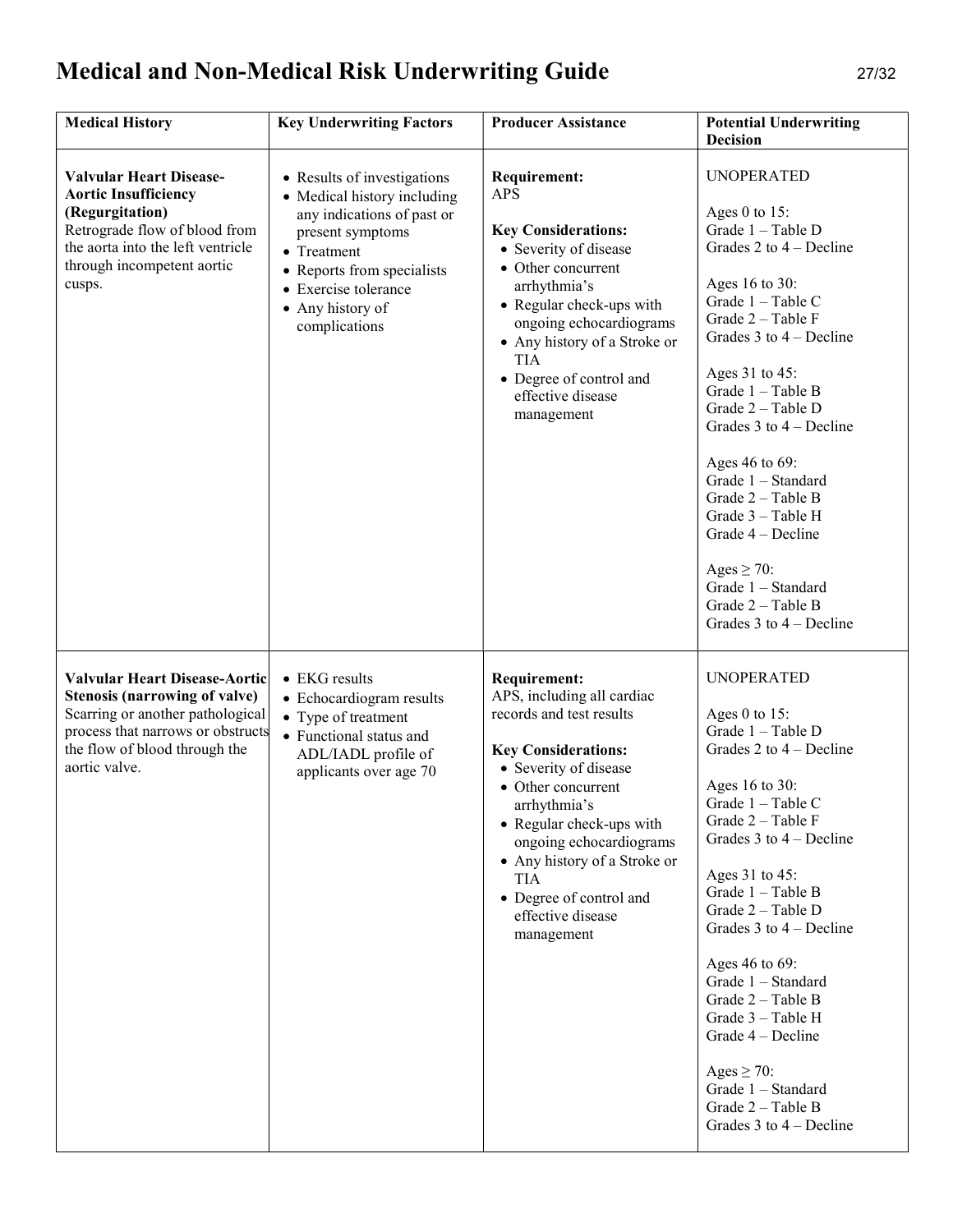# Medical and Non-Medical Risk Underwriting Guide 28/32

| <b>Medical History</b>                                                                                                                                                                                                                                    | <b>Key Underwriting Factors</b>                                                                                                                                                                            | <b>Producer Assistance</b>                                                                                                                                                                                                                                                                                                                     | <b>Potential Underwriting</b><br><b>Decision</b>                                                                                                                                                                                                                                                                                                                                                                                                                                     |
|-----------------------------------------------------------------------------------------------------------------------------------------------------------------------------------------------------------------------------------------------------------|------------------------------------------------------------------------------------------------------------------------------------------------------------------------------------------------------------|------------------------------------------------------------------------------------------------------------------------------------------------------------------------------------------------------------------------------------------------------------------------------------------------------------------------------------------------|--------------------------------------------------------------------------------------------------------------------------------------------------------------------------------------------------------------------------------------------------------------------------------------------------------------------------------------------------------------------------------------------------------------------------------------------------------------------------------------|
| <b>Valvular Heart Disease-Mitral</b><br><b>Insufficiency (Regurgitation)</b><br>Inadequate closure of mitral<br>valve leaflets that allows<br>retrograde or backward blood<br>flow into the left atrium.                                                  | • Murmur present and<br>intensity of that murmur<br>• Results of investigations<br>including Doppler<br>Echocardiography<br>• Current or past symptoms<br>• Details of treatment<br>• Any hospital reports | <b>Requirement:</b><br><b>APS</b><br><b>Key Considerations:</b><br>• Evidence of any<br>progression on test results<br>• Doppler Echocardiogram<br>results<br>• Any history of arrhythmias<br>• Any history of Stroke or<br><b>TIA</b><br>• Presence of other serious<br>co-morbidities such as<br>heart disease, hypertension,<br>or diabetes | <b>UNOPERATED</b><br>Ages $0$ to 15:<br>Grade 1 - Table D<br>Grades 2 to $4$ – Decline<br>Ages 16 to 30:<br>Grade 1 - Table C<br>Grade 2 - Table F<br>Grades $3$ to $4$ – Decline<br>Ages 31 to 45:<br>Grade 1 - Table B<br>Grade 2 - Table D<br>Grades $3$ to $4$ – Decline<br>Ages 46 to 69:<br>Grade 1 - Standard<br>Grade 2 - Table B<br>Grade 3 - Table H<br>Grade 4 – Decline<br>Ages $\geq$ 70:<br>Grade 1 - Standard<br>Grade 2 - Table B<br>Grades $3$ to $4$ – Decline     |
| <b>Valvular Heart Disease-Mitral</b><br><b>Stenosis (narrowing of valve)</b><br>Narrowing of the mitral valve<br>orifice due to scarring or another<br>pathological process causing<br>impaired blood flow from the<br>left atrium to the left ventricle. | • Results of investigations<br>• Any indications or past or<br>present symptoms<br>• Treatment<br>• Hospital reports                                                                                       | <b>Requirement:</b><br><b>APS</b><br><b>Key Considerations:</b><br>• Severity of disease<br>• Any history of arrhythmias<br>• Any history of Stroke or<br>TIA<br>• Regular echocardiograms<br>• Presence of other serious<br>co-morbidities such as<br>heart disease, hypertension,<br>or diabetes                                             | <b>UNOPERATED</b><br>Ages $0$ to 15:<br>Grade 1 - Table D<br>Grades $2$ to $4$ – Decline<br>Ages 16 to 30:<br>Grade 1 - Table C<br>Grade $2 - Table F$<br>Grades $3$ to $4$ – Decline<br>Ages 31 to 45:<br>Grade 1 - Table B<br>Grade 2 - Table D<br>Grades $3$ to $4$ – Decline<br>Ages 46 to 69:<br>Grade 1 - Standard<br>Grade 2 - Table B<br>Grade 3 - Table H<br>Grade 4 – Decline<br>Ages $\geq$ 70:<br>Grade 1 - Standard<br>Grade 2 - Table B<br>Grades $3$ to $4$ – Decline |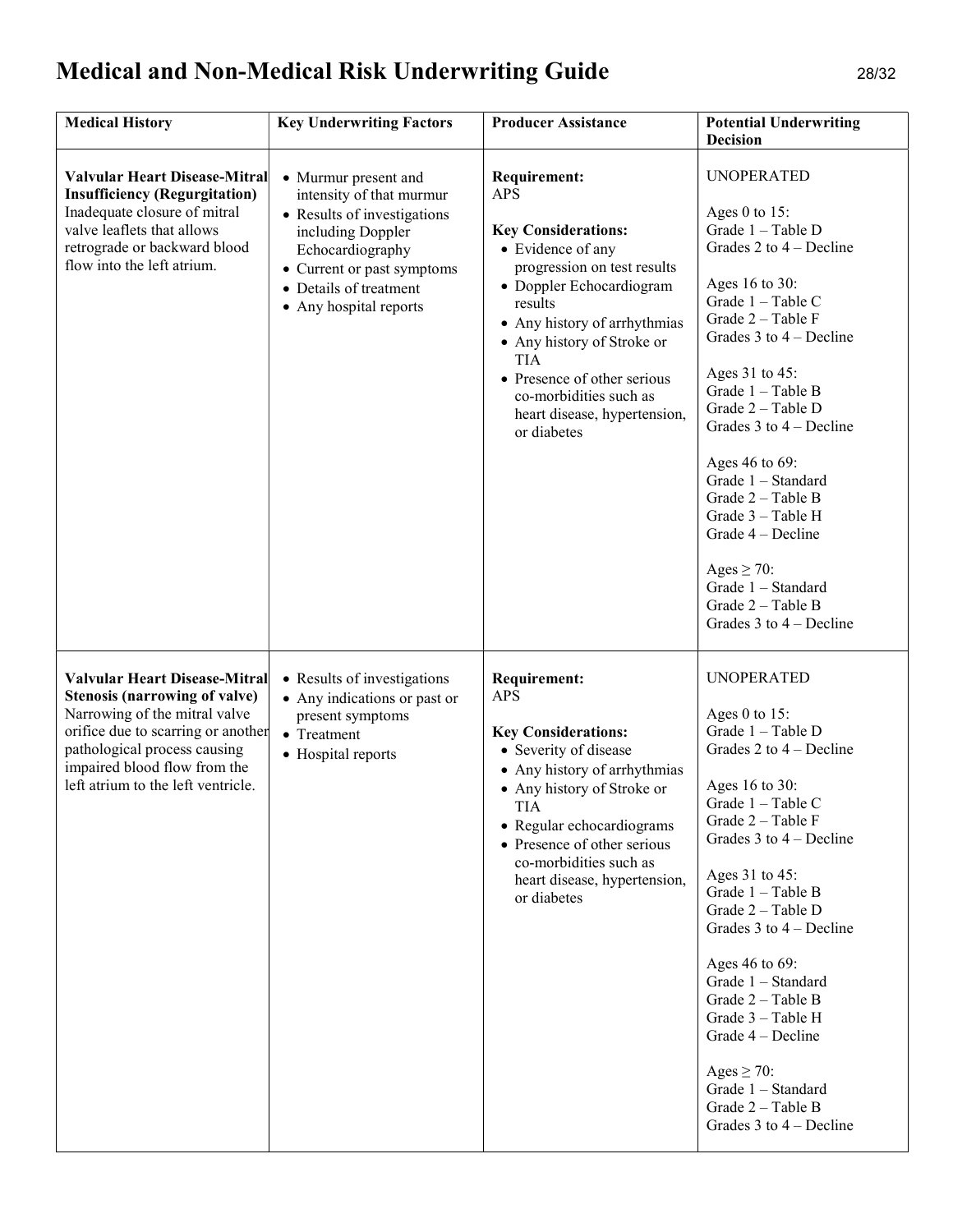# Medical and Non-Medical Risk Underwriting Guide 29/32

| <b>Non-medical History</b>                                                                                                                                                                                                                                                                                                | <b>Key Underwriting Factors</b>                                                                                                                                                   | <b>Producer Assistance</b>                                                                                                                                                                         | <b>Potential Underwriting</b><br><b>Decision</b>                                                                                                                                                                                                                                                                                                                                                                                                                                                                                   |
|---------------------------------------------------------------------------------------------------------------------------------------------------------------------------------------------------------------------------------------------------------------------------------------------------------------------------|-----------------------------------------------------------------------------------------------------------------------------------------------------------------------------------|----------------------------------------------------------------------------------------------------------------------------------------------------------------------------------------------------|------------------------------------------------------------------------------------------------------------------------------------------------------------------------------------------------------------------------------------------------------------------------------------------------------------------------------------------------------------------------------------------------------------------------------------------------------------------------------------------------------------------------------------|
| <b>Aviation:</b><br>Commercial<br>Certified air carriers and<br>commuter airlines that are<br>strictly regulated and have<br>very good experience. Pilots<br>who have a commercial license<br>and fly smaller aircraft for a<br>variety of purposes.                                                                      | • Current age<br>• Commercial carrier<br>• Where they fly<br>• Type of aircraft flown<br>$\bullet$ Type of flying                                                                 | <b>Requirement:</b><br><b>Aviation Questionnaire</b><br><b>Key Considerations:</b><br>• Overall experience<br>• Hours/year<br>• Flight ratings<br>• Aircraft<br>• Details of specialized<br>flying | Pilot of certified air carrier<br>may qualify for Preferred.<br>Other types of aircraft or<br>flying require ratings ranging<br>from Standard to \$2.40 per<br>thousand.<br>FOR EXAMPLE:<br>Crop dusting and bush pilots:<br>\$5-7.50 per thousand<br>Air ambulance, power line<br>inspection, traffic control:<br>\$2.50-3.50 per thousand<br>depending on occupation                                                                                                                                                             |
| <b>Aviation:</b><br><b>Military</b><br>Military pilots are exposed to<br>different risks than civilian<br>pilots. In addition to the risk of<br>combat, they generally fly<br>more hours than private pilots<br>to maintain proficiency, and<br>this flying can simulate combat<br>conditions.                            | • Current age<br>• Which branch service (Air<br>Force, Navy, Marine, Coast<br>Guard)<br>• Shore or carrier based<br>$\bullet$ Instructor<br>• Type of carrier<br>• Type of flying | <b>Requirement:</b><br><b>Aviation Questionnaire</b><br><b>Key Considerations:</b><br>• Overall experience<br>• Hours/year<br>• Flight ratings<br>• Aircraft<br>• Details of specialized<br>flying | Preferred is not available<br>Most military aviation ratings<br>range from \$2.75-5.50 per<br>thousand<br>Please Note: If posted to war<br>zone, coverage is typically<br>unavailable                                                                                                                                                                                                                                                                                                                                              |
| <b>Aviation:</b><br>Private<br>Private pilots are those who are<br>licensed as private pilots<br>(whether they have IFR or not)<br>and fly for recreational and<br>business reasons. Business<br>flying in this category refers to<br>non-professional pilots (not<br>flying for pay) but flying for<br>business purpose. | • Current age<br>• Pilot experience including<br>rating<br>• Medical history<br>• Lifestyle<br>• Where they fly<br>• Type of aircraft flown<br>• Type of flying                   | <b>Requirement:</b><br><b>Aviation Questionnaire</b><br><b>Key Considerations:</b><br>• Overall experience<br>• Hours/year<br>• Flight ratings<br>• Aircraft<br>• Details of specialized<br>flying | Risk is based on annual hours<br>flown, 100 plus solo hours,<br>flying 25 hours per year or<br>less: \$2.40 per thousand.<br>Flying 26-150 hours per year<br>with IFR: Standard. Without<br>IFR, \$2.50 per thousand.<br>Aviation history with medical<br>rating Table D and up is<br>usually only accepted with<br>aviation exclusion rider.<br>Lesser ratings may require the<br>aviation exclusion rider.<br><b>Aviation Exclusion Rider</b><br>may be added on Individual<br>policies but not on<br><b>Survivorship Plans.</b> |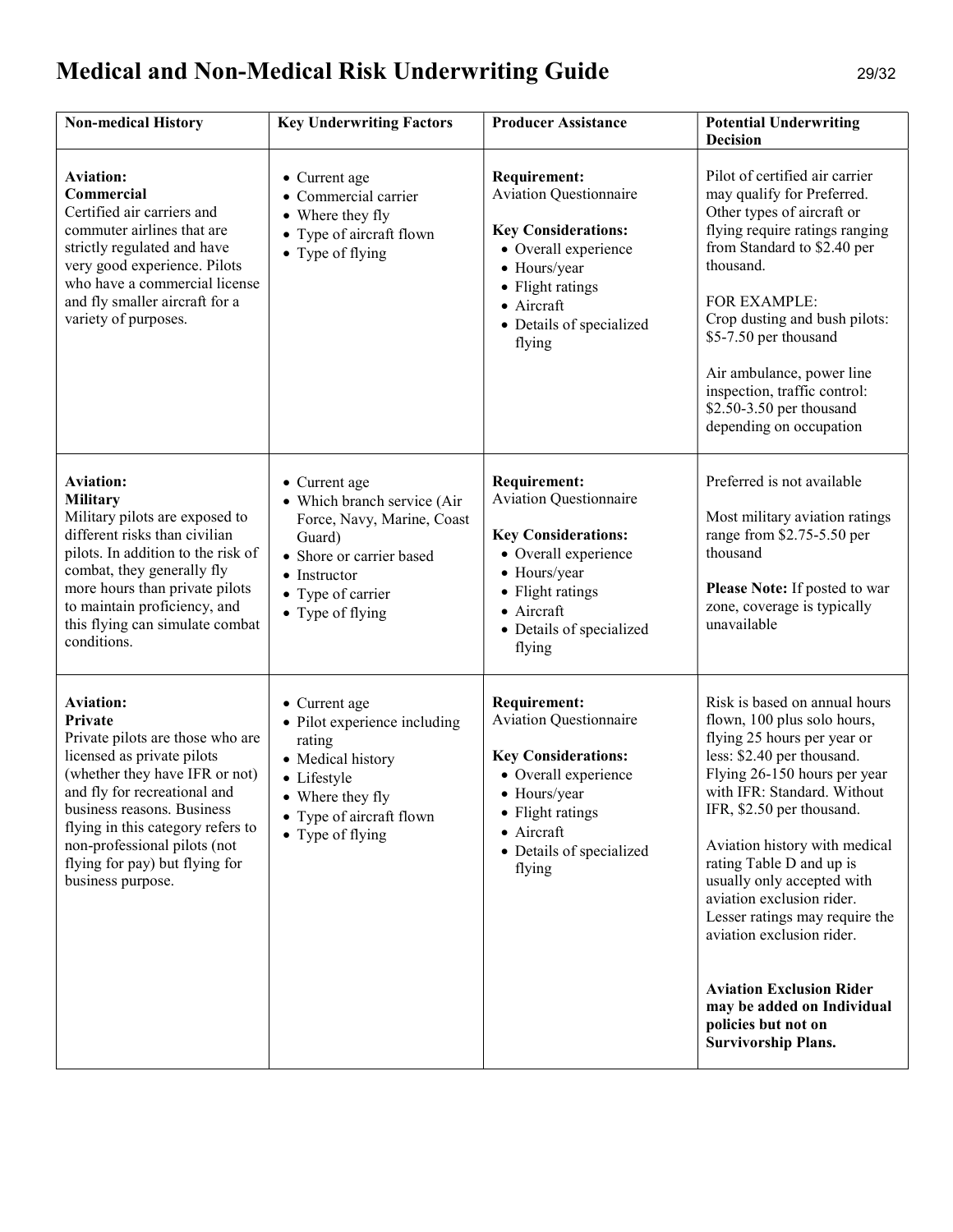# Medical and Non-Medical Risk Underwriting Guide 30/32

| <b>Non-medical History</b>                                                                                                                                                                          | <b>Key Underwriting Factors</b>                                                                                                                                                              | <b>Producer Assistance</b>                                                                                                                                                                                 | <b>Potential Underwriting</b><br><b>Decision</b>                                                                                                                                                                                                                                                                                                                                  |
|-----------------------------------------------------------------------------------------------------------------------------------------------------------------------------------------------------|----------------------------------------------------------------------------------------------------------------------------------------------------------------------------------------------|------------------------------------------------------------------------------------------------------------------------------------------------------------------------------------------------------------|-----------------------------------------------------------------------------------------------------------------------------------------------------------------------------------------------------------------------------------------------------------------------------------------------------------------------------------------------------------------------------------|
| <b>Aviation:</b><br><b>Student</b>                                                                                                                                                                  | • Current age<br>• Medical history<br>• Lifestyle<br>• Where they fly<br>• Type of aircraft flown<br>• Type of flying<br>• Pilot experience including<br>any ratings                         | <b>Requirement:</b><br><b>Aviation Questionnaire</b><br><b>Key Considerations:</b><br>• Overall experience<br>• Hours/year<br>• Flight ratings<br>$\bullet$ Aircraft<br>• Details of specialized<br>flying | Student pilot: \$3.50 per<br>thousand extra<br>Aviation history with medical<br>rating Table D and up is<br>usually only accepted with<br>aviation exclusion rider.<br>Lesser ratings may also<br>require the aviation exclusion<br>rider.                                                                                                                                        |
| <b>Aviation:</b><br><b>Sport</b><br>This covers a number of types<br>of recreational flight activities,<br>which include the use of non-<br>conventional aircraft.<br>competition, or performances. | • Current age<br>• Pilot experience including<br>rating<br>• Amateur or professional<br>• Medical history<br>• Lifestyle<br>• Where they fly<br>• Type of aircraft flown<br>• Type of flying | <b>Requirement:</b><br><b>Aviation Questionnaire</b><br><b>Key Considerations:</b><br>• Overall experience<br>• Hours/year<br>• Flight ratings<br>• Aircraft<br>• Details of specialized<br>flying         | Risk is based on the base<br>aviation risk, where<br>applicable, as well as the type<br>of special risk.<br>Ratings range from \$3.50 per<br>thousand to individual<br>consideration<br><b>EXAMPLES:</b><br>Ballooning may be Standard<br>to \$3.50 per thousand<br>Low altitude (50 feet):<br>Standard, otherwise \$2.40 per<br>thousand<br>Paragliding - \$3.50 per<br>thousand |
| <b>Climbing:</b><br><b>Cliffs</b>                                                                                                                                                                   | • Current age<br>• Frequency<br>• Height of cliffs<br>• Location: local area or<br>elsewhere<br>• Medical history<br>• Lifestyle                                                             | <b>Requirement:</b><br><b>Avocation Questionnaire</b><br><b>Key Considerations:</b><br>• Overall experience<br>• Frequency<br>• Type of terrain                                                            | North America - Standard,<br>otherwise \$2.50-5 per<br>thousand                                                                                                                                                                                                                                                                                                                   |
| Climbing:<br><b>Ice and/or Snow</b>                                                                                                                                                                 | • Current age<br>$\bullet$ Frequency<br>• Type of terrain: established<br>trails<br>• Altitude<br>• Location: North<br>America/Europe or<br>elsewhere<br>• Medical history<br>• Lifestyle    | <b>Requirements:</b><br>Avocation Questionnaire,<br>Foreign Travel Questionnaire<br>(if applicable)<br><b>Key Considerations:</b><br>• Overall experience<br>• Frequency<br>• Type of terrain              | Individual Consideration-<br>Contact the Underwriting<br>Department                                                                                                                                                                                                                                                                                                               |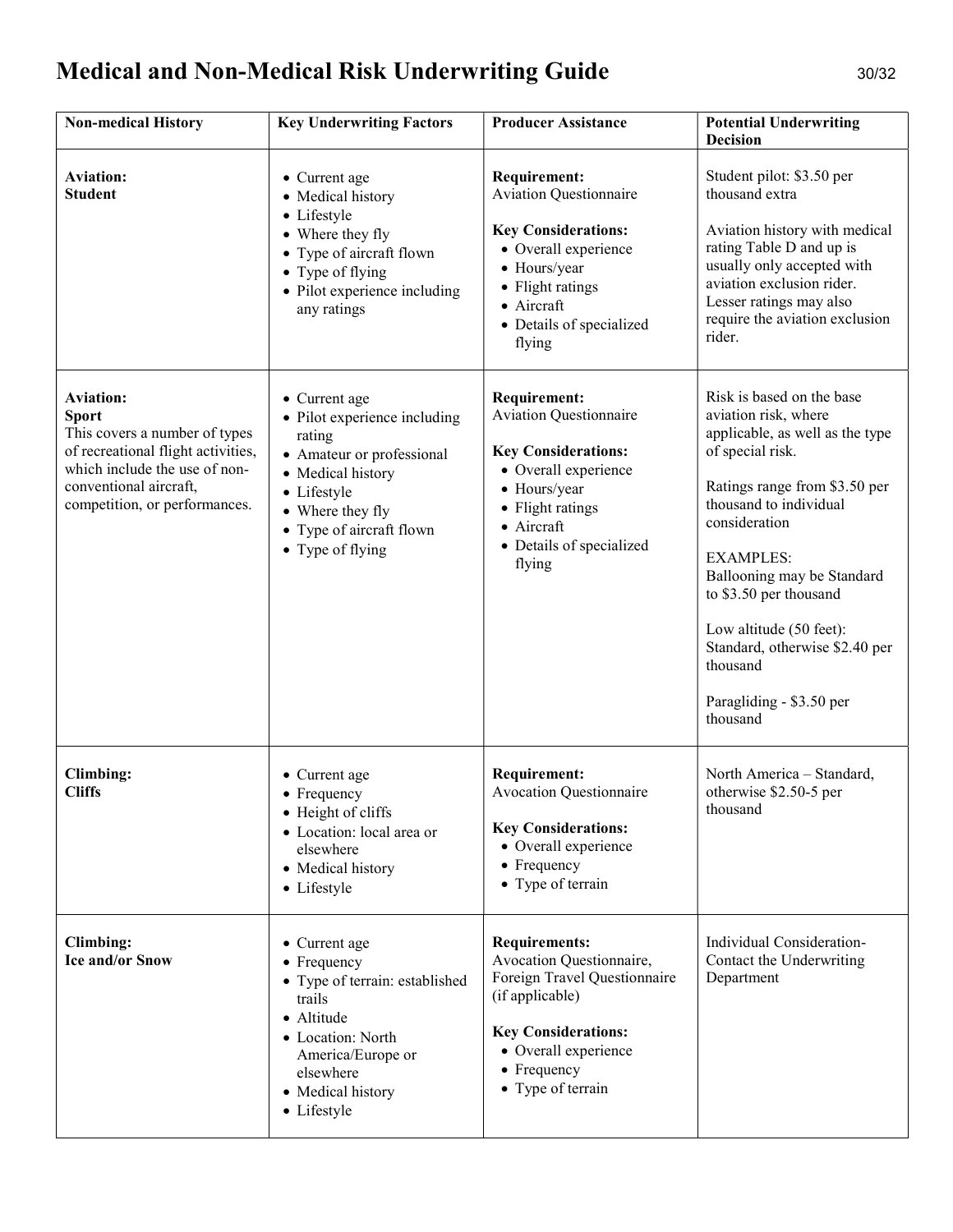# Medical and Non-Medical Risk Underwriting Guide 31/32

| <b>Non-medical History</b>                                                                                                                                                                                                                                                                                                                | <b>Key Underwriting Factors</b>                                                                                                                                                                                           | <b>Producer Assistance</b>                                                                                                                                                                                  | <b>Potential Underwriting</b><br><b>Decision</b>                                                                                                                                                                 |
|-------------------------------------------------------------------------------------------------------------------------------------------------------------------------------------------------------------------------------------------------------------------------------------------------------------------------------------------|---------------------------------------------------------------------------------------------------------------------------------------------------------------------------------------------------------------------------|-------------------------------------------------------------------------------------------------------------------------------------------------------------------------------------------------------------|------------------------------------------------------------------------------------------------------------------------------------------------------------------------------------------------------------------|
| Climbing:<br>Mountain                                                                                                                                                                                                                                                                                                                     | • Current age<br>$\bullet$ Frequency<br>• Type of terrain: established<br>trails<br>• Altitude<br>• Location: North<br>America/Europe or<br>elsewhere<br>• Medical history<br>• Lifestyle                                 | <b>Requirements:</b><br>Avocation Questionnaire,<br>Foreign Travel Questionnaire<br>(if applicable)<br><b>Key Considerations:</b><br>• Overall experience<br>$\bullet$ Frequency<br>• Type of terrain       | North America – Standard,<br>otherwise \$2.50-5 per<br>thousand                                                                                                                                                  |
| <b>Climbing:</b><br>Rock                                                                                                                                                                                                                                                                                                                  | • Current age<br>$\bullet$ Frequency<br>• Height of climbs<br>• Climbing indoors only<br>• Location if outdoor<br>climbing: North<br>America/Europe or<br>elsewhere<br>• Medical history<br>• Lifestyle                   | <b>Requirements:</b><br>Avocation Questionnaire,<br>Foreign Travel Questionnaire<br>(if applicable)<br><b>Key Considerations:</b><br>• Overall experience<br>$\bullet$ In/outdoor<br>• Difficulty of climbs | Indoor wall climbing-Standard<br>North America - Standard,<br>otherwise \$2.50-5 per<br>thousand                                                                                                                 |
| <b>Driving</b><br>Motor vehicle accidents are the<br>primary cause of death at<br>younger ages and overall, the<br>6 <sup>th</sup> leading cause of death.<br>Contributing factors to fatal<br>accidents include alcohol and<br>excessive speed. At older ages<br>$($ >65), it can be a flag for<br>underlying cognitive<br>degeneration. | • Current age<br>• Type of infractions<br>• Frequency of infractions<br>• DWI (Multiple)<br>• Other suspensions and<br>number of suspensions<br>• Accident (at fault)<br>• Risk-taking avocations                         | <b>Requirement:</b><br><b>MVR</b><br><b>Key Considerations:</b><br>• Number and types of<br>violations<br>• Date of last violation<br>• Date of last suspension,<br>length of, and reason for<br>suspension | Standard if few minor<br>infractions.<br>Typical Case: \$3-5 per<br>thousand extra for multiple<br>speeding tickets or other<br>infractions.<br>Decline if ratable for alcohol,<br>drug use, or arrested for DUI |
| <b>Motor Vehicle Racing</b>                                                                                                                                                                                                                                                                                                               | • Current age<br>• Type of vehicle/size of<br>engine<br>• Type of fuel<br>• Frequency<br>• Speeds attained (average,<br>highest)<br>• Type of course<br>• Location (outside U.S. or<br>Canada)<br>• Concurrent avocations | <b>Requirements:</b><br>Avocation Questionnaire,<br>Foreign Travel Questionnaire<br>(if applicable)<br><b>Key Considerations:</b><br>• Type of racing and<br>frequency<br>• Speeds attained                 | <b>Best case: Standard</b><br><b>Typical case:</b> $$3.50-S5.00$ per<br>thousand extra<br>Worst case: \$7.50 per<br>thousand extra                                                                               |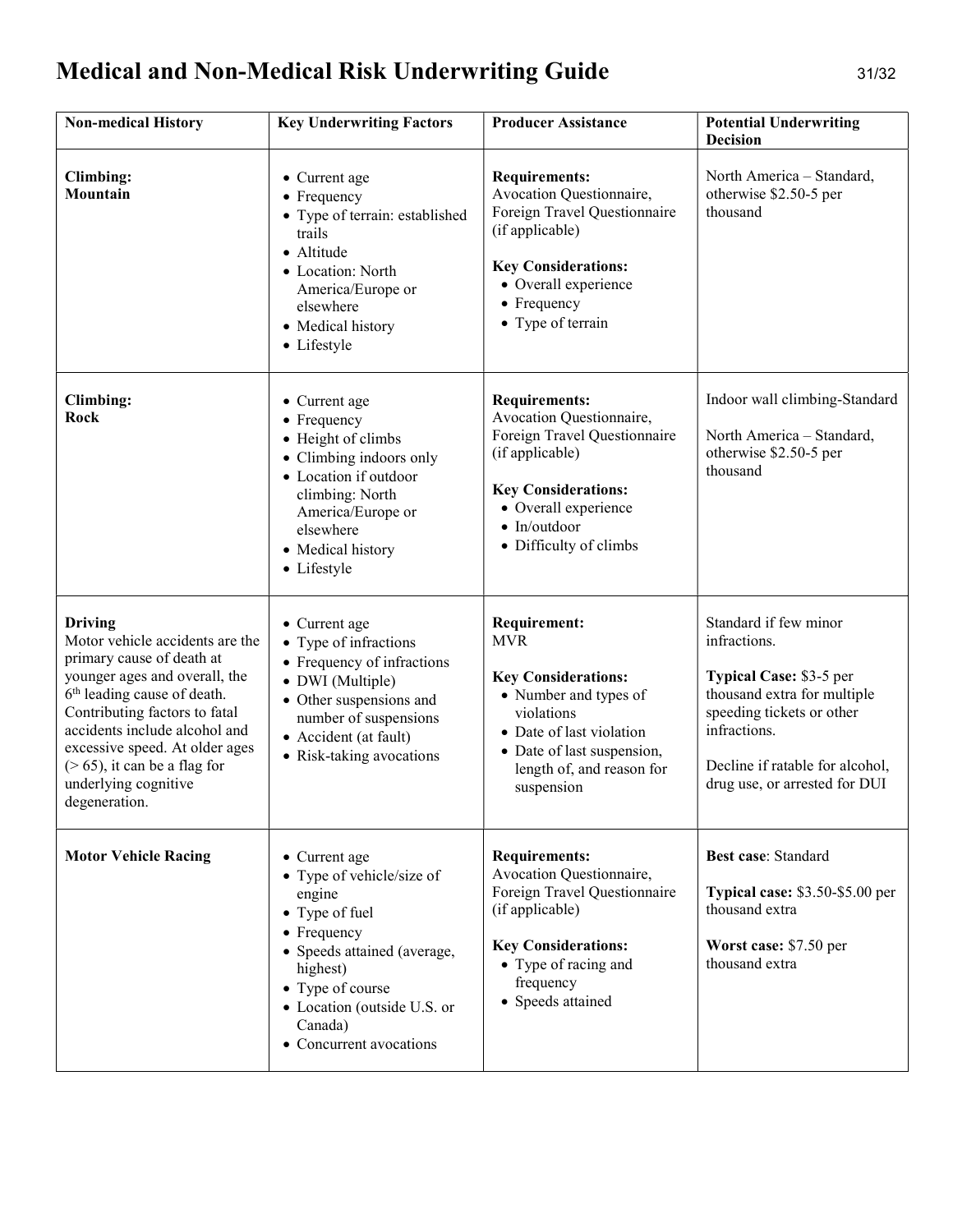# Medical and Non-Medical Risk Underwriting Guide 32/32

| <b>Non-medical History</b>               | <b>Key Underwriting Factors</b>                                                                                                                                                                                                                                                                                                | <b>Producer Assistance</b>                                                                                                                                                                                                   | <b>Potential Underwriting</b><br><b>Decision</b>                                                                                                                                                                                                         |
|------------------------------------------|--------------------------------------------------------------------------------------------------------------------------------------------------------------------------------------------------------------------------------------------------------------------------------------------------------------------------------|------------------------------------------------------------------------------------------------------------------------------------------------------------------------------------------------------------------------------|----------------------------------------------------------------------------------------------------------------------------------------------------------------------------------------------------------------------------------------------------------|
| <b>Scuba Diving</b>                      | • Current age<br>• Experience including<br>certification<br>• Depths and frequency of<br>dives<br>• Medical history<br>• Lifestyle<br>• Dive location (i.e., lake,<br>open ocean, beaches)<br>• Dive sites (i.e., wreck,<br>salvage)<br>• Diving activities (i.e.,<br>search and rescue, caves,<br>ice)<br>• Commercial diving | <b>Requirements:</b><br>Avocation Questionnaire,<br>Foreign Travel Questionnaire<br>(if applicable)<br><b>Key Considerations:</b><br>• Type of diving (location,<br>site, activities)<br>• Experience<br>$\bullet$ Frequency | Scuba diving (formal<br>certification or instructor)<br>diving with a buddy at depths:<br>$\leq$ 75 feet – Standard<br>76 to 100 feet - \$2.50 per<br>thousand<br>101 to 150 feet - \$7.50 per<br>thousand<br>Rating is based on Diving<br>Certification |
| <b>Trail climbing</b><br><b>Trekking</b> | • Current age<br>$\bullet$ Frequency<br>• Type of terrain: established<br>trails<br>• Altitude<br>· Location: North<br>America/Europe or<br>elsewhere<br>• Medical history<br>• Lifestyle                                                                                                                                      | <b>Requirements:</b><br>Avocation Questionnaire,<br>Foreign Travel Questionnaire<br>(if applicable)<br><b>Key Considerations:</b><br>• Overall experience<br>$\bullet$ Frequency<br>• Type of terrain                        | Trail climbing usually is<br>Standard or better if done in<br>North America or Europe.                                                                                                                                                                   |